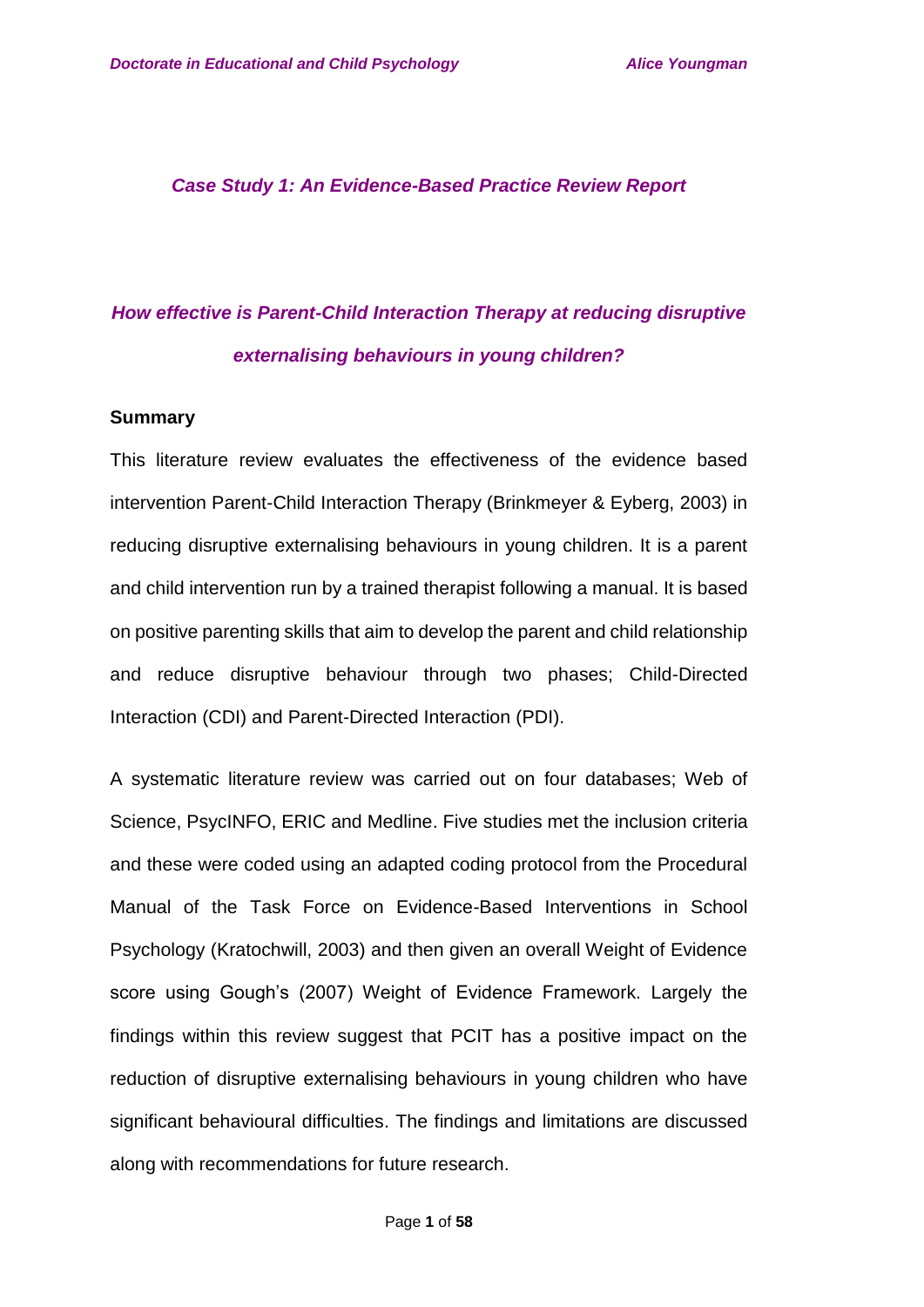### **Introduction**

#### *What is it?*

Parent-Child Interaction Therapy (PCIT) (Brinkmeyer & Eyberg, 2003) is an evidencebased programme which was developed to be used with children who are 2-7 years old. It is based on developing positive parenting skills which can be used with children who are displaying disruptive behaviour (Eyberg, Nelson & Boggs, 2008). PCIT can be completed usually within 12-20 1 hour weekly sessions however, it is not time limited and is dependent on when parents have mastered the set of skills that are taught. It is also dependent on whether parents rate their child's behaviour within the average range on a standardised rating scale (Brinkmeyer & Eyberg, 2003).

The therapist delivering the intervention communicates with the parent through a one way mirror so that it is just the child and the parent within the room, the parent wears an ear piece known as a "bug-in-the-ear" (McNeil & Hembree-Kigin, 2010). It is distinctive in its delivery as it is intensive and the sessions consist of direct parent-child interaction coaching (Funderburk & Eyberg, 2011).

PCIT involves working with parents and children through two phases; Child-Directed Interaction (CDI) and Parent-Directed Interaction (PDI), which are outlined in the intervention manual (McNeil & Hembree-Kigin, 2010). Parents are taught CDI and PDI skills in a single session before the child is present (Eyberg et al., 2008). The CDI phase consists of building the parent-child relationship and positive parenting skills through child led play based on play therapy skills (McNeil & Hembree-Kigin, 2010). There is an emphasis on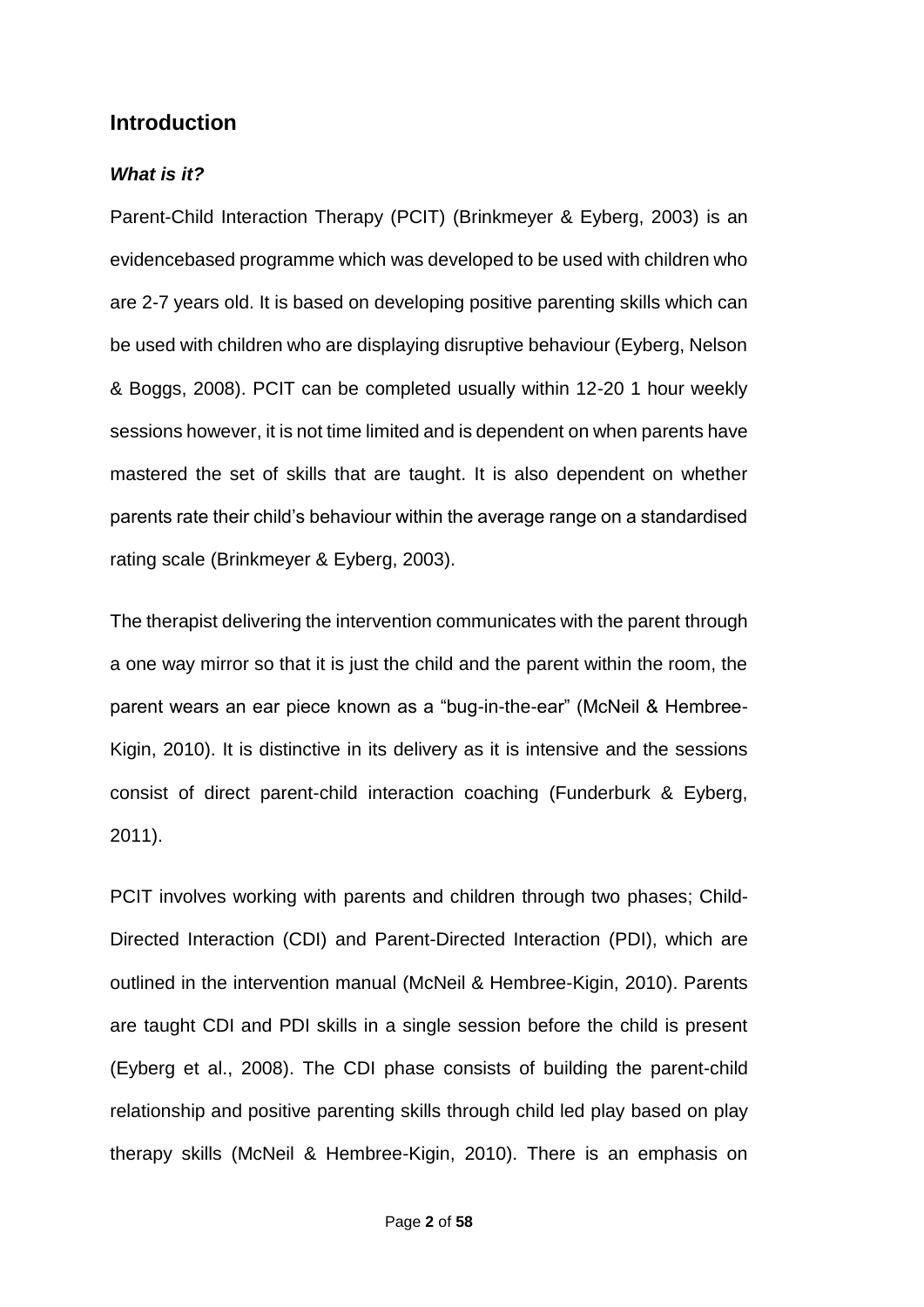increasing positive attention rather than focusing on negative behaviours and parents are encouraged to actively ignore (Funderburk & Eyberg, 2011; Eyberg et al., 2008). This phase is intended for parents to develop PRIDE skills; praise, reflection, imitation, description and enthusiasm. Throughout the sessions parents are coached with an importance on avoiding leading negative behaviours such as; commands, questioning, criticism, sarcasm or negative physical behaviours (Funderburk & Eyberg, 2011). These skills are a foundation for the next phase, PDI. This intends to develop the parents' skills for improving child compliance and decreasing disruptive behaviours (McNeil & Hembree-Kigin, 2010). Parents are taught to praise compliance, use good commands, and also to use a time out chair for non-compliance and establish consistent rules within the home (McNeil & Hembree-Kigin, 2010). They are coached to give clear instructions and to follow through on the praise and time out rules calmly and consistently (Eyberg et al., 2008). PCIT also involves parents completing homework to imbed and practise the skills (Eyberg et al.. 2008).

#### *Psychological relevance*

The theoretical underpinnings for PCIT come from the social learning theory (Bandura, 1977) in particular Patterson's Coercion Theory (1982). It is also based on principles from attachment theory (Bowlby, 1978) and operant conditioning (Skinner, 1938) particularly in the CDI phase.

Coercion theory (Patterson, 1982) describes a process where the child's negative behaviour is a result of cycles of reinforcement from the parents. It is where the parent positively reinforces through coercive behaviour which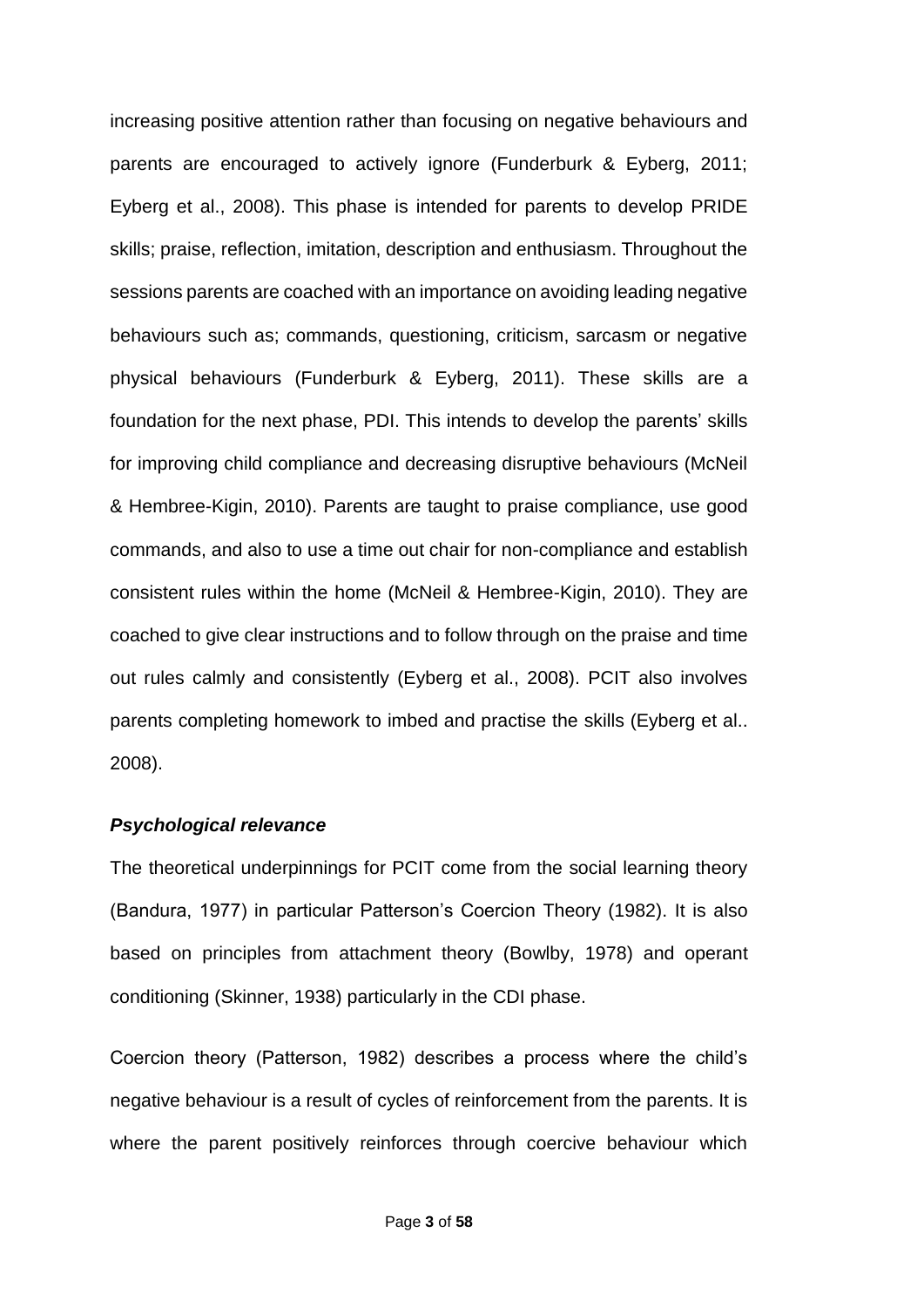causes the child to comply (Osofsky, Stepka & King, 2017). Therefore, the child's negative behaviour is reinforced by parents and becomes a learnt behaviour which could be relevant to children displaying disruptive behaviour. PCIT attempts to target these negative interactions and change them to positive reinforcement such as; praise with an emphasis on building a warm relationship between the parent and child. PCIT incorporates the basic principles of behaviour analysis (Skinner, 1938) where the consequences the child receives will influence their behaviour and some will strengthen the behaviour meaning that it is more likely to occur again (Shriver & Allen, 2008).

Although PCIT is centrally based on the social learning theory and operant conditioning it also incorporates attachment theory such as; the importance of a strong parent and child relationship and developing parent's positive responses to their child's behaviour in a supportive and non- coercive way. Another important aspect of PCIT is that it aims to change the child's environment by giving the parents homework and encouraging them to practice the learnt skills across contexts to increase consistency of their interactions (Allen, Timmer & Urquiza, 2014).

#### *Rationale*

It is important to work with the parents and child together as research has found that parents directly affect their child's behaviour and emotional development (Patterson & Fisher, 2002; McNeil & Hembree-Kigin, 2010). Research into responsiveness found that positive parent responses led to positive child behaviour and positive child socialisation later in life. The developmental theory also suggested that it was necessary for child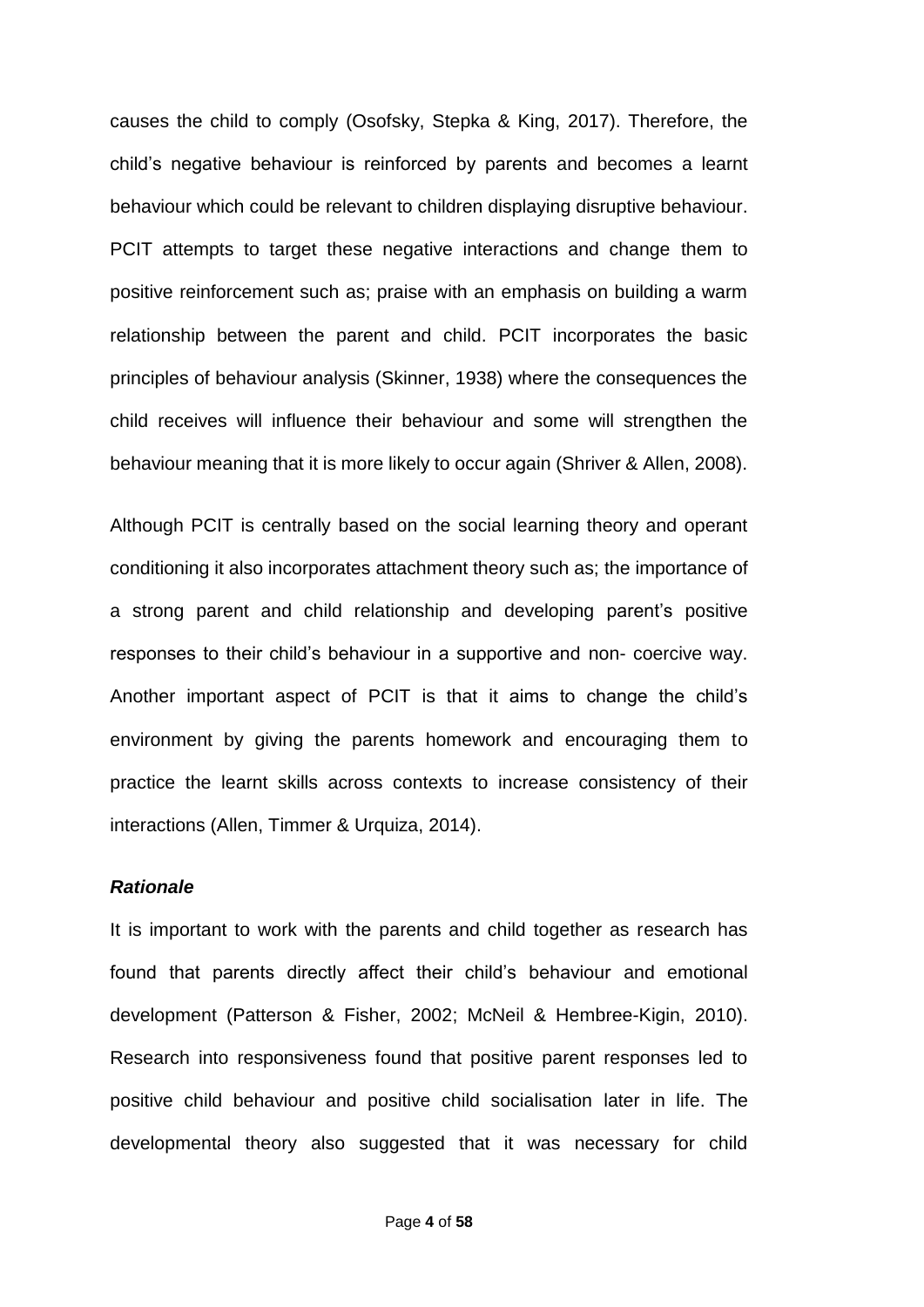development to have parental responsiveness such as; warmth and sensitivity (Shriver & Allen, 2008).

It is necessary to highlight the importance of early intervention which is recommended in the Special Educational Needs and Disability Code of Practice: 0 to 25 years (SENDCoP) (DfE & DoH, 2015). When behaviour problems occur frequently and they are of high intensity then they are likely to continue to occur as the child gets older without the right support. It has been found that if there are problems within the parent and child relationship then these problems are likely to persist into school age therefore it is important to target these behaviours through early intervention (McNeil & Hembree-Kigin, 2010). This is also relevant in terms of the attachment theory (Bowlby, 1978) if children have a poor early attachment with their primary caregivers this can be a significant risk factor in later life (Allen et al., 2014).

The SENDCoP (DfE & DoH, 2015) emphasises the importance of Educational Psychologists (EPs) working with parents and a key part of their role is to recommend interventions to schools, other settings or parents directly. Therefore, it is necessary for EPs to be aware of the principles behind PCIT and the evidence base for its effectiveness in reducing disruptive behaviour for young children.

#### *Review question*

How effective is Parent-Child Interaction Therapy at reducing disruptive externalising behaviours in young children?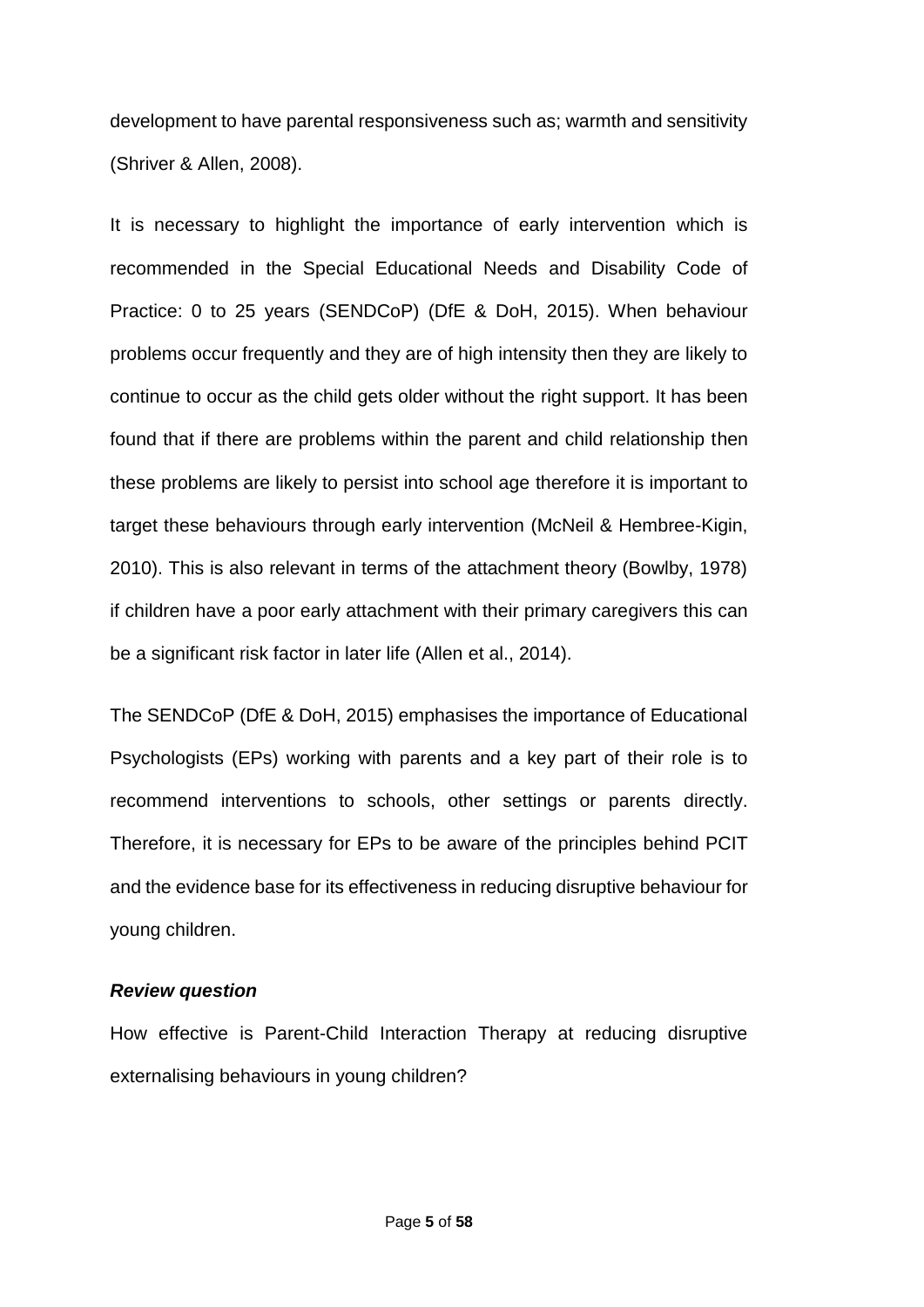# **Critical Review of the Evidence Base for Parent-Child**

### **Interaction Therapy**

### *Literature Search*

A literature search was conducted in January 2019 on four electronic databases. The databases were; Web of Science, PsycINFO, ERIC and Medline and the search terms can be seen in Table 1 below. These search terms were used to find potential studies that were likely to answer the research question and to include in this review.

#### Table 1

#### *Search Terms*

| Databases searched | <b>Search Terms</b>                           |
|--------------------|-----------------------------------------------|
| Web of Science     | "Parent-Child Interaction Therapy"<br>OR PCIT |
| <b>PsycINFO</b>    | AND                                           |
| ERIC               | "conduct problems" OR conduct OR              |
| Medline            | behaviour OR behavior                         |

This search generated 188 studies however 93 of these were duplicates. The studies were screened by title excluding 31 and then by abstract excluding 50. This meant that there were 14 studies which had full text screening using the inclusion and exclusion criteria which can be found in Table 2. Following full text screening 9 studies were excluded which left 5 which met the inclusion criteria and therefore are included in this review, these are listed in Table 3. Figure 1 is a flow diagram which shows the search process and the list of excluded studies with exclusion criteria can be found in Appendix 1.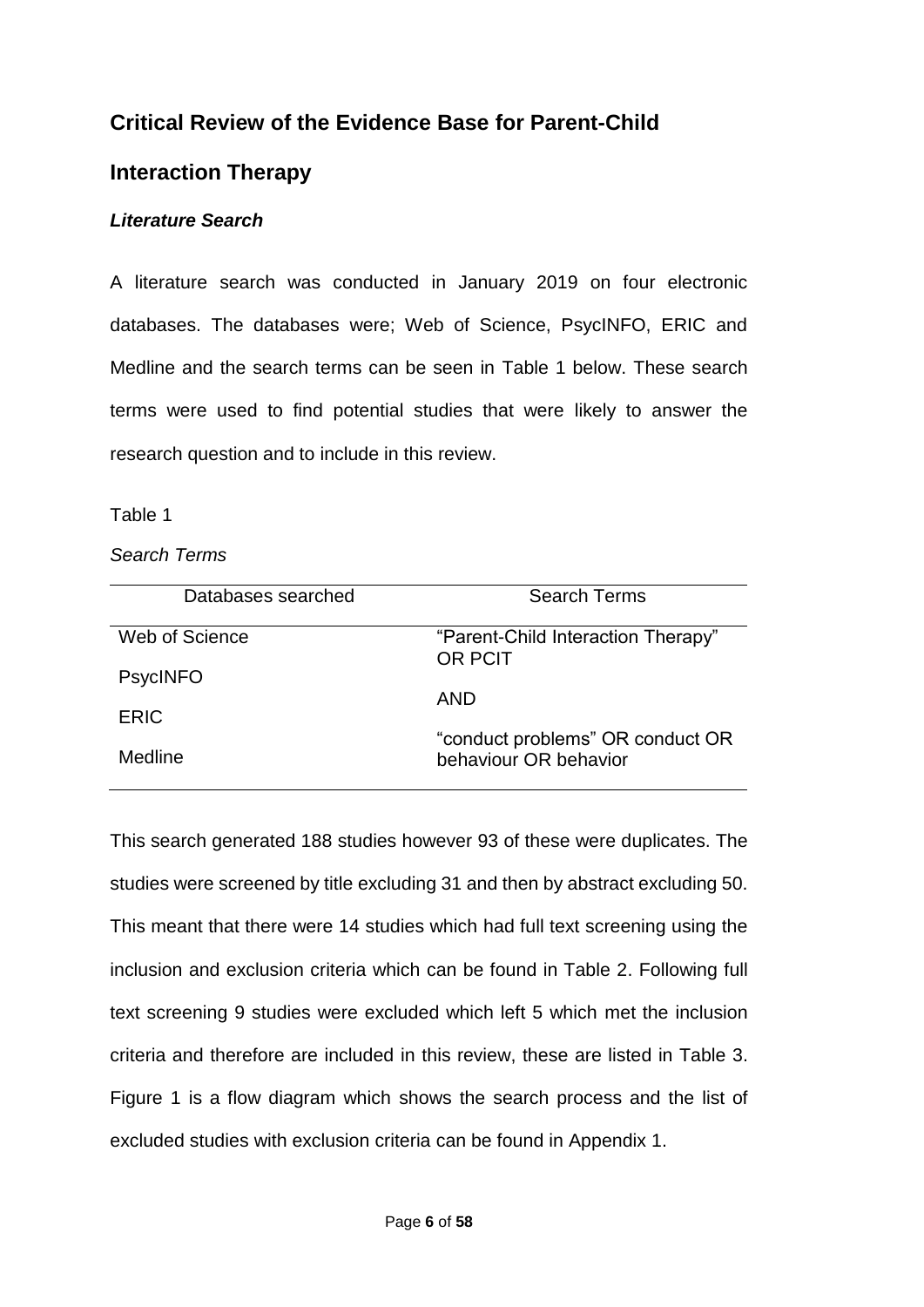### *Inclusion and Exclusion Criteria*

|                        | Inclusion<br>Criteria                                                                                                                                                                                 | Exclusion<br>Criteria                                                                                    | <b>Justification</b>                                                                                                                                                                                 |
|------------------------|-------------------------------------------------------------------------------------------------------------------------------------------------------------------------------------------------------|----------------------------------------------------------------------------------------------------------|------------------------------------------------------------------------------------------------------------------------------------------------------------------------------------------------------|
| 1. Language            | The study must<br>be published in<br>the English<br>language                                                                                                                                          | The study is<br>published in a<br>language that<br>is different to<br>English                            | Reviewer<br>doesn't have the<br>means to<br>translate studies<br>that are not<br>published in<br>English                                                                                             |
| 2. Intervention        | The<br>intervention<br>must be<br>Parent-Child<br>Interaction<br>Therapy                                                                                                                              | The<br>intervention is<br>different to<br>Parent-Child<br>Interaction<br>Therapy or a<br>variation of it | To ensure that<br>the effects were<br>from Parent-<br><b>Child Interaction</b><br>Therapy                                                                                                            |
| 3. Type of<br>design   | The study must<br>be a<br>randomised<br>control trial                                                                                                                                                 | The study is<br>not a<br>randomised<br>control trial                                                     | The review<br>compared the<br>effectiveness of<br>the intervention<br>using<br>randomised<br>control trials                                                                                          |
| 4. Comparison<br>group | The study must<br>include Parent-<br>Child<br>Interaction<br>Therapy in<br>comparison to<br>a wait list<br>control group,<br>treatment as<br>usual or group<br>Parent-Child<br>Interaction<br>Therapy | The study<br>compares<br>Parent-Child<br>Interaction<br>Therapy to<br>another<br>intervention            | The reviewer<br>does not have to<br>extract the<br>information and<br>this review is<br>looking at the<br>impact of<br>Parent-Child<br>Interaction<br>Therapy rather<br>than another<br>intervention |
| 5. Participants        | The study must<br>include pre-<br>school or<br>primary age<br>children who<br>have disruptive                                                                                                         | The study does<br>not include<br>participants who<br>are of pre-<br>school or<br>primary age or          | The reviewer<br>aims to seek the<br>effectiveness of<br>this intervention<br>in helping young<br>children with                                                                                       |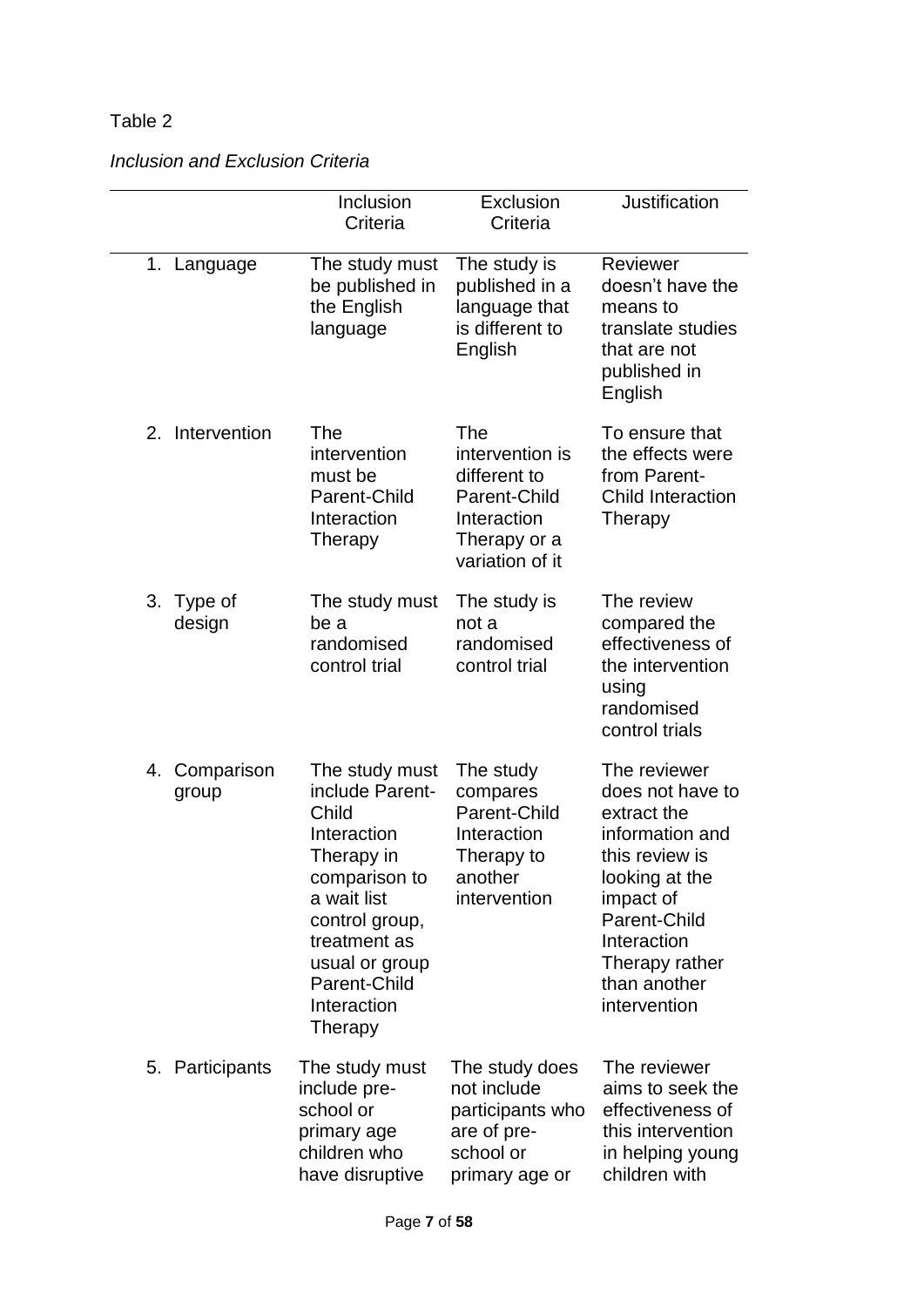|                           | Inclusion<br>Criteria                                                    | Exclusion<br>Criteria                                                        | <b>Justification</b>                                                                                         |
|---------------------------|--------------------------------------------------------------------------|------------------------------------------------------------------------------|--------------------------------------------------------------------------------------------------------------|
|                           | or challenging<br>behaviour                                              | that present<br>disruptive or<br>challenging<br>behaviour                    | disruptive or<br>challenging<br>behaviour                                                                    |
| 6. Measures               | The study must<br>have pre and<br>post<br>intervention<br>data available | The study does<br>not have pre<br>and post<br>intervention<br>data available | To ensure that<br>the reviewer<br>could effectively<br>review the study                                      |
| 7. Type of<br>publication | The study is in<br>a peer<br>reviewed<br>journal                         | The study is<br>not in a peer<br>reviewed<br>journal                         | Peer reviewed<br>journals mean<br>that the quality<br>of the studies<br>have been<br>checked                 |
| 8. Publication<br>date    | The study must<br>have been<br>published<br>between 2007-<br>2019        | The study was<br>published<br>before 2007                                    | The reviewer<br>wanted to<br>include the most<br>recent studies of<br>Parent-Child<br>Interaction<br>Therapy |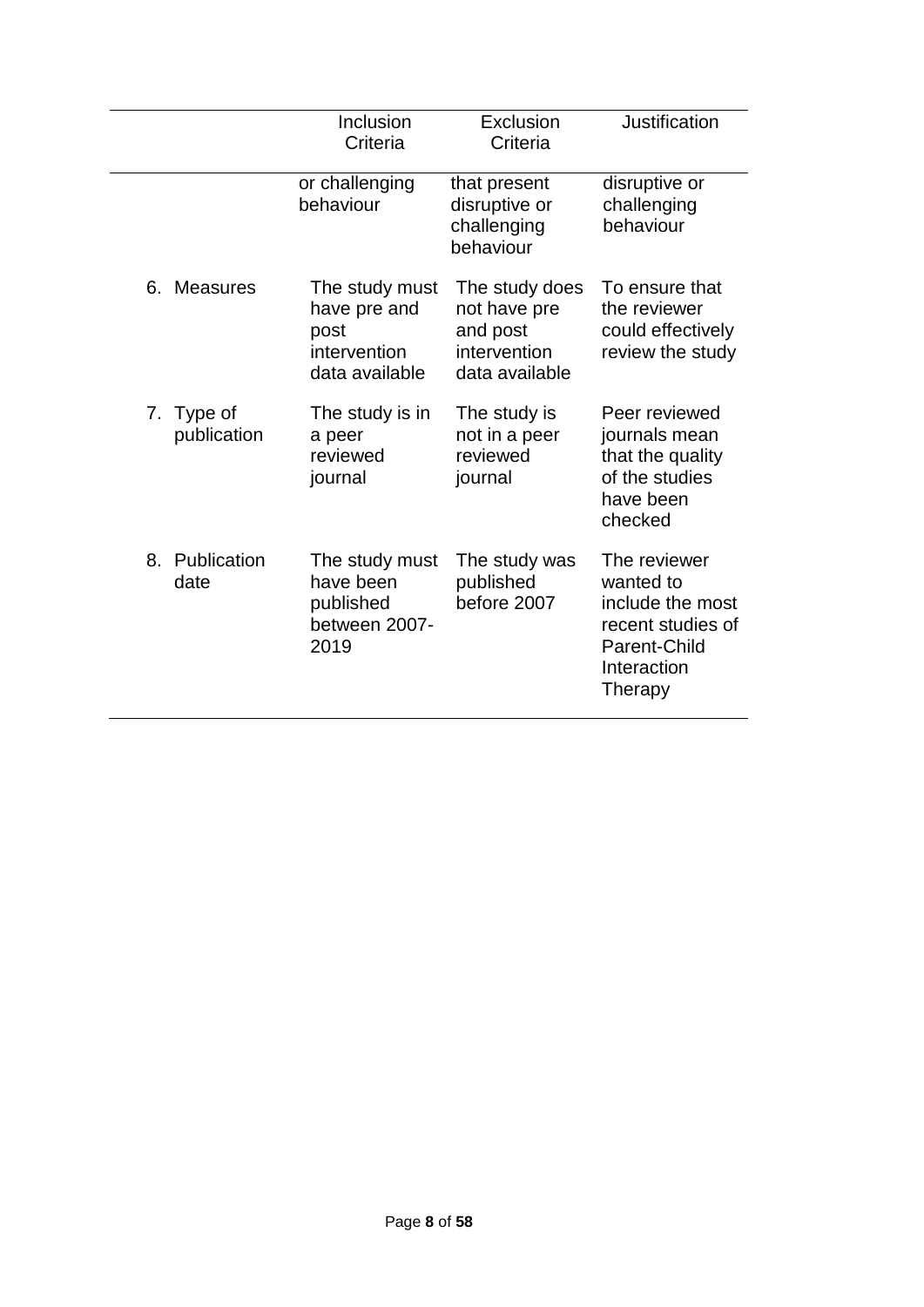Figure 1

*A Flow Diagram of the Literature Search Process* 

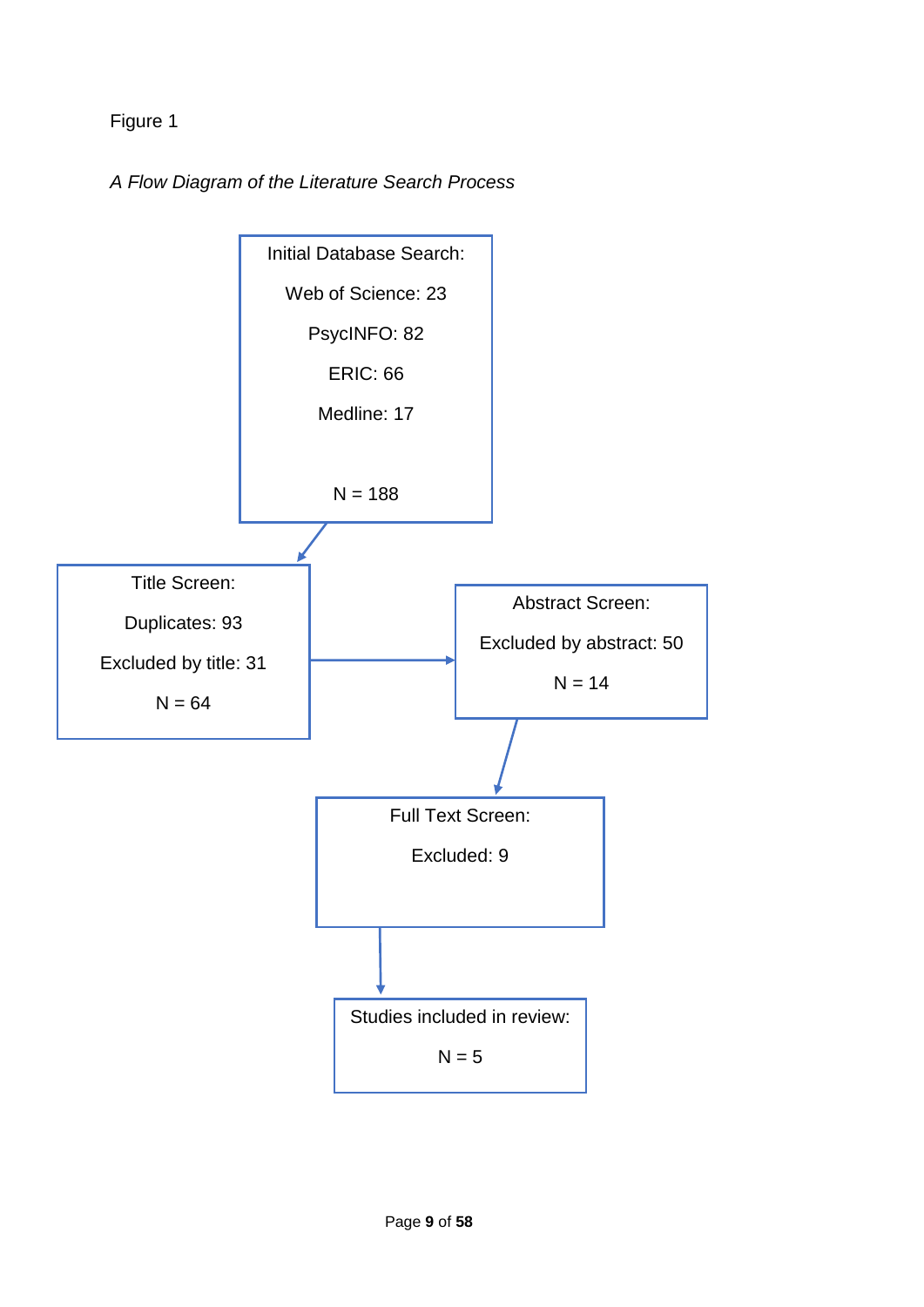*List of studies included in review* 

#### Study References

- 1. Bjørseth, Å., & Wichstrøm, L. (2016). Effectiveness of Parent-Child Interaction Therapy (PCIT) in the Treatment of Young Children's Behavior Problems. A Randomized Controlled Study. *PLoS ONE*, *11*(9), 1–19.
- 2. Bagner, D.M., & Eyberg, S.M. (2007). Parent-Child Interaction Therapy for Disruptive Behavior in Children with Mental Retardation: A Randomized Controlled Trial. *Journal of Clinical Child and Adolescent Psychology, 36(3)*, 418–429.
- 3. Niec, L.N., Barnett, M.L., Prewett, M.S., & Shanley Chatham, J.R. (2016). Group Parent-Child Interaction Therapy: A Randomized Control Trial for the Treatment of Conduct Problems in Young Children. *Journal of Consulting and Clinical Psychology*, *84*(8), 682– 698.
- 4. Matos, M., Bauermeister, J., & Bernal, G. (2009). Parent-Child Interaction Therapy for Puerto Rican Preschool Children with ADHD and Behavior Problems: A Pilot Study. *Family Process,* 232.
- 5. Bagner, D. M., Sheinkopf, S. J., Vohr, B. R., & Lester, B. M. (2010). Parenting Intervention for Externalizing Behavior Problems in Children Born Premature: An Initial Examination. *Journal of Developmental & Behavioral Paediatric*, *31*(3), 209–216.

#### *Critical appraisal of the studies*

The five studies included in this review were evaluated for quality and relevance using the Weight of Evidence (WoE) Framework (Gough, 2007). This framework outlines three dimensions to work out the weighting to give to different studies. It includes WoE A which is the quality of methodology, WoE B which is the relevance of the methodology in relation to the review question and WoE C which is the relevance of the study in answering the review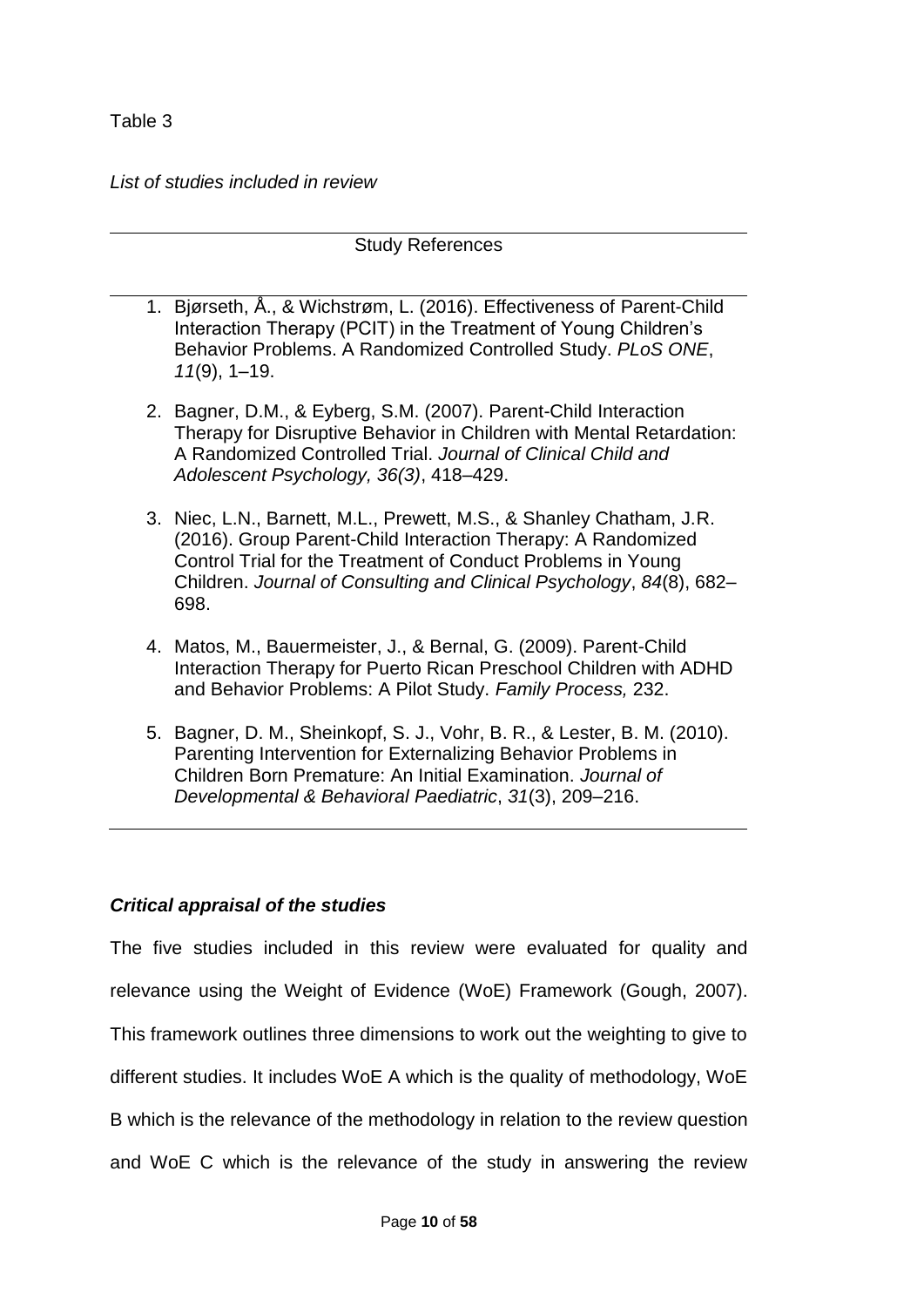question. These are then all combined and averaged together to give an overall WoE D of each study, which is the extent to which the study answers the review question (Table 4).

For WoE A an adapted version of the coding protocol for group designs from the Procedural Manual of the Task Force on Evidence-Based Interventions in School Psychology (Kratochwill, 2003) was used for all five studies. See Appendix 4 for a list of all items excluded from the coding protocol and the rationale for this. The completed coding protocols for each study are included in Appendix 3 and the criteria for WoE B, C and D can be found in Appendix 4.

Table 4

| Study                    | WoE A          | WoE B          | WoE C          | WoE D  |
|--------------------------|----------------|----------------|----------------|--------|
| Bjørseth &<br>Wichstrøm, | $\overline{2}$ | $\overline{2}$ | 3              | 2.33   |
| 2016.                    |                |                |                | Medium |
| Bagner &<br>Eyberg,      | 1.5            | 1              | $\overline{2}$ | 1.5    |
| 2007.                    |                |                |                | Medium |
| Niec et al.,<br>2016     | $\overline{2}$ | $\overline{2}$ | 1              | 1.66   |
|                          |                |                |                | Medium |
| Matos et al.,<br>2009    | 1.75           | $\overline{2}$ | 1              | 1.58   |
|                          |                |                |                | Medium |

### *Weight of Evidence for the Studies*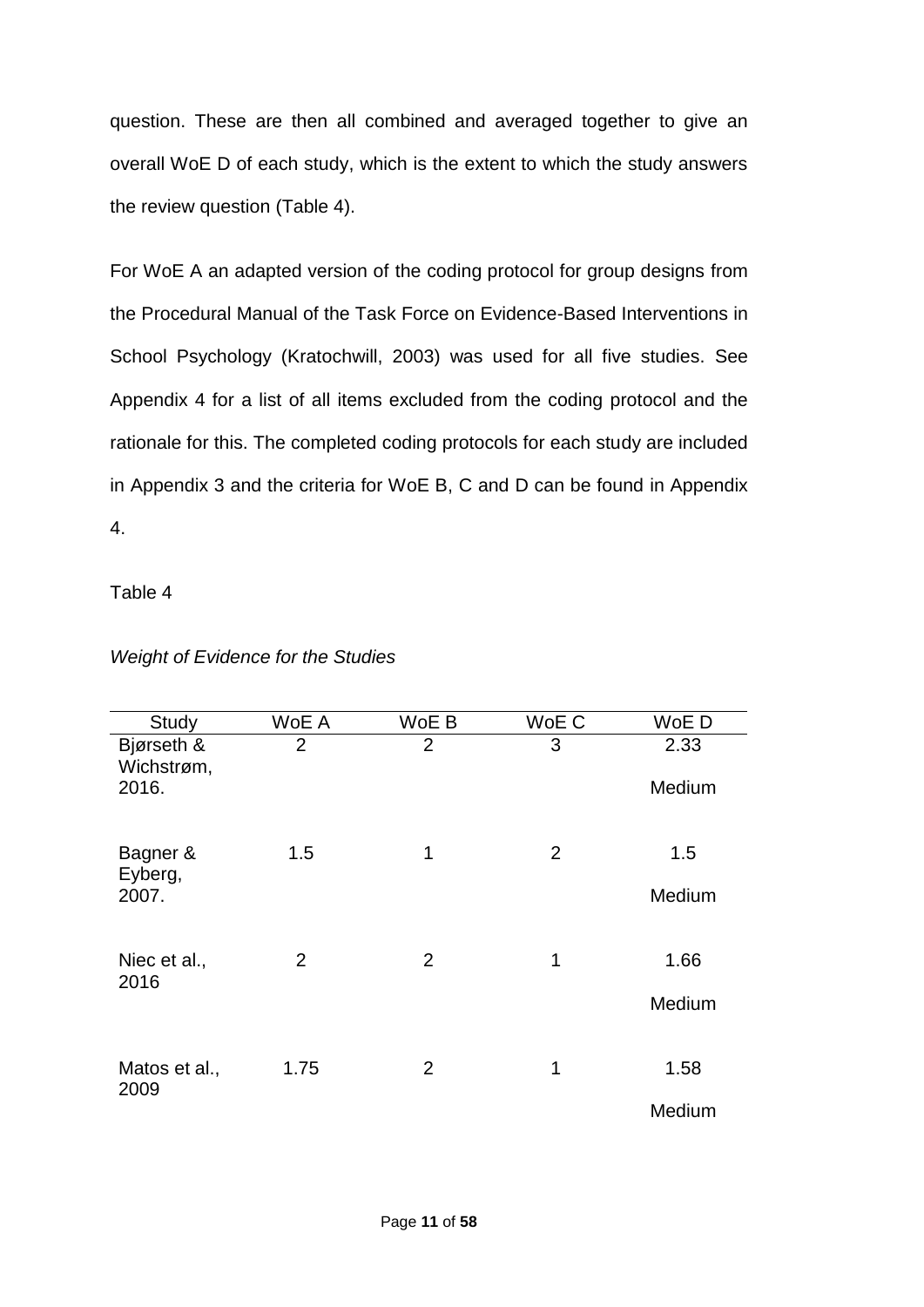| Study                  | WoE A | WoE B | WoE C | WoE D  |
|------------------------|-------|-------|-------|--------|
| Bagner et<br>al., 2010 |       |       |       |        |
|                        |       |       |       | Medium |
|                        |       |       |       |        |

Weak 0 – 1.4 Medium 1.5 – 2.4 Strong 2.5 – 3

#### *Participants*

All studies were published between 2007- 2016, three were carried out in the USA (Bagner & Eyberg, 2007; Niec et al., 2016; Bagner et al., 2010) one in Norway (Bjorseth & Wichstrom, 2016) and one in Puerto Rico (Matos et al., 2009). Four of the studies reported the demographics of the participants however, although Matos et al. (2009) reported comparisons between the two groups in terms of demographics they did not provide specific details which was reflected in their WoE C score. There were a total of 252 participants across the five studies with sample sizes ranging from  $28 - 81$ . The majority of the participants were boys who represented 158 out of 220 participants, excluding the 32 participants from Matos et al. (2009) as their demographics were unclear. The participants' ages ranged from 1.5 (Bagner et al., 2010) – 7 years old (Bjorseth & Wichstrom, 2016).

There was inconsistency between the studies regarding the involvement of both mothers and fathers. Bjorseth and Wichstrom (2016) included both mothers and fathers within their study in all but 10 cases which included just mothers' reports. However, when they reported the findings it was unclear of the numbers in each group. Niec et al. (2016) included findings from 81 mothers and 46 fathers within their study. Bagner et al. (2010) included just the mothers of the children within the study, similarly, Bagner and Eyberg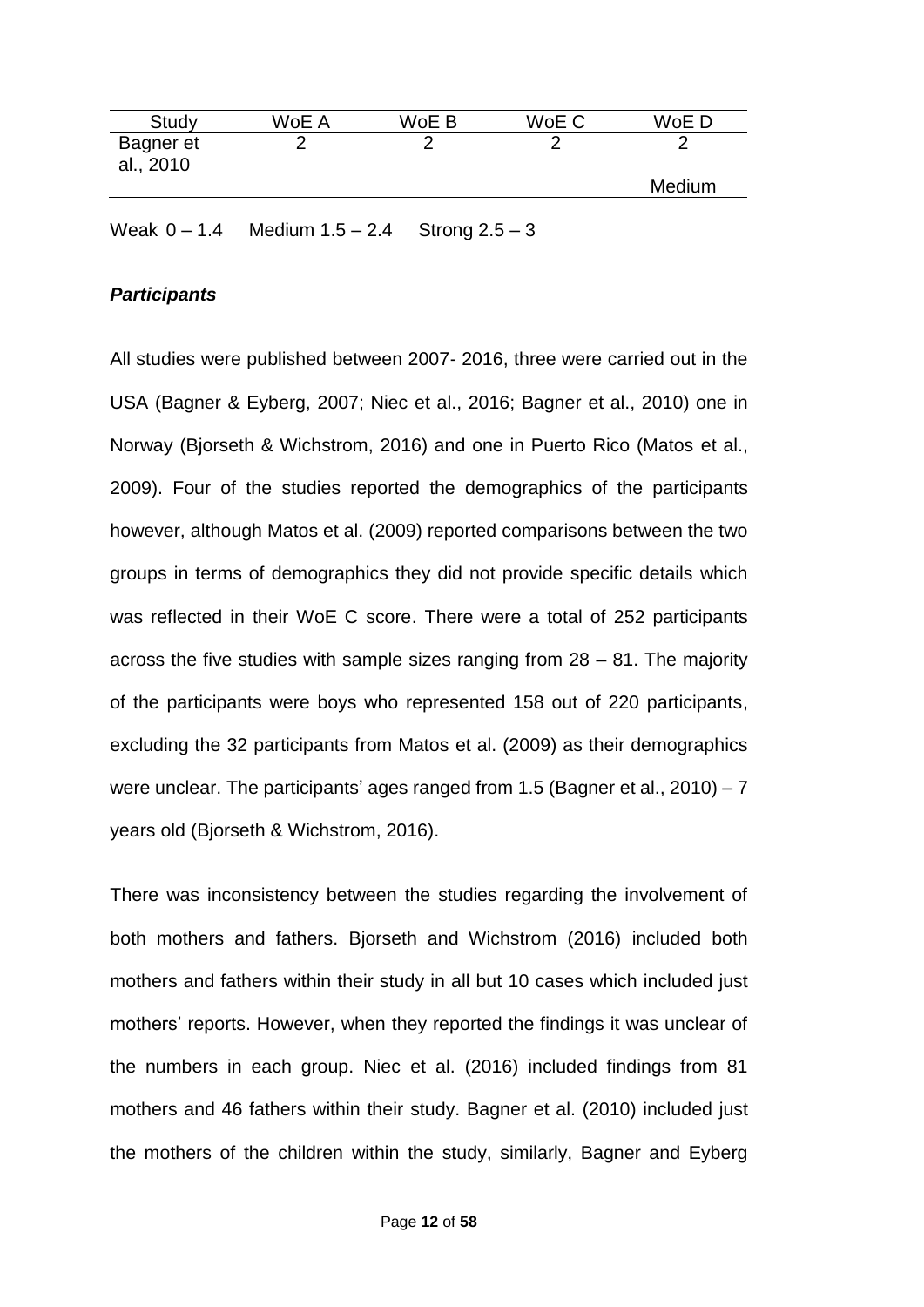(2007) only reported the mother's views although they did have 6 fathers participating. Matos et al. (2009) had a mixture of mothers, fathers, step fathers and single mothers however, they just reported the findings from the family so the reviewer wasn't able to make a comparison between mothers' and fathers' ratings. Previously, research has found that the involvement of a father figure within an intervention leads to better maintenance long term or treatment gains (Bagner & Eyberg, 2003).

All studies took place in clinics and participants had all been referred for significant behavioural problems which is relevant to the current review. Bjorseth and Wichstrom (2016)'s participants had consecutively been referred to two outpatient CAMHS clinics for behavioural problems and scored ≤120 on the Eyberg Child Behaviour Inventory (ECBI). Niec et al.'s (2016) participants were seeking support from a mental health clinic and had a diagnosis of oppositional defiant disorder (ODD) or conduct disorder. Similarly, Bagner and Eyberg's (2007) participants had a diagnosis of ODD and mild to moderate "mental retardation", they were referred through health care professionals, teachers or self-referral. The participants in Matos et al.'s (2009) study had a diagnosis of ADHD specifically the hyperactivity type rather than inattentive and they had significant behavioural problems. They were all attending a preschool and accessed the study through pre-school's referral or self-referral. Although Matos et al. (2009) reported these demographics of their participants they failed to give further details which was why their WoE C score was low. Finally, Bagner et al. (2010) included participants who were born ≤ 37 weeks gestation and had significant behavioural problems. They were referred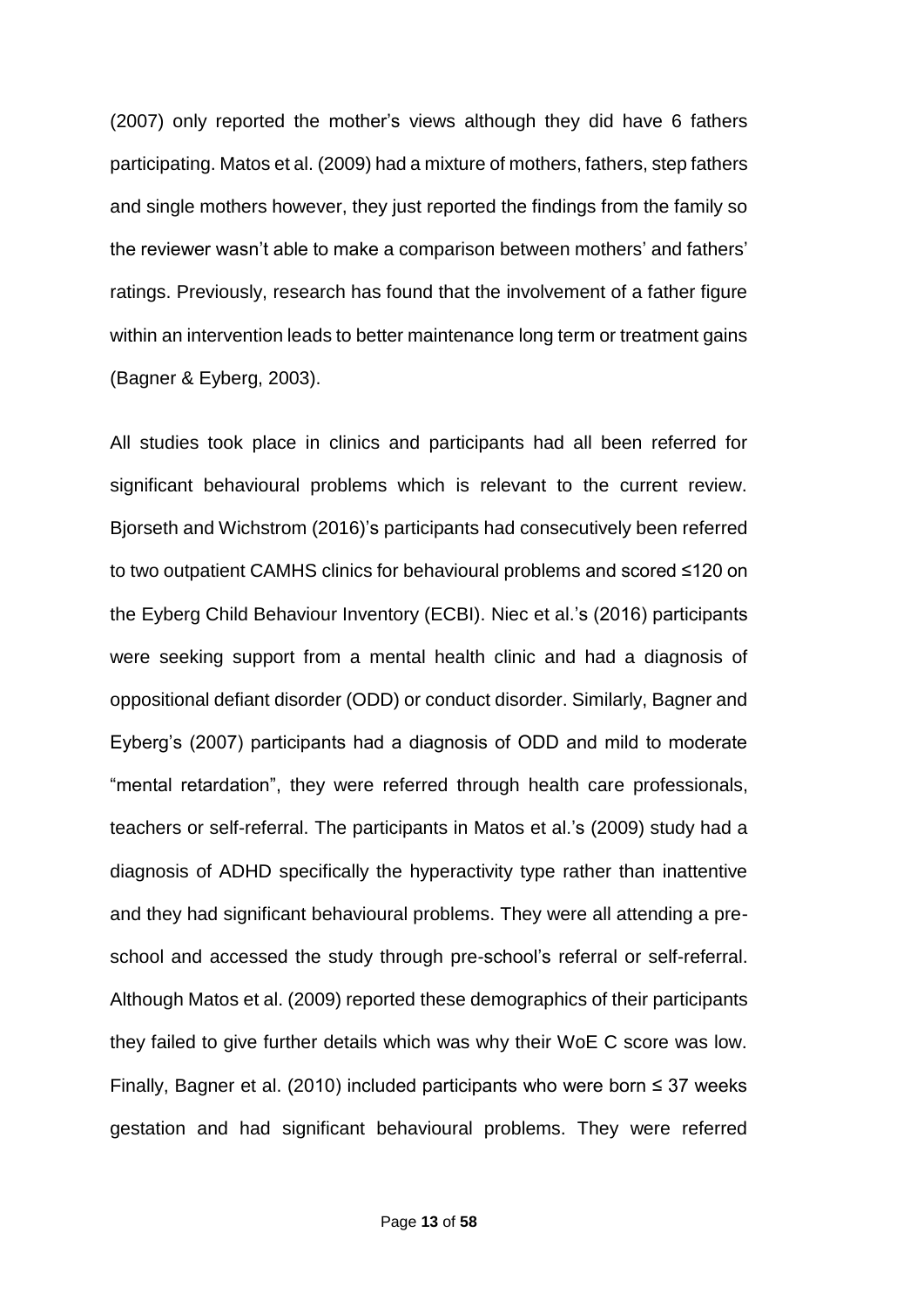through neonatal follow up clinic, health professionals, an early intervention programme or again they were self-referred.

#### *Intervention*

Niec et al. (2016) and Matos et al. (2009) both scored low on WoE C due to making adaptations to the PCIT intervention. Niec et al. (2016) put time restraints on their intervention, keeping the time constant for both the individual PCIT group and the group PCIT comparison group, which meant that the reviewer couldn't conclude whether there was a difference in completion for both groups and this reduced the fidelity. It also meant that families may not have been ready to finish therapy or may not have achieved the termination criteria set out in the manual (Brinkmeyer & Eyberg, 2003). Matos et al. (2009) made adaptations regarding mastery criteria and treatment extension, they also did not use ECBI to terminate the treatment condition. The ECBI is usually used to assess whether the children's behaviour problems have become normalised according to this scale thus being a termination criterion for PCIT. Bagner et al. (2010) did not report whether their therapists had received training, however, they did highlight that the manual was followed and this is reflected in the medium WoE C score.

#### *Design*

In terms of implementation fidelity, the measures taken within the studies varied. In three of the studies therapists received weekly supervision (Niec et al., 2016; Matos et al., 2009; Bagner & Eyberg, 2007). However, this was either with an author of the study or a co-therapist rather than someone who was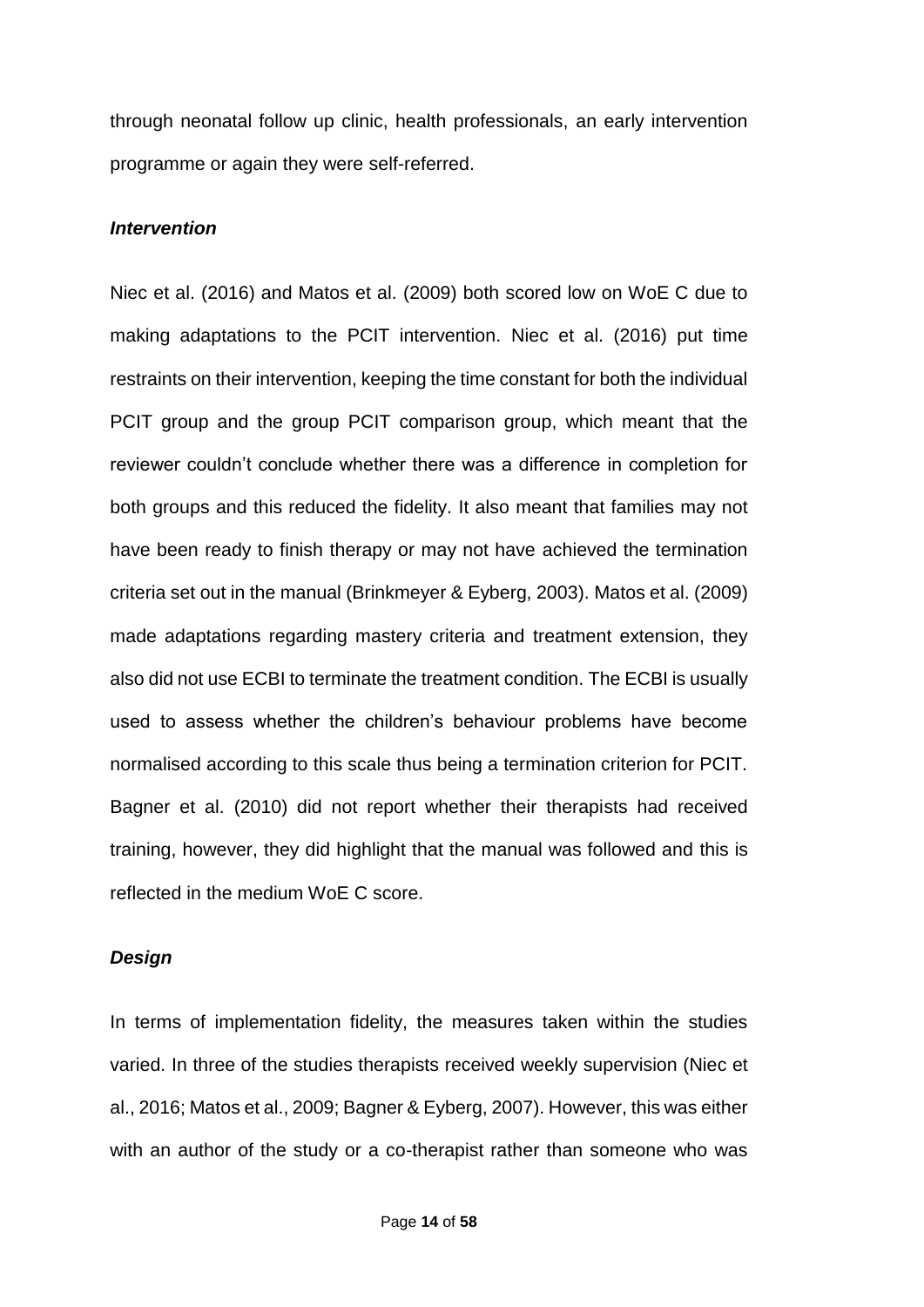uninvolved which could have influenced discussions and the objectivity of these supervisions. In Bjorseth and Wichstrom's (2016) study they had weekly supervisions for the first two cases and then this went down to monthly, however, they did receive feedback from a co-therapist who observed them during sessions but this was only when the co-therapist was available, which they reported to be 45% of the time. This was reflected in their medium score for implementation fidelity within WoE A. Niec et al.'s (2016) study was the only one where supervisors carried out live observations and coding of videoed sessions was completed by advanced PCIT therapists who were not involved in the study, getting 88% treatment fidelity resulting in a high score for implementation fidelity within WoE A. Bagner et al. (2010) did not report any supervision for their therapists throughout the intervention but a research assistant randomly coded videoed sessions who again, was uninvolved and scored 94% adherence to the manual which was reflected in their medium WoE A score. Bagner and Eyberg (2007) also randomly coded their videotapes but they did not report who coded these scoring 97% adherence to the manual. However, they did report that there was weekly supervision, use of the manual and formal training which resulted in a high implementation fidelity score within WoE A. Furthermore, Matos et al. (2009) used a research assistant to code their videotapes and scored 98% but it was unclear whether they were involved within the study. It would have been useful if observers who were not related to the study could have checked if the therapists were using the manualised approach although all studies did report the use of the manual, which means they should be replicable.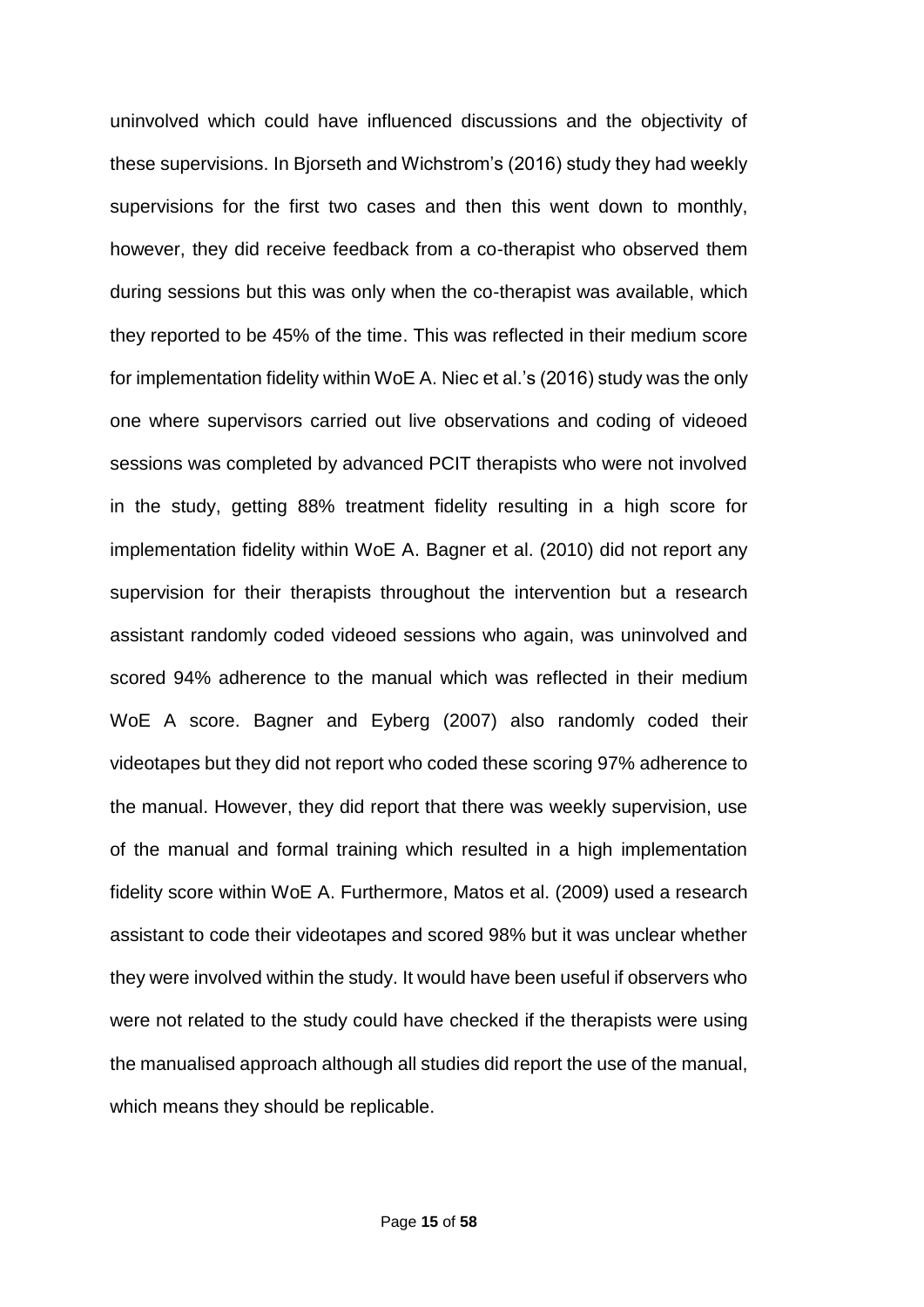Between the five studies there is variation in the length of time between pre and post treatment assessments and follow up. Three completed follow up assessments including both groups used in the study however none of the studies completed multiple follow up assessments which would have resulted in a high WoE A score for follow up assessment or two follow up assessments which would have resulted in a high WoE B score. Bjorseth and Wichstrom (2016) carried out post treatment at 6 months and a follow up assessment at 18 months after the start of treatment which was reflected in their medium WoE A score. Niec et al. (2016) completed a post treatment assessment. However, they did not specify when this was completed. They also completed a sixmonth follow up. Bagner et al. (2010) completed a post treatment assessment at 4 months and a follow up assessment at 8 months which was reflected in their medium WoE A score for follow up assessment. Matos et al. (2009) carried out a post treatment assessment at 3.5 months and then a follow up another 3.5 months later but this just included the PCIT group as the waitlist control group were then receiving the intervention, making it impossible to compare the findings against the control group which resulted in a low WoE A score for follow up assessment. However, Bagner and Eyberg (2007) did not complete any follow up assessments and at their 4 month post treatment assessment 4 families had not completed PCIT so were not able to take part, this is reflected in their lower WoE A and B score. Therefore, this makes it difficult to discuss the long term effects of PCIT. Additionally, there was a high rate of attrition within Bagner and Eyberg's (2007) study of 47% which is reflected in the lower medium WoE A score. Matos et al. (2009) had a low rate of attrition of 9% at the follow up assessment however, this was only including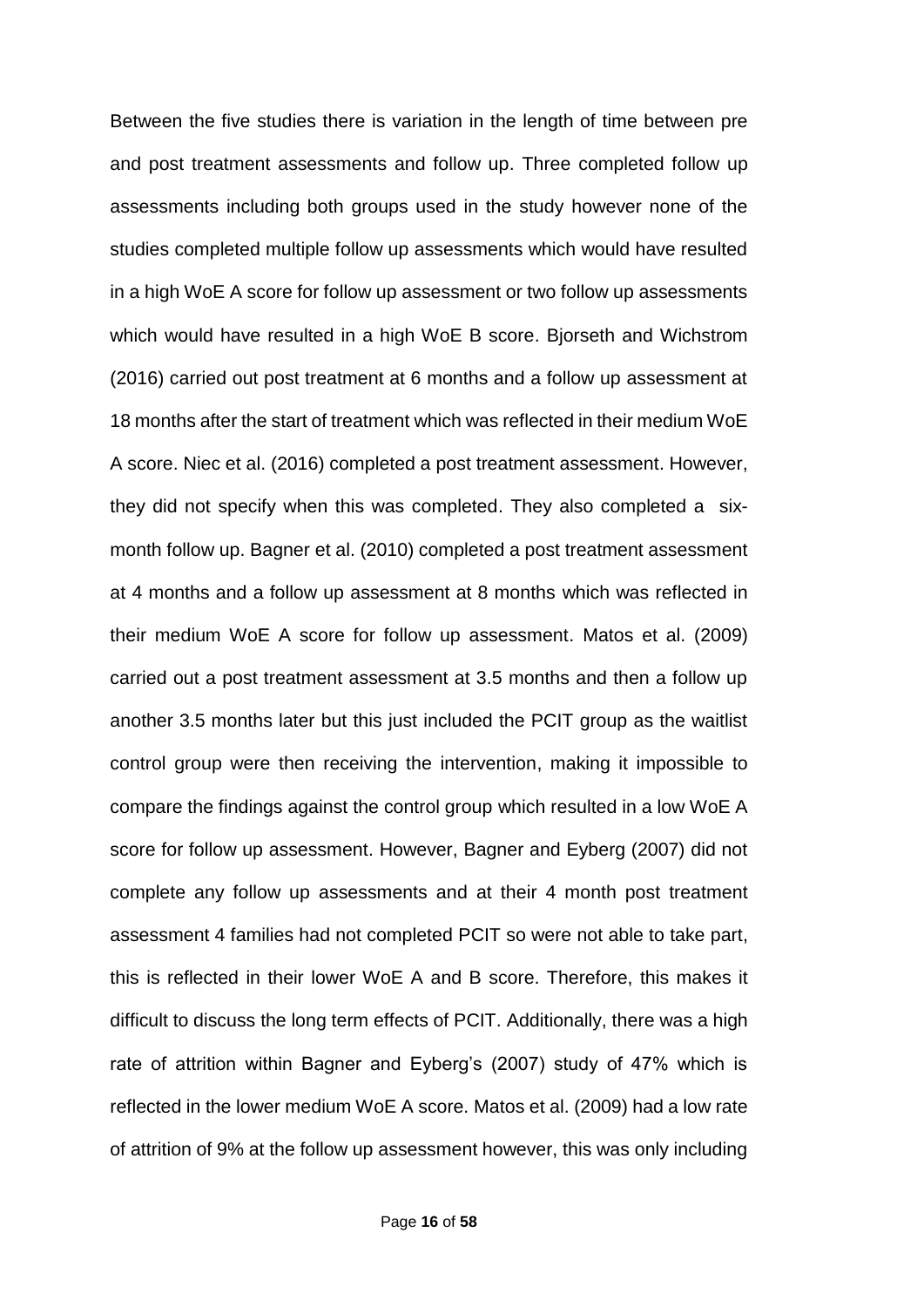the PCIT group as the waitlist control group did not complete the assessment, which again was reflected in the lower medium WoE A score.

#### *Measures*

All studies reported the measures that they used and most of these were consistent. PCIT should be evaluated at post treatment using the same measures that were used at pre-treatment (McNeil & Hembree-Kigin, 2010). ECBI (Robinson, Eyberg & Ross, 1980) was used in all five studies, this is a parent rating scale looking at children's behaviour problems using two scales – the intensity scale (the intensity and frequency of problems) and the problem scale (whether parents see that behaviour as being problematic). Three studies used both the intensity and problem scales (Bagner & Eyberg, 2007; Bagner et al., 2010; Matos et al., 2009) whereas, two only used the intensity scale (Niec et al., 2016; Bjorseth & Wichstrom, 2016). Three studies also used the Child Behaviour Checklist (Achenbach, 1991) which is used to measure internalising and externalising behaviours, two of these studies focused particularly on externalising behaviours which is relevant to this review (Bagner & Eyberg, 2007; Bjorseth & Wichstrom, 2016). Another relevant outcome measure used was the Behaviour Assessment System for Children – 2 (BASC-2) (Reynolds & Kamphaus, 2004) and subscales of this focused on hyperactivity and aggression in Matos et al. (2009). All of the studies got a medium WoE A score for measurement as they all used multi measures to report their findings however to score a high WoE A score for measurement there needed to be evidence of multiple sources and reliability and validity reported which none of the studies did. All of the studies were based on parent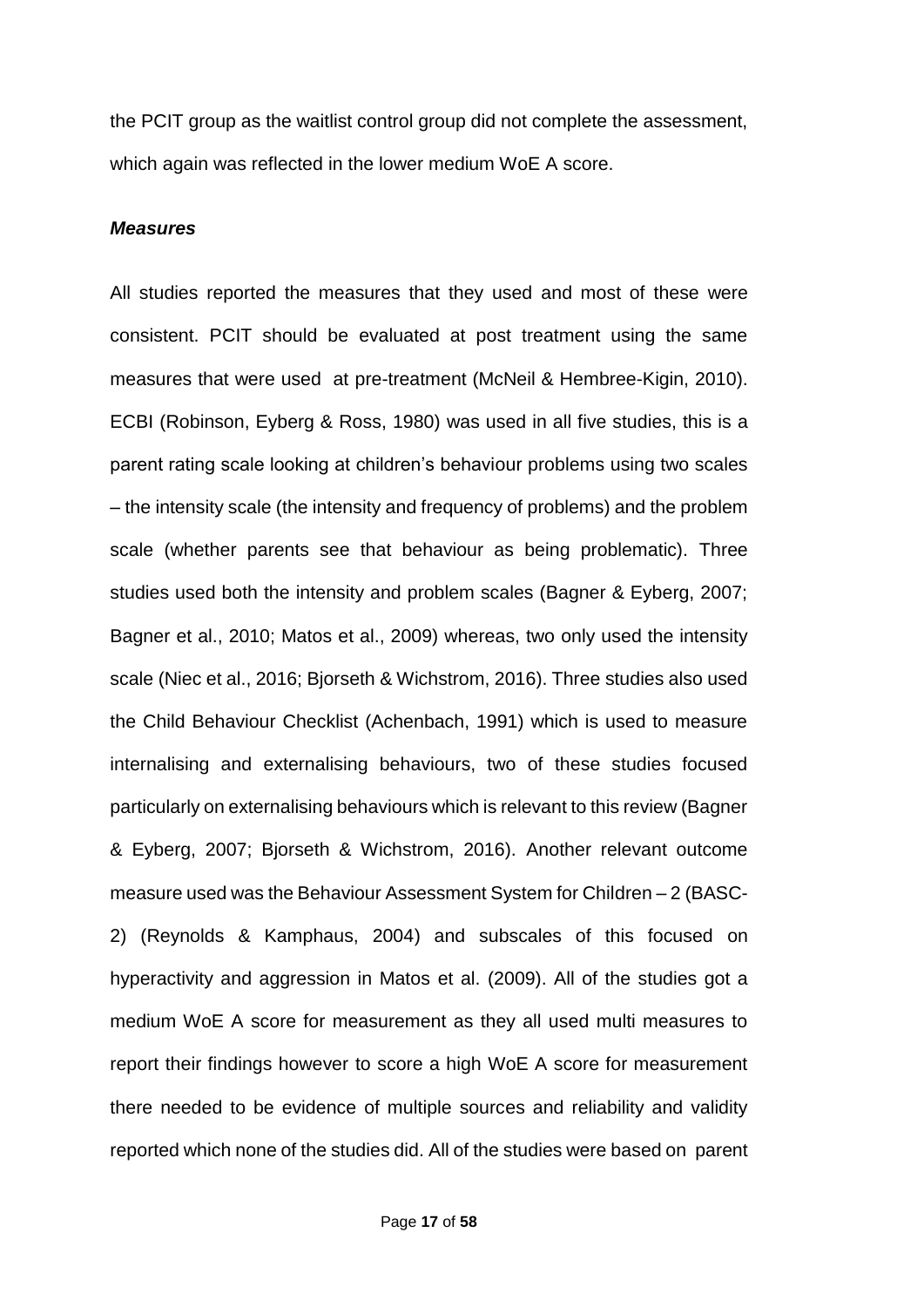report which could be limiting to the studies. It also means that they are subjective and there may be variation in how parents interpret their children's behaviours.

#### *Findings*

All five of the studies were group-design and reported the effect sizes within their results section. Cohen's d (Cohen, 1992) was reported for Bagner et al. (2010), Bagner and Eyberg (2007) and Bjorseth and Wichstrom (2016). Hedge's g (Hedges & Olkin, 1985) was reported for Matos et al. (2009) and partial eta squared was reported for Niec et al. (2016). These were all converted to Hedge's g using Ellis (2009) for consistency and due to the sample sizes being <20 in three of the studies (Matos et al., 2009; Bagner et al., 2010; Bagner & Eyberg, 2007). The difference between Cohen's d and Hedge's g for samples that are over 20 is very small, so it is preferable to report Hedge's g (Lakens, 2013).

The effect sizes reported in Table 5 were calculated using the time 2 post treatment measures mean and standard deviation of both conditions as not all of the studies included follow up assessments. When considering the effect sizes found within the studies it is important to reflect on the overall WoE rating that they received however, in this review they were all given a medium rating.

It is key to note that the effect sizes differed between and within studies. The largest effect sizes were found by Bagner et al. (2010) finding positive effects from the ECBI intensity measure and CBCL externalising measure suggesting that PCIT had a positive effect on reducing externalising disruptive behaviours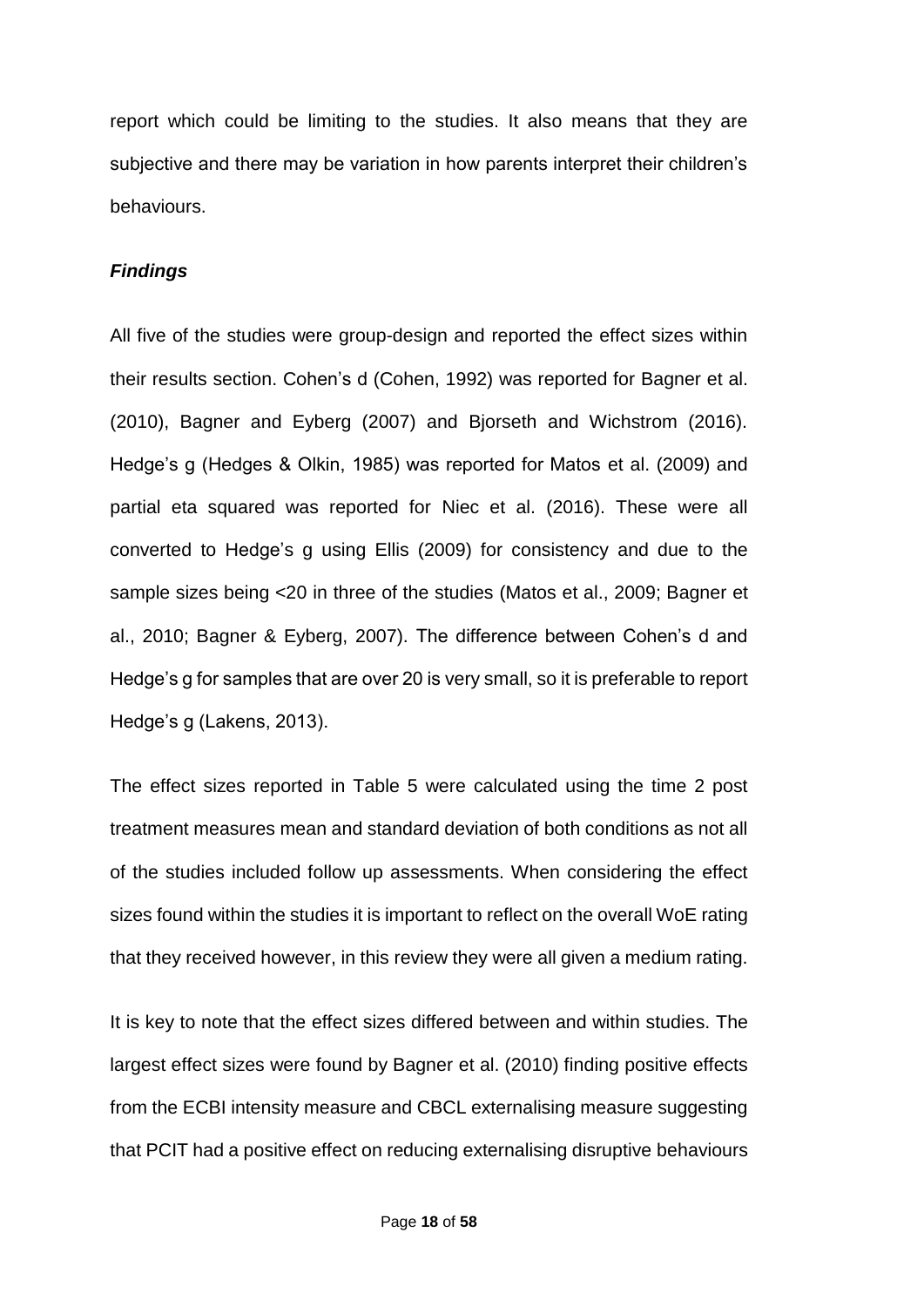in children who were born prematurely and had significant behavioural problems. Matos et al. (2009) also found consistently large effect sizes across BASC-PRS and ECBI scales however, it is important to consider that this could be due to the PCIT group receiving 1.5 hour weekly sessions where the three other studies kept the weekly sessions to 1 hour. This is not including Bjorseth and Wichstrom (2016) who did not provide information regarding the length of the weekly sessions.

Niec et al. (2016) found that on the mother's report of ECBI intensity and BASC-2 scales there was no effect between the individual PCIT group and the group PCIT. However, on the father's report there was a medium negative effect on ECBI intensity and BASC-2 externalising suggesting that the group PCIT had more of an effect on reducing externalising behaviours in children with ODD or conduct disorder. Conversely the BASC-2 adaptability measure found a medium effect size suggesting that the individual PCIT had positive effects on increasing adaptive behaviour. They also reported that post treatment gains were maintained at the follow up assessment. It is important to highlight that the group PCIT received 2 hour weekly sessions whereas the individual PCIT received 1 hour weekly sessions which could have had an impact on the findings. Bagner and Eyberg (2007) who also included participants with ODD found large effect sizes on CBCL externalising and ECBI intensity, again highlighting that there was a positive effect on children's externalising behaviour.

Bjorseth and Wichstrom (2016) found small effect sizes on mother's reports on CBCL externalising and ECBI intensity, similarly the father reports found small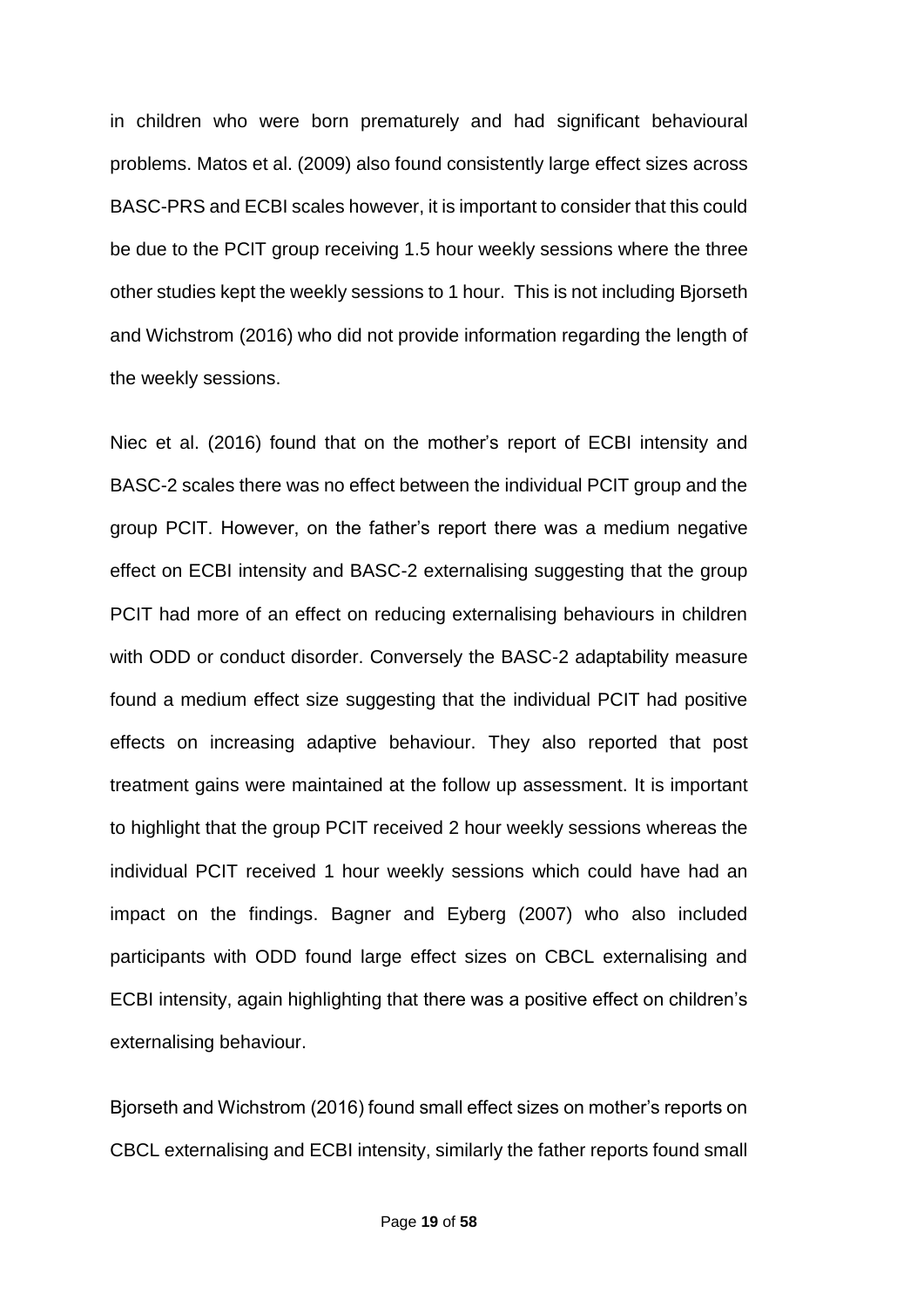effect sizes on CBCL externalising and medium on ECBI intensity. However, it is important to note that in the TAU group the therapists were able to determine the time, frequency and duration of treatment although they excluded interventions that were too similar to PCIT, this was down to the therapist's discretion. The average length of time for the PCIT group was 21.4 sessions and 18.84 sessions for the TAU group. It appears that when the comparison group was receiving TAU or Group PCIT then there was less of an effect size between the two groups.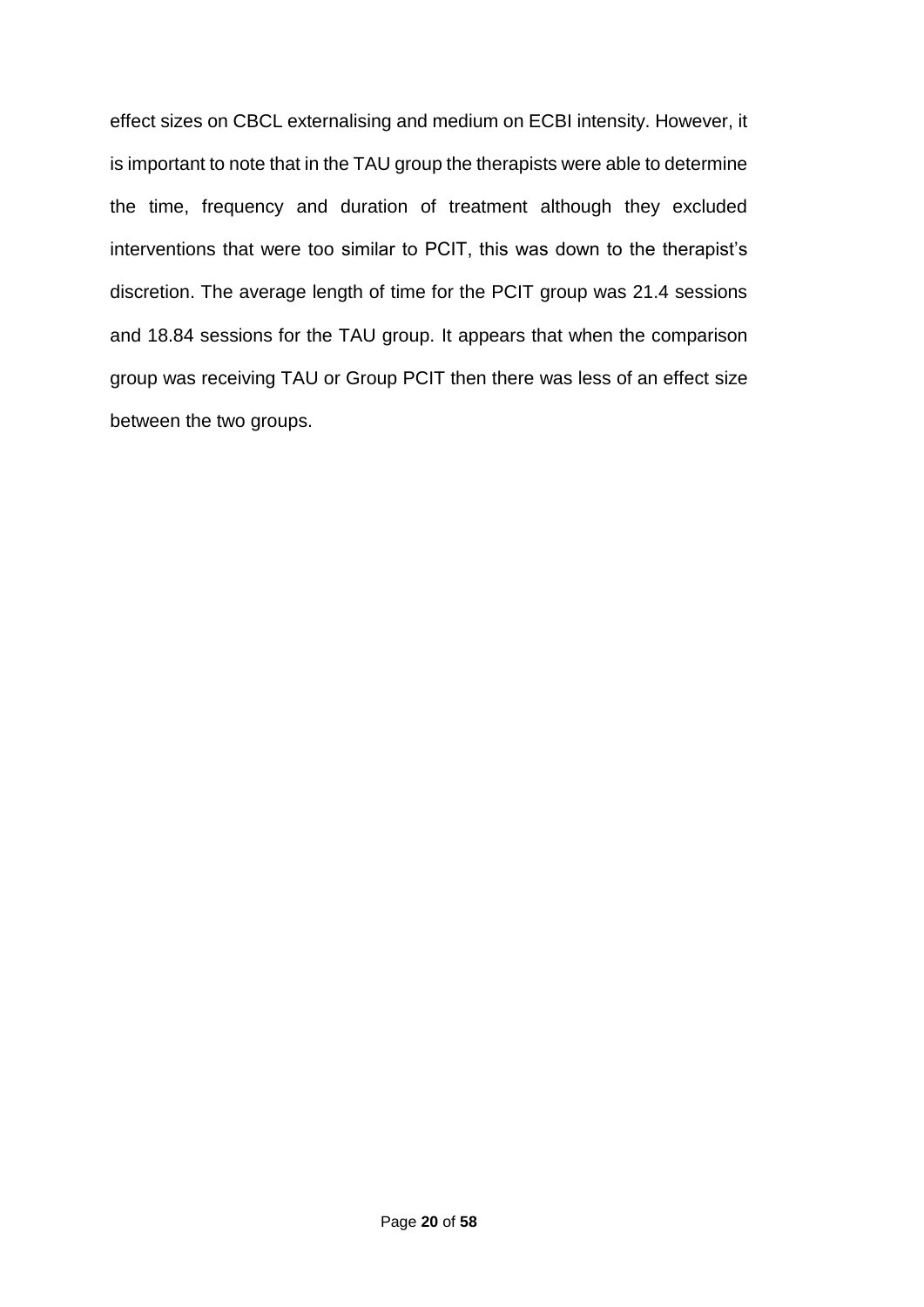# *Effect sizes for primary outcomes*

| Study                          | Sample size          | <b>Measures</b>        | Effect<br>size | <b>Effect size</b><br>descriptor | Overall<br><b>WoE</b> |
|--------------------------------|----------------------|------------------------|----------------|----------------------------------|-----------------------|
| Bjørseth &<br>Wichstrøm, 2016. | 40 in PCIT group     | Mother report:         |                |                                  | Medium                |
|                                | 41 in TAU group      | $CBCL - externalising$ | $g = 0.28$     | Small                            |                       |
|                                |                      | ECBI – intensity       | $g = 0.39$     | Small                            |                       |
|                                |                      | Father report:         |                |                                  |                       |
|                                |                      | $CBCL - externalising$ | $g = 0.24$     | Small                            |                       |
|                                |                      | ECBI – intensity       | $g = 0.51$     | Medium                           |                       |
|                                |                      |                        |                |                                  |                       |
| Bagner & Eyberg,               | 10 PCIT group        | Mother report:         |                |                                  | Medium                |
| 2007.                          | 12 wait list control | CBCL - externalising   | $g = 1.04$     | Large                            |                       |
|                                | group                | ECBI – intensity       | $g = 1.43$     | Large                            |                       |
|                                |                      | ECBI – problem         | $g = 0.64$     | Medium                           |                       |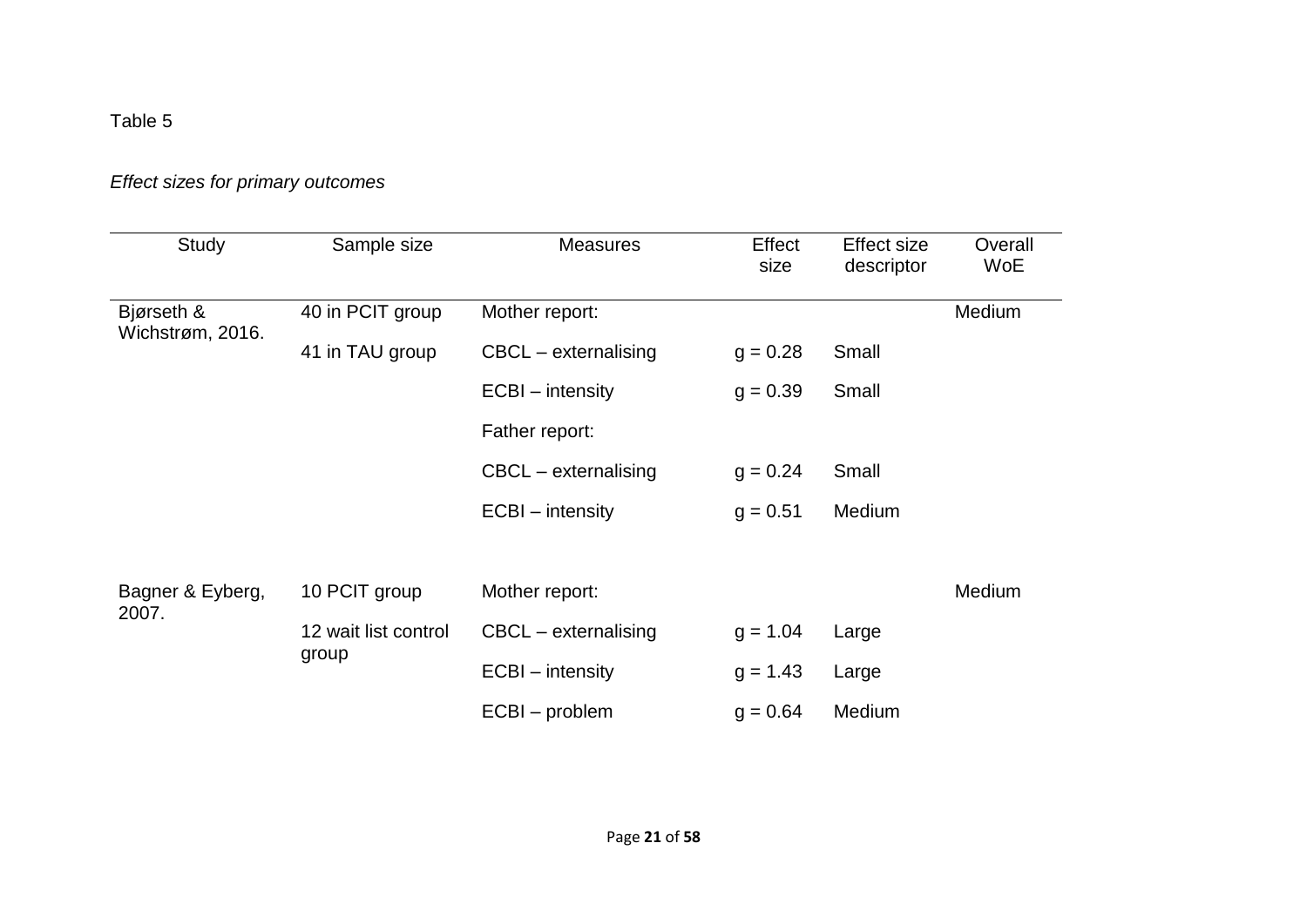| Study              | Sample size                          | <b>Measures</b>                 | Effect<br>size | <b>Effect size</b><br>descriptor | Overall<br>WoE |
|--------------------|--------------------------------------|---------------------------------|----------------|----------------------------------|----------------|
| Niec et al., 2016  | Mother report:                       | Mother report:                  |                |                                  | Medium         |
|                    | 42 in PCIT group                     | ECBI – intensity                | $g = -0.13$    | No effect                        |                |
|                    | 39 in Group PCIT                     | BASC-2 – externalising          | $g = -0.18$    | No effect                        |                |
|                    | comparison group                     | $BASC-2$ – internalising        | $q = 0.08$     | No effect                        |                |
|                    | Father report:                       | BASC-2 - adaptability           | $g = 0.06$     | No effect                        |                |
|                    | 24 in PCIT group                     | Father report:                  |                |                                  |                |
|                    | 22 in Group PCIT<br>comparison group | ECBI – intensity                | $g = -0.71$    | Medium                           |                |
|                    |                                      | BASC-2 - externalising          | $g = -0.69$    | Medium                           |                |
|                    |                                      | $BASC-2$ – internalising        | $g = -0.18$    | No effect                        |                |
|                    |                                      | BASC-2 - adaptability           | $g = 0.54$     | Medium                           |                |
|                    |                                      |                                 |                |                                  |                |
| Matos et al., 2009 | 20 in PCIT group                     | <b>BASC-PRS</b> – hyperactivity | $g = 1.78$     | Large                            | Medium         |
|                    | 12 in waitlist control               | BASC-PRS - aggression           | $g = 1.43$     | Large                            |                |
|                    | group                                | ECBI – intensity                | $g = 1.60$     | Large                            |                |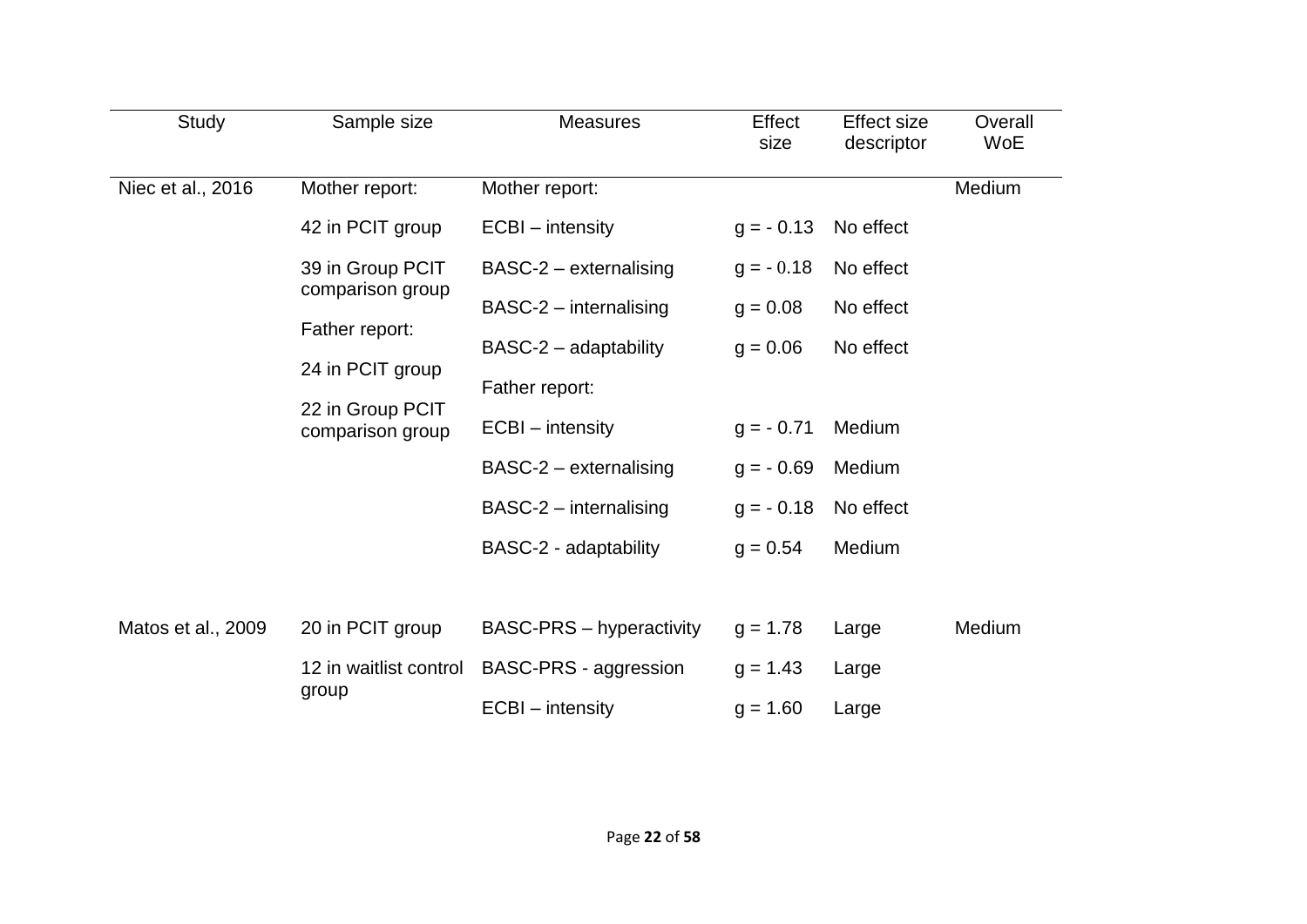| Study               | Sample size            | <b>Measures</b>        | Effect<br>size | <b>Effect size</b><br>descriptor | Overall<br>WoE |
|---------------------|------------------------|------------------------|----------------|----------------------------------|----------------|
|                     |                        | ECBI- problem          | $g = 1.99$     | Large                            |                |
| Bagner et al., 2010 | 11 in PCIT group       | Mother report:         |                |                                  | Medium         |
|                     | 14 in waitlist control | $CBCL - attention$     | $g = 1.20$     | Large                            |                |
|                     | group                  | CBCL - aggression      | $q = 2.07$     | Large                            |                |
|                     |                        | CBCL - externalising   | $g = 2.45$     | Large                            |                |
|                     |                        | $CBCL$ – internalising | $q = 1.44$     | Large                            |                |
|                     |                        | ECBI - intensity       | $g = 2.72$     | Large                            |                |
|                     |                        | ECBI - problem         | $g = 1.68$     | Large                            |                |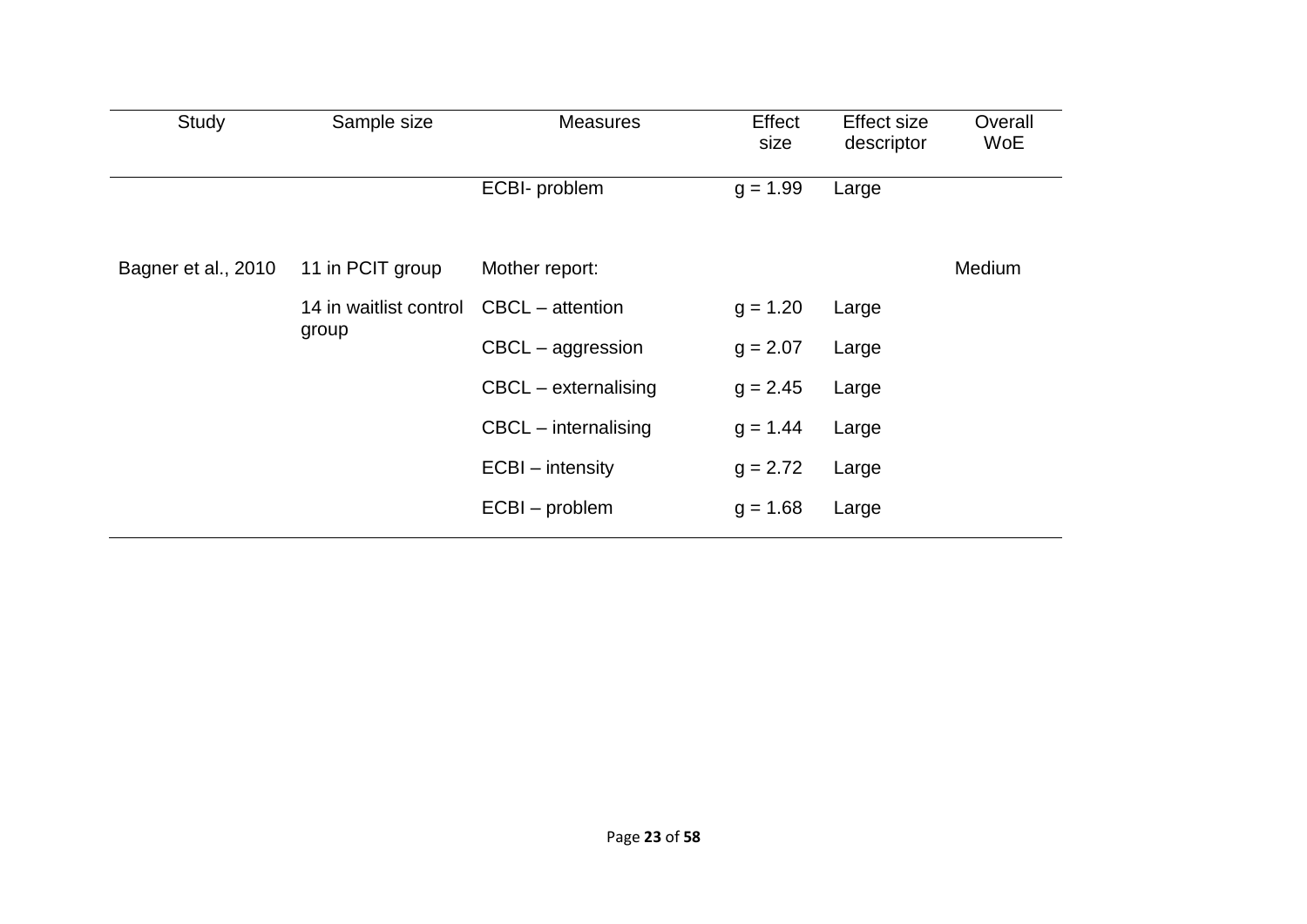# *Effect size descriptors*

| Effect size descriptor | Hedge's g |
|------------------------|-----------|
| Small                  | 0.2       |
| Medium                 | 0.5       |
| Large                  | 0.8       |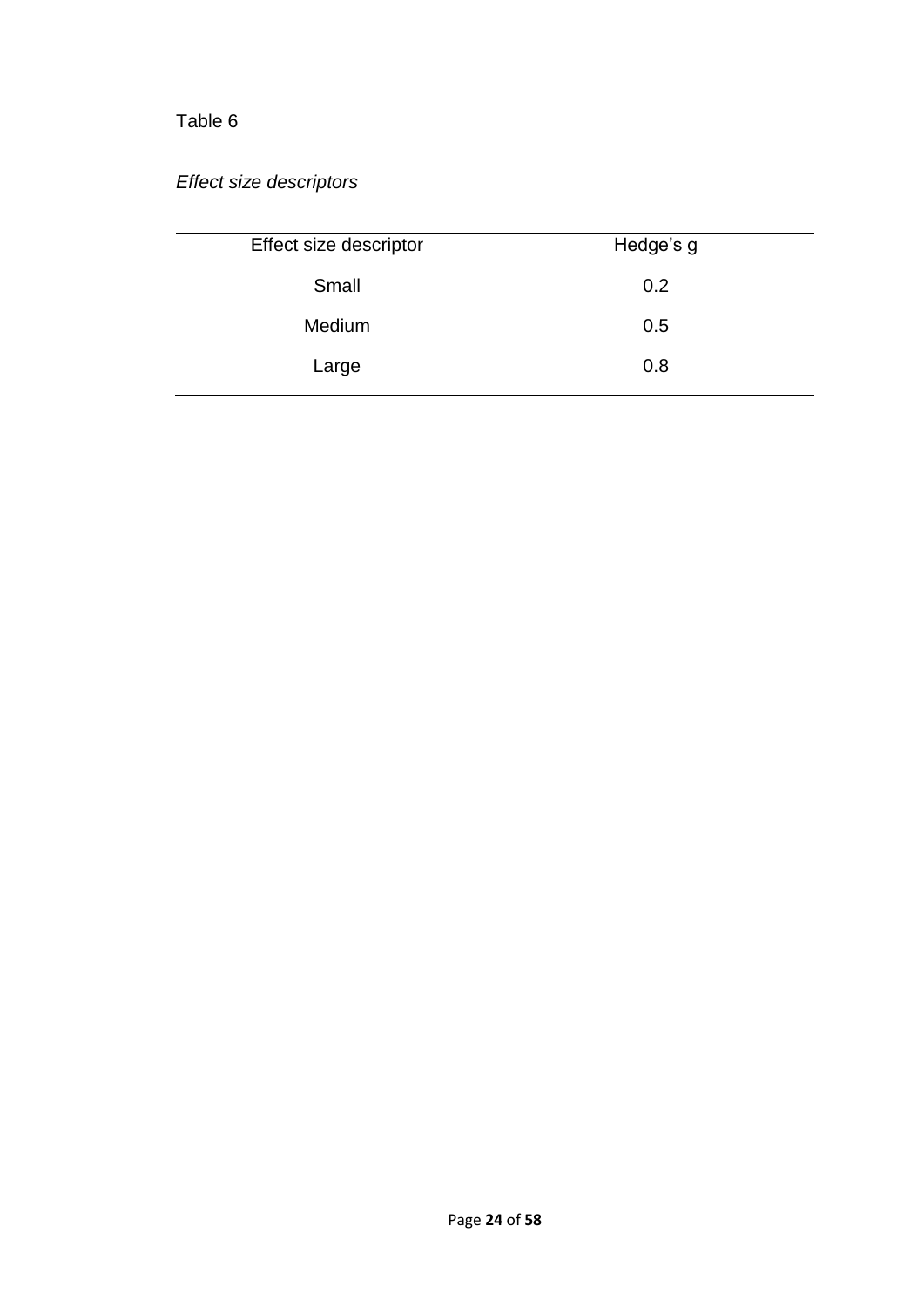#### **Conclusion and Recommendations**

This review evaluated five studies looking at the efficacy of Parent-Child Interaction Therapy with children with significant behaviour difficulties. They were each given overall WoE ratings of `medium` based on Gough's WoE Framework (2007). The majority of findings were positive with Matos et al. (2009) and Bagner et al. (2010) finding large effect sizes, Bagner and Eyberg (2007) finding large and medium effect sizes, Bjorseth and Wichstrom (2016) finding medium and small effect sizes. However, there was largely no effect found by Niec et al. (2016) but they did find three medium effect sizes on the father's reports. As Bagner et al. (2010) found the largest effect sizes in their study it appears that PCIT is effective in treating behavioural problems for children who are 1.5 – 5 years old and were born prematurely. They followed the manual and ensured the intervention was not time limited and continued until the parents had mastered the interaction skills, these conditions seem to have been effective. These findingssuggest that PCIT was effective in reducing externalising behavioural problems in children but there were some limitations to the studies reviewed. These limitations can be found within the WoE appraisal in Table 4.

Only three studies carried out follow up assessments after post treatment measures so this review chose to focus on the post treatment effects and was not able to compare the long term effects of PCIT. The sample sizes used were quite small and they were from specific populations such as; children who were born prematurely, children with ADHD and children with ODD or conduct disorder although all were displaying significant behaviour difficulties.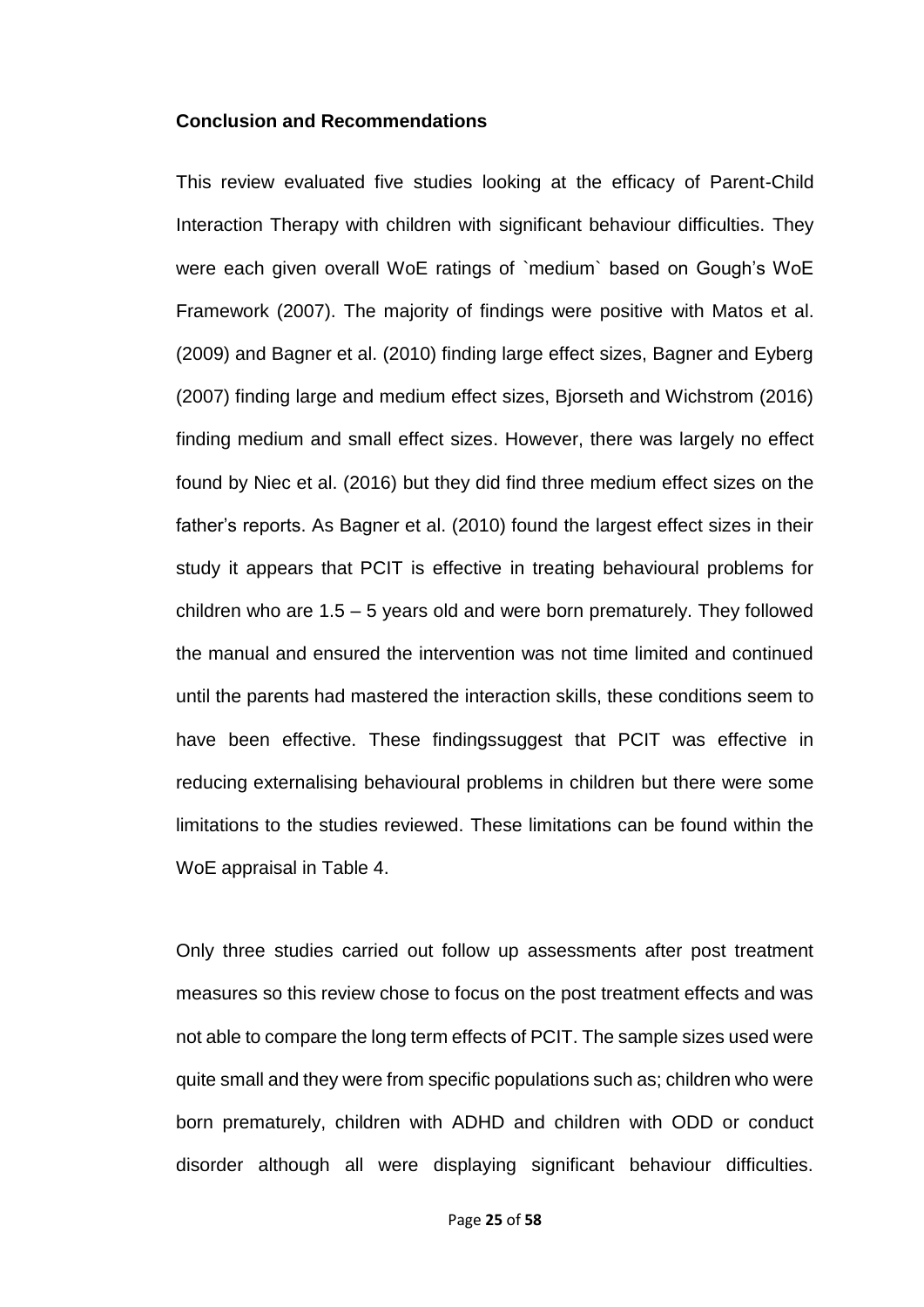Therefore, these are not necessarily representative of the wider community and subsequently could limit the generalisability of their findings.

Although the therapists did code (Eyberg, Nelson, Duke & Boggs, 2004) some of the sessions and the studies used largely consistent methods these were principally reliant on parents' reports rather than multiple sources. While it is important to get the parents views as this intervention emphasises the importance of building a positive relationship it would have been useful to gain a range of information in order to triangulate the findings. It could have been that the parents' perceptions of the behaviour had changed rather than the behaviour itself, additional qualitative data may have been helpful to gain some further insight.

With all of this in mind, future research could benefit from having a larger sample size with different populations and active comparison groups. Although within the inclusion criteria of this review these were excluded, the studies with Group PCIT or TAU found less of an effect between groups. Furthermore, due to the small negative effect sizes found in the fathers' reports of Niec et al.'s (2016) study there could be some value added to having group PCIT rather than the traditional individual PCIT but this would require further research. It would also be interesting to look further into the differing views of mothers and fathers within this intervention. Finally, this review has looked at young children in a clinic based setting but an increase in studies exploring different age groups, particularly older children would be useful to determine whether PCIT is effective across age groups and in different settings. In relation to the practice of EPs I feel that this intervention should be recommended by EPs for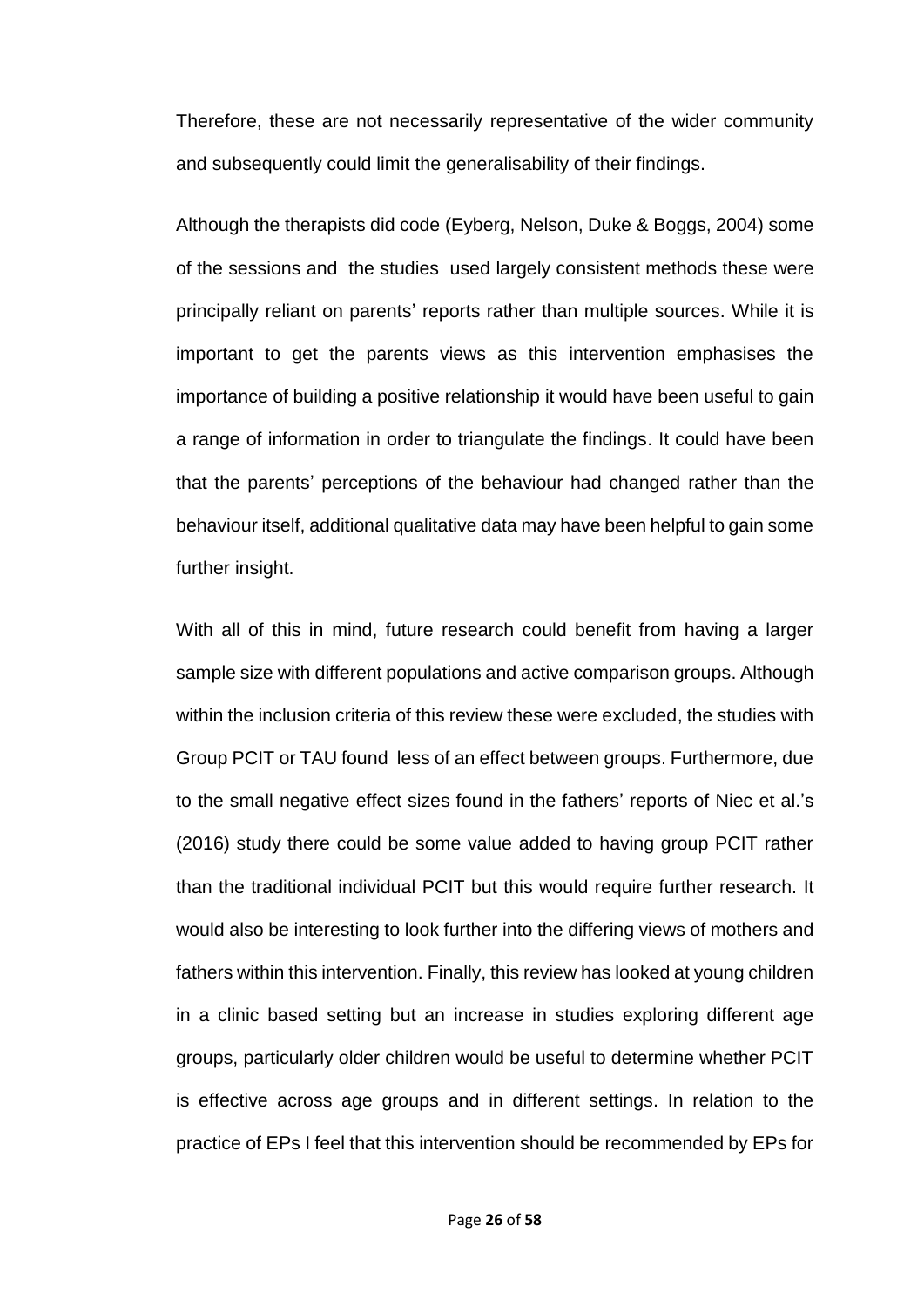children who are presenting with challenging behaviour and for children whose parents may be finding it hard to manage this challenging behaviour. Especially where the negative behaviour of children may be being reinforced by the parents (Patterson, 1982). It is important for EPs to emphasise the collaborative working of parents and children together and PCIT is based on these principles.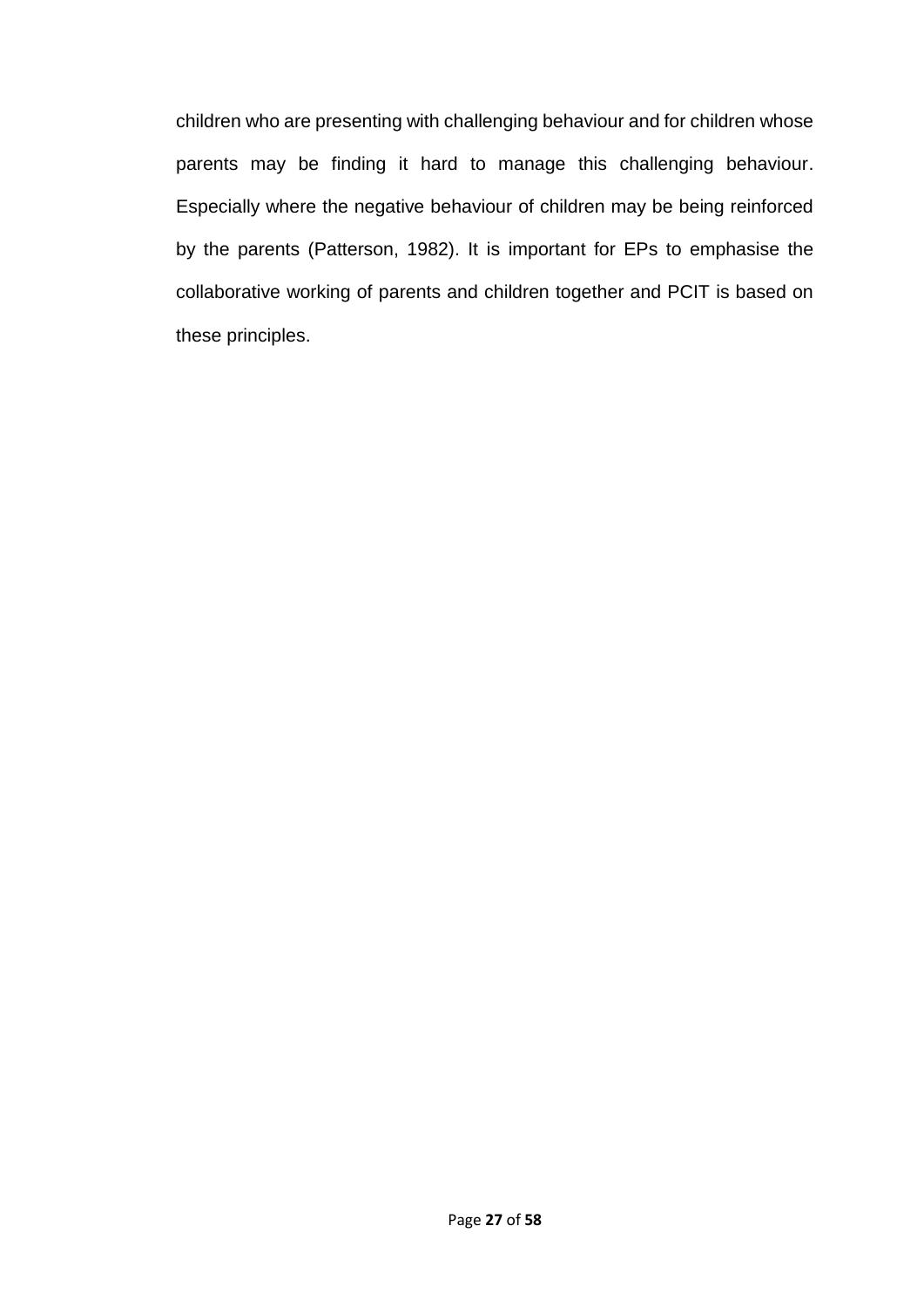#### **References**

- Achenbach, T. (1991). *Manual for the teacher's report form and teacher version of the child behaviour profile*. Burlington: University of Vermont, Department of Psychiatry.
- Allen, B., Timmer, S., & Urquiza, A. (2014). Parent-Child Interaction Therapy as an attachment-based intervention: Theoretical rationale and pilot data with adopted children. *Children And Youth Services Review, 47*(3), 334-341.
- Bagner, D. M., & Eyberg, S. M. (2003). Father involvement in parent training: When does it matter? *Journal of Clinical Child and Adolescent Psychology, 32*, 599–605.
- Bagner, D.M., & Eyberg, S.M. (2007). Parent-Child Interaction Therapy for Disruptive Behavior in Children with Mental Retardation: A Randomized Controlled Trial. *Journal of Clinical Child and Adolescent Psychology, 36(3)*, 418–429.
- Bagner, D. M., Sheinkopf, S. J., Vohr, B. R., & Lester, B. M. (2010). Parenting Intervention for Externalizing Behavior Problems in Children Born Premature: An Initial Examination. *Journal of Developmental & Behavioral Paediatric*, *31*(3), 209–216.
- Bandura, A. (1977). *Social learning theory*. Englewood Cliffs, NJ: Prentice Hall.
- Bjørseth, Å., & Wichstrøm, L. (2016). Effectiveness of Parent-Child Interaction Therapy (PCIT) in the Treatment of Young Children's Behavior Problems. A Randomized Controlled Study. *PLoS ONE*, *11*(9), 1–19.
- Bowlby, J. (1978). Attachment theory and its therapeutic implications. *Adolescent Psychiatry, 6*, 5-33.
- Brinkmeyer, M. Y., & Eyberg, S. M. (2003). Parent-child interaction therapy for oppositional children. In A. E. Kazdin & J. R. Weisz (Eds.), *Evidenced-based psychotherapies for children and adolescents* (pp. 204–223). New York: Guilford.
- Cohen, J. (1992). A power primer. *Psychological bulletin, 112(1),* 155.
- Department for Education and Department of Health (2015) *Special educational needs and disability code of practice: 0 to 25 years*. Available at: [https://www.gov.uk/government/publications/send-code](https://www.gov.uk/government/publications/send-code-of-practice-0-to-25)[of-practice-0-to-25](https://www.gov.uk/government/publications/send-code-of-practice-0-to-25) (Accessed: 8 February 2019).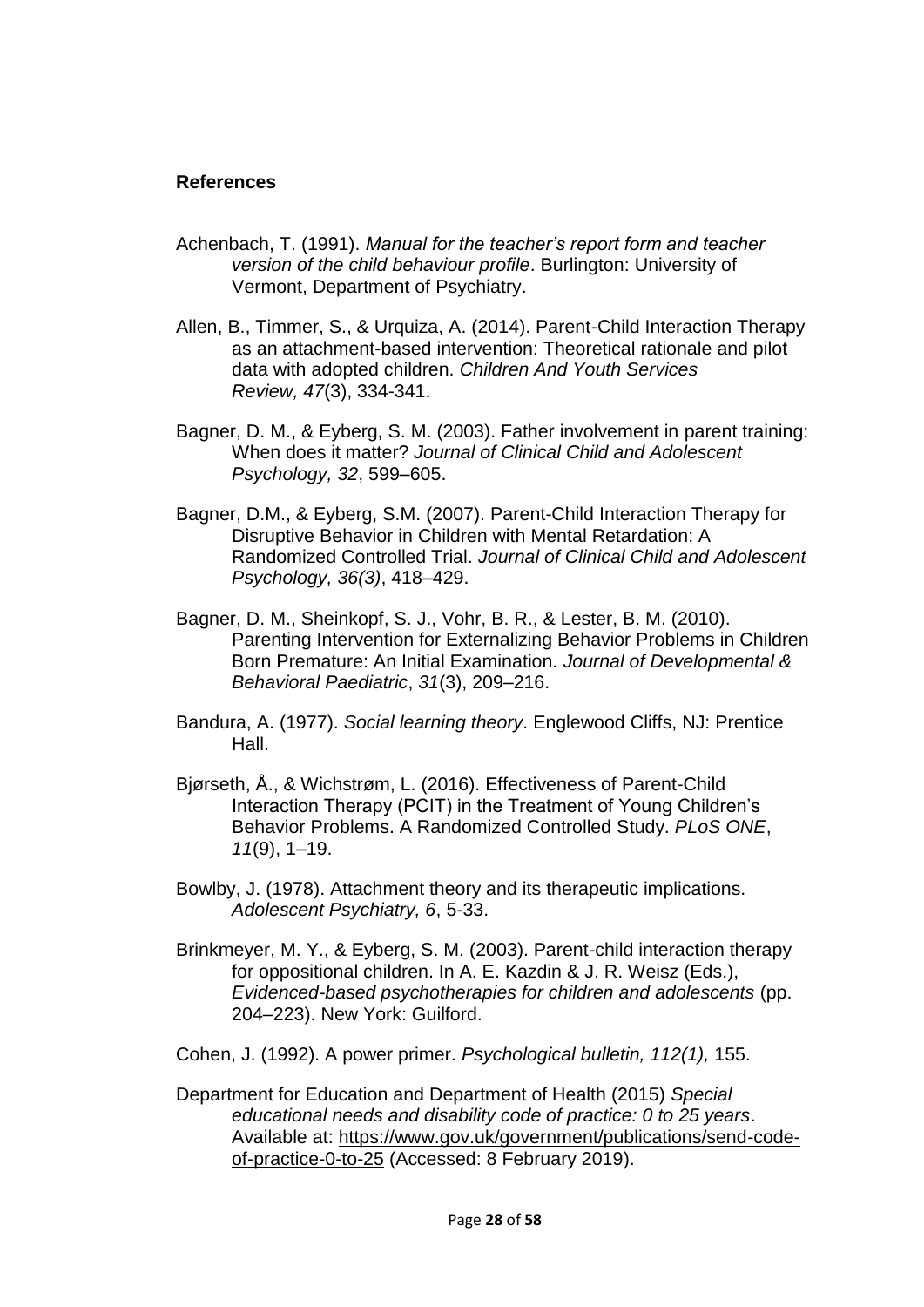- Ellis, P.D. (2009), "Effect size calculators," website <https://www.polyu.edu.hk/mm/effectsizefaqs/calculator/calculator.html> accessed on *11th February 2019*.
- Eyberg, S. M., Nelson, M. M., Duke, M., & Boggs, S. R. (2004). *Manual for the Dyadic Parent-Child Interaction Coding System.* 3rd ed. Gainsville.
- Eyberg, S. M., Nelson, M. M., & Boggs, S. R. (2008). Evidence-Based Psychosocial Treatments for Children and Adolescents with Disruptive Behavior. *Journal of Clinical Child & Adolescent Psychology, 37:1,*  215-237.
- Funderburk, B. W., & Eyberg, S. (2011). Parent-Child Interaction Therapy. In J. C. Norcross & K. D. Freedheim (Eds.), *History of psychotherapy: Continuity and change (2nd ed.)* (pp. 415-420). Washington, DC, US: American Psychological Association
- Gough, D., & Gough, D. (2007). Weight of Evidence: a framework for the appraisal of the quality and relevance of evidence. *Research Papers in Education, 22:2,* 213-228.
- Guyatt, G. H., Sackett, D. L., Sinclair, J. C., Hayward, R., Cook, D. J., & Cook, R. J. (1995). Users' Guides to the Medical Literature. *Journal of the American Medical Association, (2745),* 1800-1804.
- Hedges, L. V., & Olkin, I. (1985). *Statistical Methods for Meta-Analysis.*  Orlando, FL: Academic Press.
- Kratochwill, T. R. (2003). Task Force on Evidence-Based Interventions in School Psychology. *American Psychology Association.*
- Lakens, D. (2013). Calculating and reporting effect sizes to facilitate cumulative science: a practical primer for t -tests and ANOVAs. *Frontiers in Psychology, 4(November).* 1–12.
- Matos, M., Bauermeister, J., & Bernal, G. (2009). Parent-Child Interaction Therapy for Puerto Rican Preschool Children with ADHD and Behavior Problems: A Pilot Study. *Family Process,* 232.
- McNeil, C. B., & Hembree-Kigin, T. L. (2010). *Parent-child interaction therapy (2nd ed., Issues in Clinical Child Psychology).* New York: Springer.
- Niec, L.N., Barnett, M.L., Prewett, M.S., & Shanley Chatham, J.R. (2016). Group Parent-Child Interaction Therapy: A Randomized Control Trial for the Treatment of Conduct Problems in Young Children. *Journal of Consulting and Clinical Psychology*, *84*(8), 682–698.
- Osofsky, J., Stepka, P., & King, L. (2017). *Parent-child interaction therapy.* (pp. 75-92). American Psychological Association.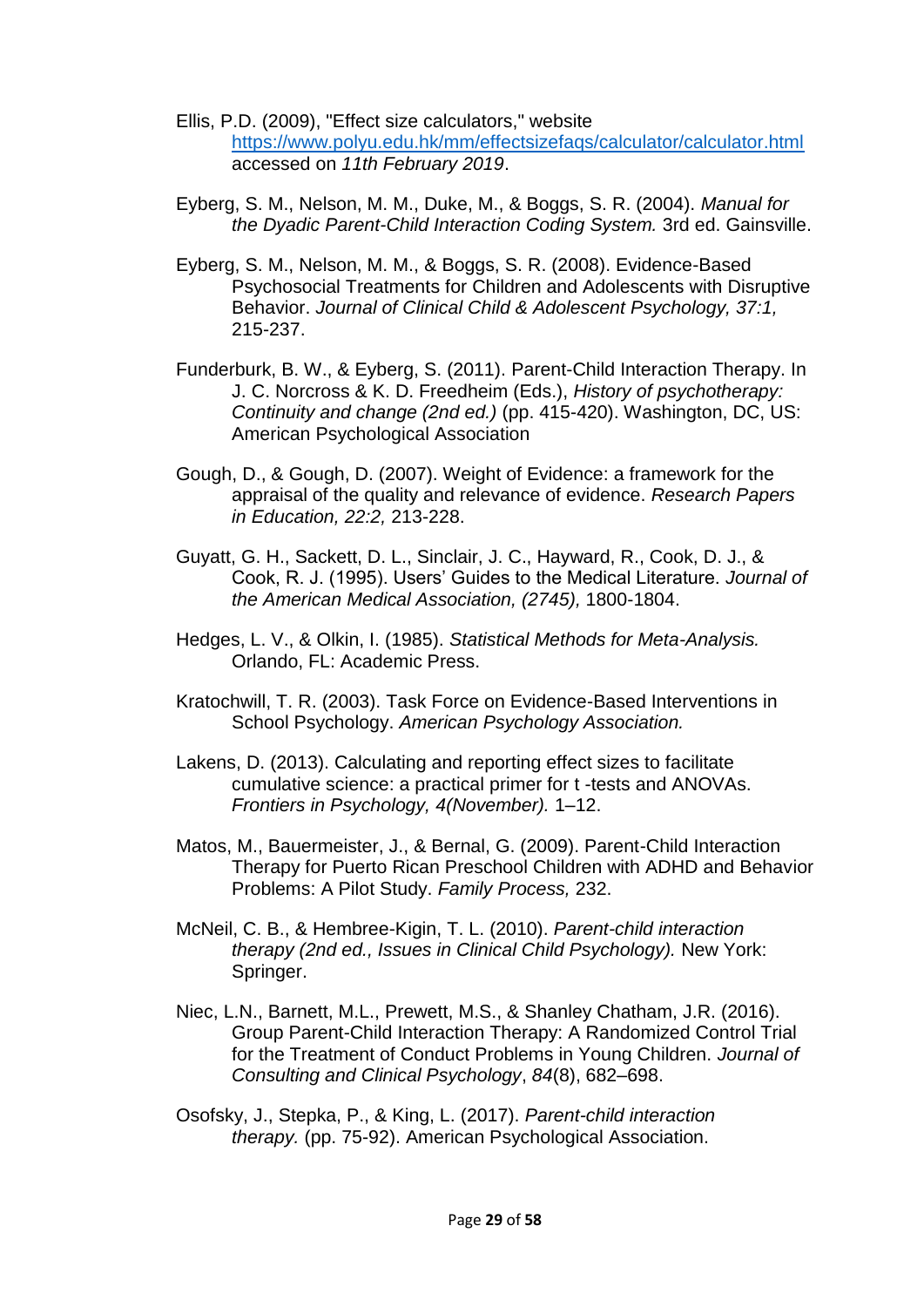- Patterson, G. (1982). *Coercive family process. (A social learning approach; vol.3*). Eugene, Or: Castalia.
- Patterson, G. R., & Fisher, P. A. (2002). Recent developments in our understanding of parenting: Bidirectional effects, causal models, and the search for parsimony. In M. H. Bornstein (Ed.), *Handbook of parenting: Practical issues in parenting* (pp. 59-88). Mahwah, NJ, US: Lawrence Erlbaum Associates Publishers.
- Reynolds, C., & Kamphaus, R. (2004). *Behavior assessment system for children* (2nd ed.). Circle Pines, MN: American Guidance Service Inc.
- Robinson, E.A., Eyberg, S.M. & Ross, A.W. (1980). The standardisation of an inventory of child conduct problem behaviours. *Journal of Clinical Child Psychology, 9*, 22-28.
- Shriver, M, D., & Allen, K. D. (2008). *Working with parents of noncompliant children: A guide to evidence-based parent training for practitioners and students*. Washington, DC, US: American Psychological Association.
- Skinner, B. F. (1938). *The behavior of organisms: an experimental analysis.*  Oxford, England: Appleton-Century.

# **Appendices**

# **Appendix 1: List of excluded studies**

Table 7

*Excluded studies* 

| Reference                                                                                                                                                                                                                                                                                                    | Criteria for exclusion |
|--------------------------------------------------------------------------------------------------------------------------------------------------------------------------------------------------------------------------------------------------------------------------------------------------------------|------------------------|
| Eisenstadt, T. H., Eyberg, S.,<br>McNeil, C. B., Funderburk, B &<br>Newcomb, K. (1993). Parent-Child<br><b>Interaction Therapy With Behavior</b><br>Problem Children: Relative<br>Effectiveness of Two Stages and<br>Overall Treatment Outcome, Journal<br>of Clinical Child Psychology, 22:1,<br>$42 - 51.$ | Criteria 8             |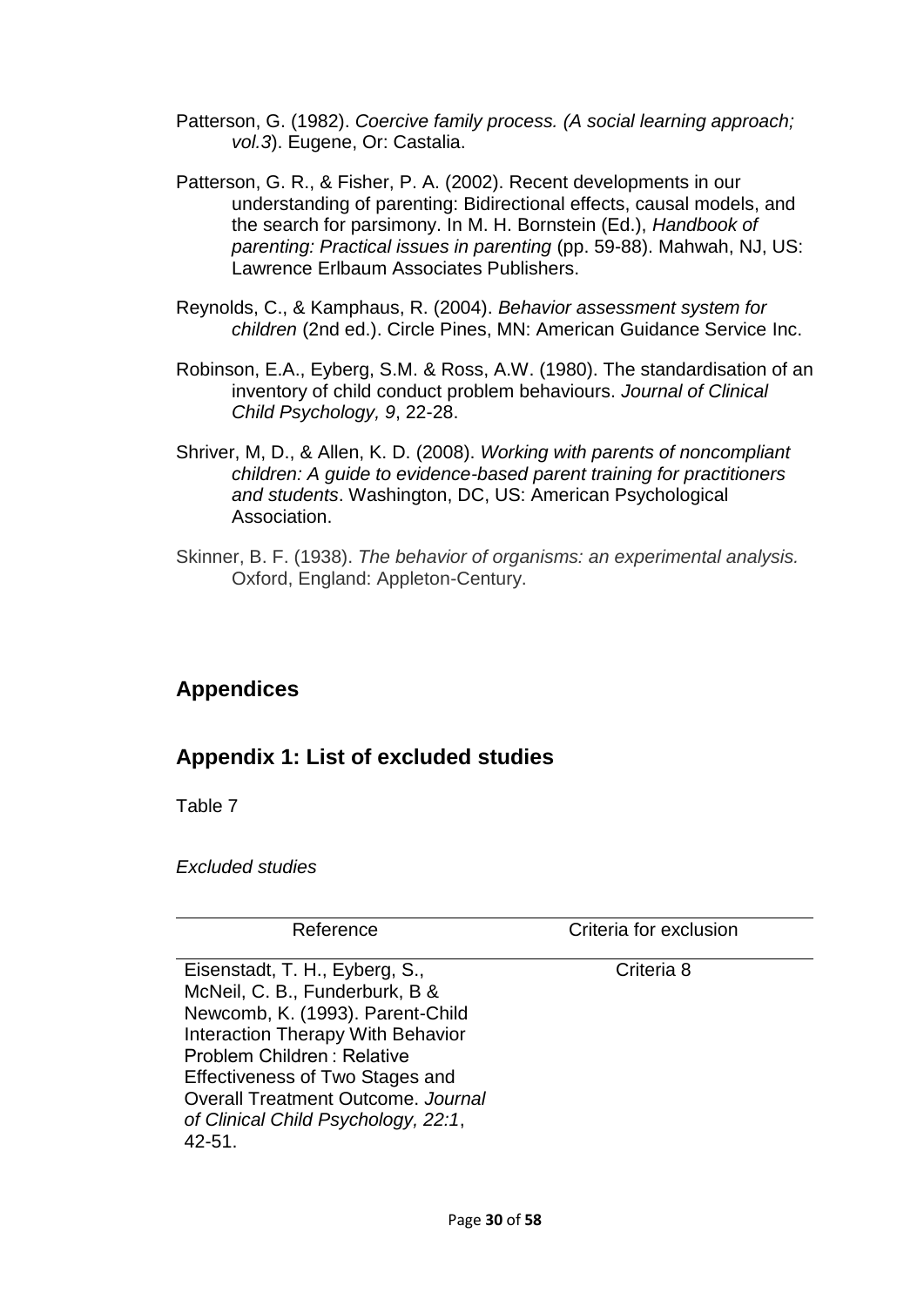| Reference                                                                                                                                                                                                                                                                                                                                                                             | Criteria for exclusion |
|---------------------------------------------------------------------------------------------------------------------------------------------------------------------------------------------------------------------------------------------------------------------------------------------------------------------------------------------------------------------------------------|------------------------|
| McNeil, C. B., Capage, L. C., Bahl,<br>A., Blanc, H., Capage, L. C. (1999).<br>Importance of Early Intervention for<br><b>Disruptive Behavior Problems:</b><br>Comparison of Treatment and<br>Waitlist-Control Groups. Early<br>Education and Development, 10:4,<br>445-454.                                                                                                          | Criteria 8             |
| Rothenberg, W. A., Weinstein, A.,<br>Dandes, E. A., & Jent, J. F. (2018).<br><b>Improving Child Emotion</b><br>Regulation: Effects of Parent- Child<br>Interaction-therapy and Emotion<br>Socialization Strategies. Journal of<br><b>Child and Family Studies.</b>                                                                                                                    | Criteria <sub>3</sub>  |
| Shawler, P. M., Bard, M. E., Taylor,<br>E. K., Wilsie, C., Funderburk, B., &<br>Silovsky, J. F. (2018). Children and<br><b>Youth Services Review Parent-Child</b><br>Interaction Therapy and young<br>children with Problematic Sexual<br>Behavior: A conceptual overview<br>and treatment considerations.<br><b>Children and Youth Services</b><br>Review, 84(August 2017), 206-214. | Criteria 2             |
| Pade, H., Taube, D.O., Aalborg,<br>A.E., & Reiser, P.J. (2006). An<br>Immediate and Long-Term Study of<br>a Temperament and Parent-Child<br><b>Interaction Therapy Based</b><br>Community Program for Pre-<br>schoolers with Behavior Problems.<br>Child & Family Behavior Therapy,<br>$28:3, 1-28.$                                                                                  | Criteria 2             |
| Eyberg, S. M., Funderburk, B. W.,<br>Hembree-Kigin, T. L., McNeil, C. B.,<br>Querido, J. G., Hood, K. K. (2001).<br>Parent-Child Interaction Therapy<br>with Behavior Problem Children:<br>One and Two Year Maintenance of<br>Treatment Effects in the Family.<br>Child & Behaviour Therapy, 23:4, 1-<br>20.                                                                          | Criteria <sub>8</sub>  |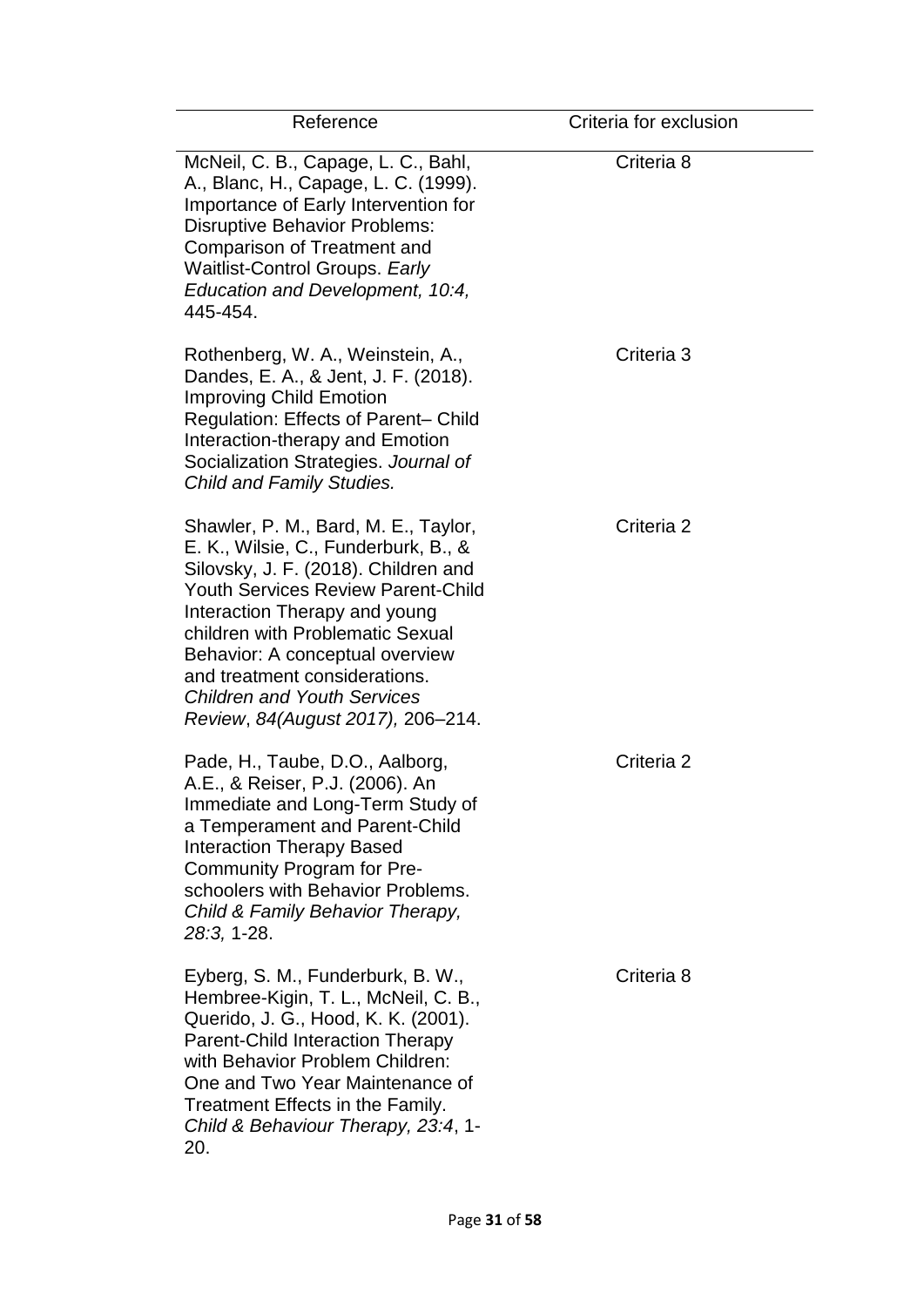| Reference                                                                                                                                                                                                                                                                                                              | Criteria for exclusion |
|------------------------------------------------------------------------------------------------------------------------------------------------------------------------------------------------------------------------------------------------------------------------------------------------------------------------|------------------------|
| Abrahamse, M. E., Junger, M.,<br>Chavannes, E. L., Coelman, F. J.<br>G., Boer, F., & Lindauer, R. J. L.<br>(2012). Parent - child interaction<br>therapy for preschool children with<br>disruptive behaviour problems in the<br>Netherlands, Child and Adolescent<br>Psychiatry and Mental Health, 6(1),<br>1.         | Criteria <sub>3</sub>  |
| McCabe, K., & May, Y. (2009).<br>Parent-Child Interaction Therapy for<br>Mexican Americans: A Randomized<br>Clinical Trial. Journal of Clinical<br>Child & Adolescent Psychology,<br>38:5, 753-759.                                                                                                                    | Criteria 4             |
| Veen-Mulders, L., Hoofdaker, B.J.,<br>Nauta, M.H., Emmelkamp, P., &<br>Hoekstra, P.J. (2018).<br>Methylphenidate Has Superior<br><b>Efficacy Over Parent-Child</b><br>Interaction Therapy for Preschool<br>Children with Disruptive Behaviors.<br>Journal of Child and Adolescent<br>Psychopharmacology, 28(1), 66-73. | Criteria 4             |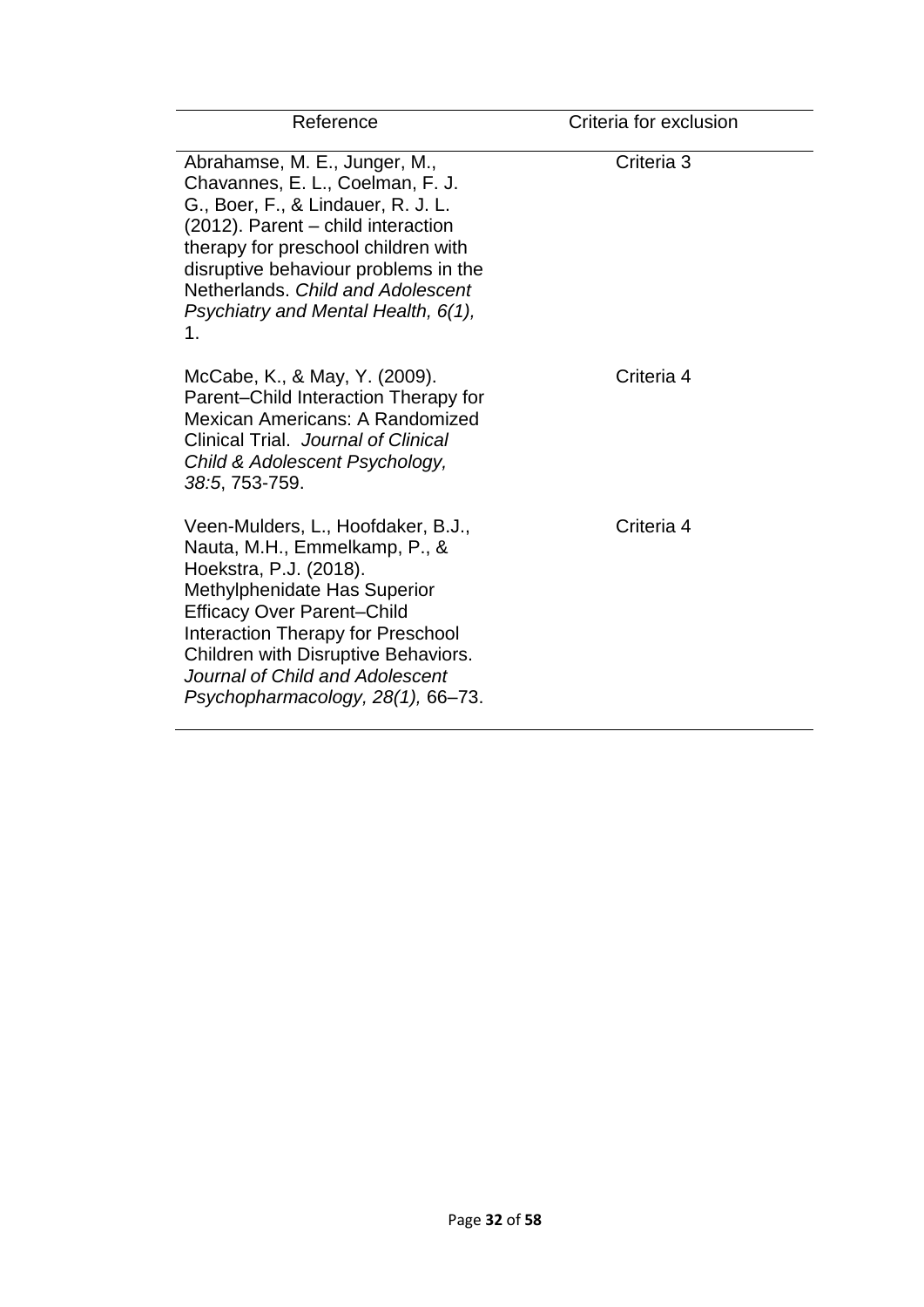# **Appendix 2: Mapping the field**

# Table 8

# *Summary of studies*

| Study                                       | Participants                                                                                                                                                                                                                                                             | Intervention                                                                                                                                                                                                                                                                | Design                                                                                          | Comparison<br>Group                                                                                                                                                                                                                                     | <b>Measures</b>                                                                                                                                                                                                                                            | <b>Outcomes</b>                                                                                                                                                                                                                                                         |
|---------------------------------------------|--------------------------------------------------------------------------------------------------------------------------------------------------------------------------------------------------------------------------------------------------------------------------|-----------------------------------------------------------------------------------------------------------------------------------------------------------------------------------------------------------------------------------------------------------------------------|-------------------------------------------------------------------------------------------------|---------------------------------------------------------------------------------------------------------------------------------------------------------------------------------------------------------------------------------------------------------|------------------------------------------------------------------------------------------------------------------------------------------------------------------------------------------------------------------------------------------------------------|-------------------------------------------------------------------------------------------------------------------------------------------------------------------------------------------------------------------------------------------------------------------------|
| Bjørseth, Å., &<br>Wichstrøm, L.<br>(2016). | 81 Norwegian<br>families with 2-7<br>year old children<br>who had been<br>consecutively<br>referred to two<br>outpatient<br><b>CAMHS</b> clinics<br>for behaviour<br>problems and<br>scored $\leq$ 120 on<br>the Eyberg Child<br><b>Behavior</b><br>Inventory<br>(ECBI). | Parent-Child<br>Interaction<br>Therapy two<br>phases: Child-<br><b>Directed</b><br>Interaction (CDI)<br>and Parent-<br><b>Directed</b><br>Interaction<br>(PDI).<br>Sessions were<br>weekly and both<br>parents were<br>encouraged to<br>attend therapy.<br>Intervention ran | <b>RCT</b> with two<br>groups. PCIT<br>$(40)$ or<br><b>Treatment as</b><br>Usual (TAU)<br>(41). | 41 families<br>allocated to<br><b>TAU. 39</b><br>completed<br>allocated<br>intervention.<br><b>Therapists</b><br>determined the<br>type, duration<br>and frequency<br>of treatment.<br>Consisting of<br>individual<br>therapy with the<br>child, parent | ECBI – intensity<br><b>Child Behavior</b><br>Checklist -<br>externalising<br>$(CBCL) -$<br>externalising<br><b>Dyadic Parent-</b><br><b>Child Interaction</b><br><b>Coding System</b><br>(DPICS).<br>Preschool Age<br>Psychiatric<br>Assessment<br>(PAPA). | Small effect<br>sizes were<br>found on<br>mother's reports<br>on CBCL<br>externalising<br>and ECBI,<br>similarly the<br>father reports<br>found small<br>effect sizes on<br><b>CBCL</b><br>externalising<br>and medium on<br>ECBI intensity.<br>So the PCIT<br>was more |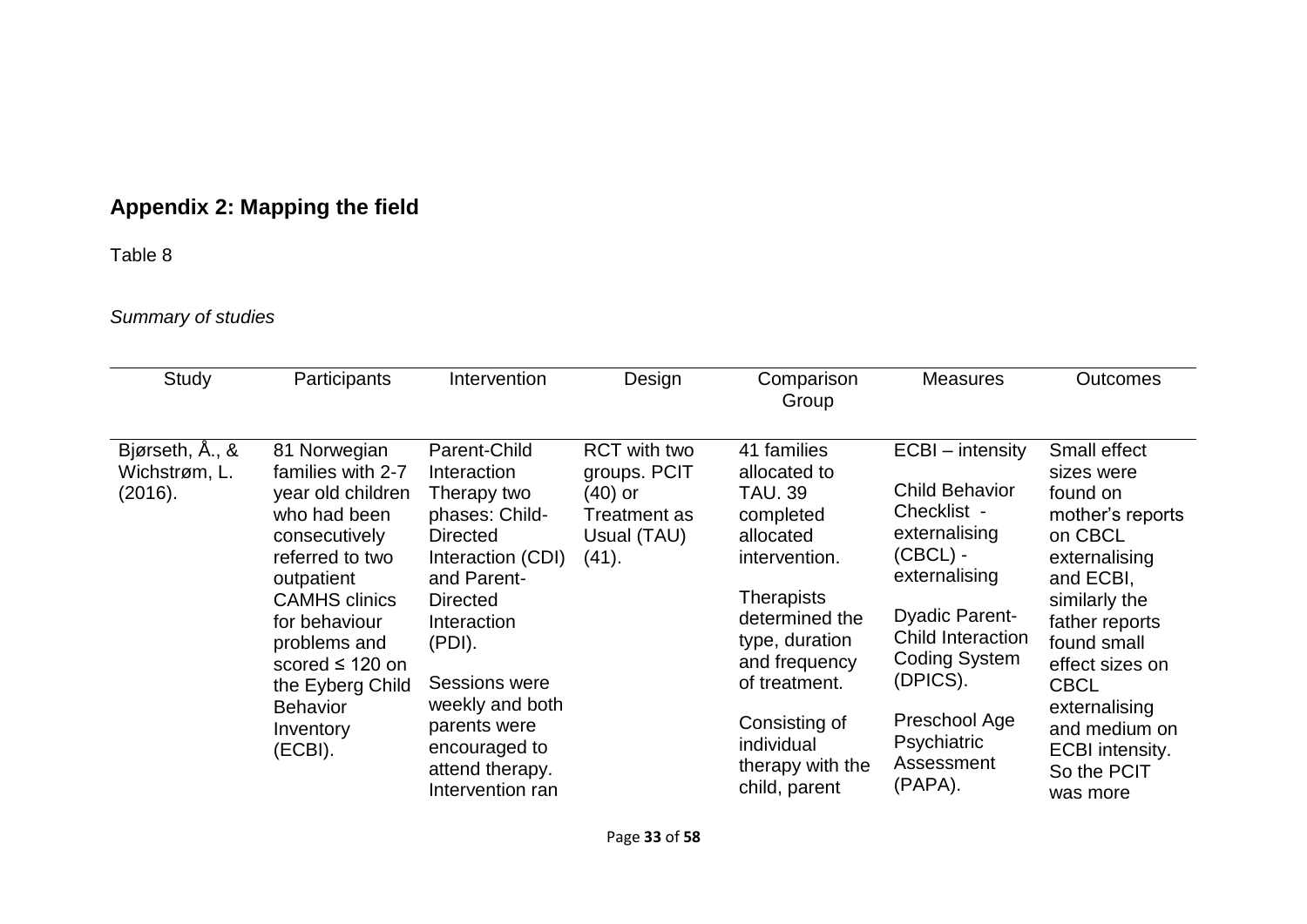| Study                                     | Participants                                                                                | Intervention                                                                                                                                                                                                                                                                              | Design                                                                                                      | Comparison<br>Group                                                                                        | <b>Measures</b>                                              | <b>Outcomes</b>                                                                          |
|-------------------------------------------|---------------------------------------------------------------------------------------------|-------------------------------------------------------------------------------------------------------------------------------------------------------------------------------------------------------------------------------------------------------------------------------------------|-------------------------------------------------------------------------------------------------------------|------------------------------------------------------------------------------------------------------------|--------------------------------------------------------------|------------------------------------------------------------------------------------------|
|                                           | <b>Attrition rate</b><br>from pre-test to<br>6 and 18 month<br>follow up of 28%<br>and 20%. | until parents had<br>mastered the<br>skills in CDI and<br>PDI at pre-<br>specified levels.<br>Average length<br>of treatment was<br>21.14 sessions.<br>Norwegian<br>translation of the<br>PCIT protocol.<br>40 allocated to<br><b>PCIT. 35</b><br>completed<br>allocated<br>intervention. |                                                                                                             | counselling, play<br>therapy, family<br>therapy or Marte<br>Meo, a video-<br>based parent<br>intervention. |                                                              | effective in<br>reducing<br>disruptive<br>behaviour in the<br>participants.              |
| Bagner, D.M., &<br>Eyberg, S.M.<br>(2007) | 30 families,<br>female primary<br>caregivers with<br>children aged 3-<br>6 years old.       | PCIT two<br>phases: CDI<br>and PDI.<br><b>Sessions were</b><br>weekly lasting 1<br>hour. The                                                                                                                                                                                              | <b>RCT</b> with two<br>groups. PCIT<br>(15) immediate<br>treatment or<br>waitlist control<br>group $(15)$ . | 15 families were<br>allocated to a<br>waitlist control<br>group.                                           | CBCL-<br>externalising<br>ECBI - intensity<br>ECBI - problem | Found large<br>effect sizes on<br><b>CBCL</b><br>externalising<br>and ECBI<br>intensity, |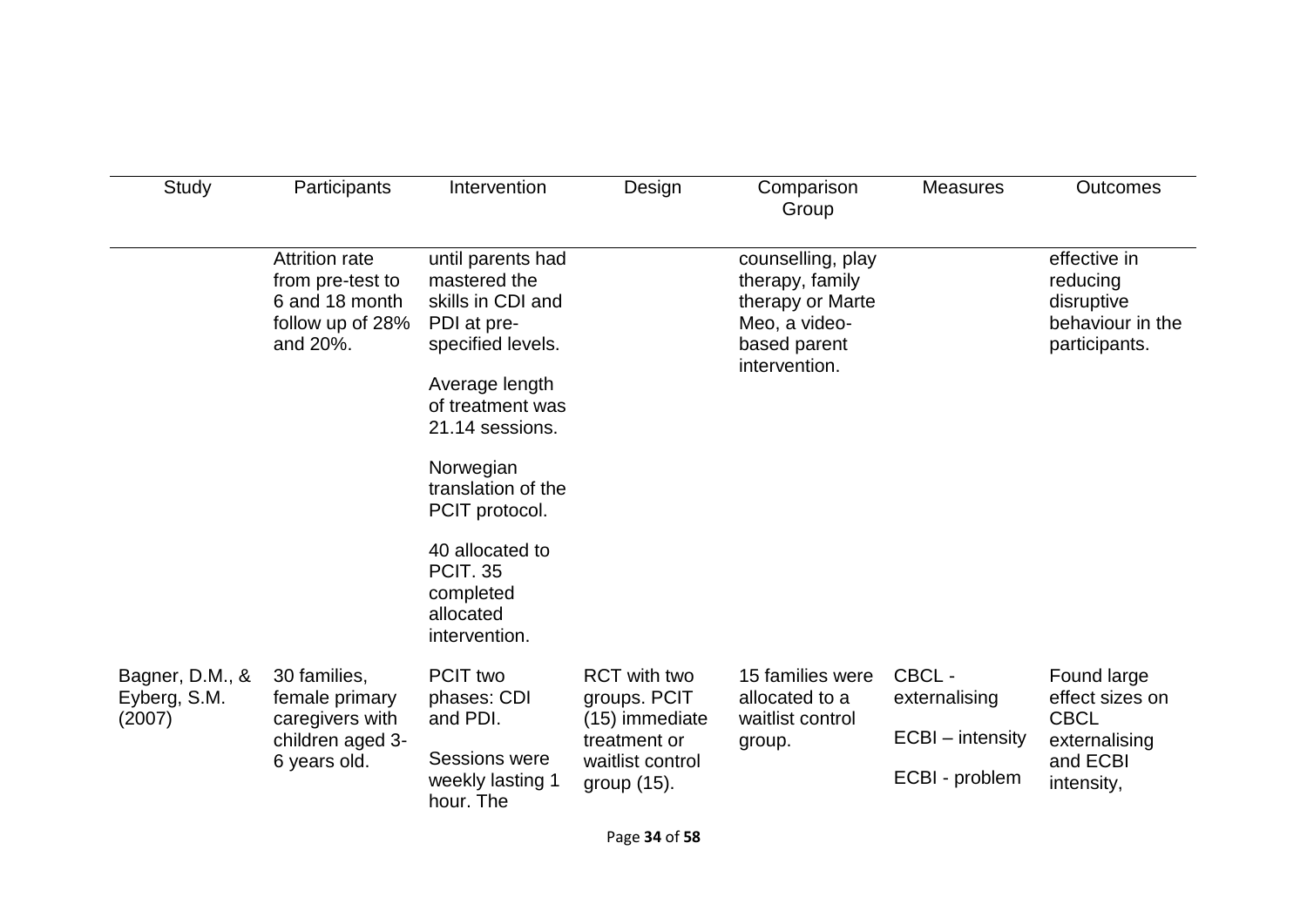| <b>Study</b>                                                        | Participants                                                                                                                                                                                                                                                                                                                      | Intervention                                                                                           | Design                                                   | Comparison<br>Group                        | <b>Measures</b>                                                                                                              | <b>Outcomes</b>                                                                                                          |
|---------------------------------------------------------------------|-----------------------------------------------------------------------------------------------------------------------------------------------------------------------------------------------------------------------------------------------------------------------------------------------------------------------------------|--------------------------------------------------------------------------------------------------------|----------------------------------------------------------|--------------------------------------------|------------------------------------------------------------------------------------------------------------------------------|--------------------------------------------------------------------------------------------------------------------------|
|                                                                     | Participants had<br>"mental<br>retardation" and<br>comorbid<br>oppositional<br>defiant disorder.<br>22 families<br>completed the<br>treatment. At the<br>4 month follow<br>up there were 8<br>dropouts.<br>However, 4<br>receiving PCIT<br>had not yet<br>finished<br>treatment and 2<br>of these<br>subsequently<br>dropped out. | treatment<br>manual was<br>followed.<br>Average length<br>of treatment for<br>PCIT was 12<br>sessions. |                                                          |                                            | <b>Parenting Stress</b><br><b>Index-Short</b><br>Form (PSI-SF)<br><b>DPICS</b><br><b>Therapy Attitude</b><br>Inventory (TAI) | highlighting that<br>there was a<br>positive effect<br>on children's<br>externalising<br>behaviour in the<br>PCIT group. |
| Niec, L.N.,<br>Barnett, M.L.,<br>Prewett, M.S., &<br><b>Shanley</b> | 81 families with<br>3-6 year old<br>children who<br>had a diagnosis                                                                                                                                                                                                                                                               | PCIT two<br>phases: CDI<br>and PDI.                                                                    | <b>RCT</b> with two<br>groups. PCIT<br>$(42)$ or a novel | Group PCIT.<br>Groups<br>consisted of 3 to | <b>Behavioral</b><br>Assessment<br>System for<br>Children $-2$ ;                                                             | Mother's report<br>of ECBI intensity<br>and BASC-2<br>scales found                                                       |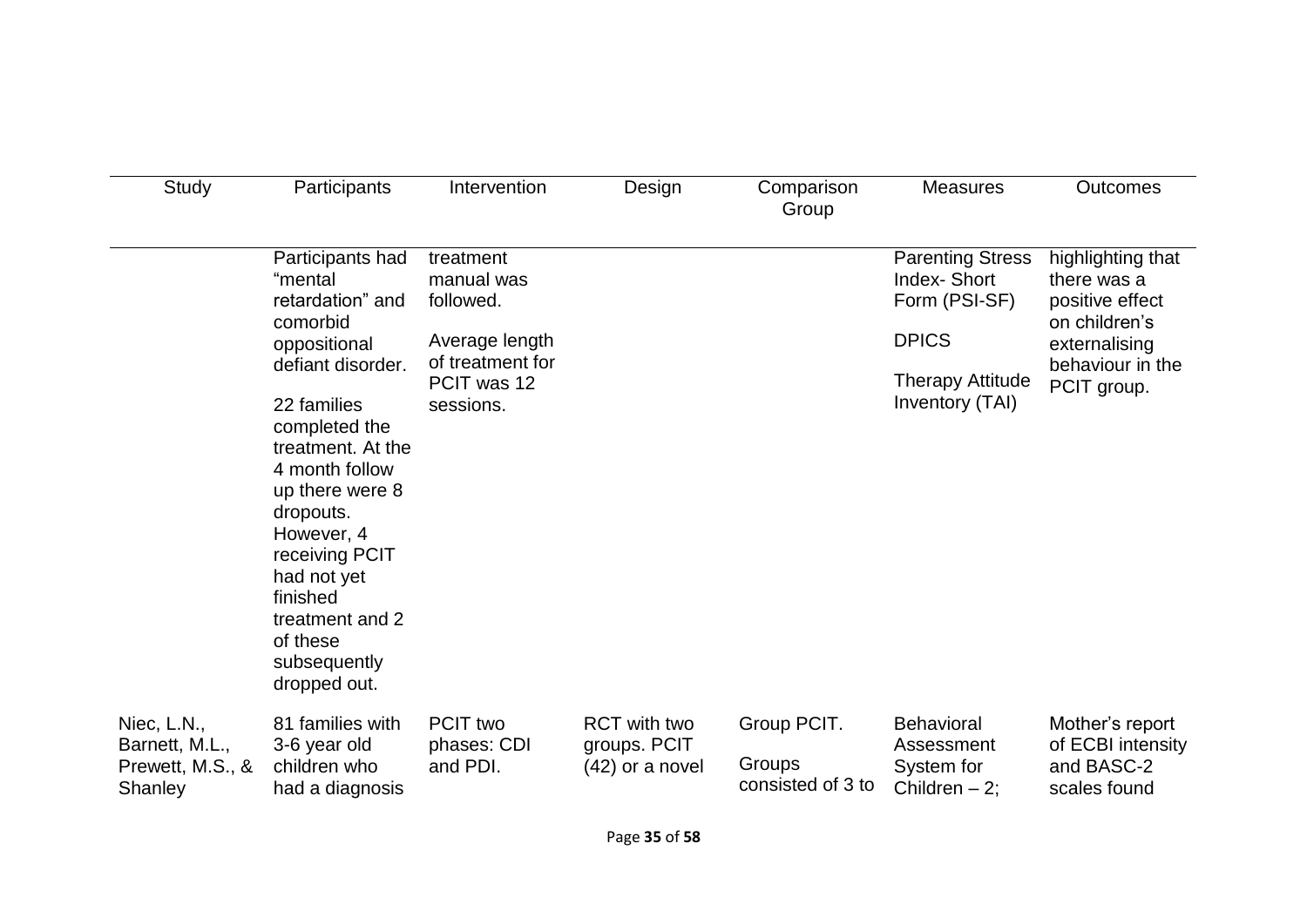| Study                    | Participants                                                                                                                                                                                                                           | Intervention                                  | Design              | Comparison<br>Group                                                                                                                     | <b>Measures</b>                                                                                                                                                                                                                                                                                                                                               | <b>Outcomes</b>                                                                                                                                                                                                                                                                                                                                                                                  |
|--------------------------|----------------------------------------------------------------------------------------------------------------------------------------------------------------------------------------------------------------------------------------|-----------------------------------------------|---------------------|-----------------------------------------------------------------------------------------------------------------------------------------|---------------------------------------------------------------------------------------------------------------------------------------------------------------------------------------------------------------------------------------------------------------------------------------------------------------------------------------------------------------|--------------------------------------------------------------------------------------------------------------------------------------------------------------------------------------------------------------------------------------------------------------------------------------------------------------------------------------------------------------------------------------------------|
| Chatham, J.R.<br>(2016). | of oppositional<br>defiant or<br>conduct<br>disorder.<br>The families<br>were seeking<br>support from a<br>mental health<br>clinic.<br>28 completed<br>the PCIT<br>intervention and<br>29 completed<br>the group PCIT<br>intervention. | <b>Sessions were</b><br>weekly for 1<br>hour. | group PCIT<br>(39). | 7 parents and<br>their child.<br>Sessions were<br>weekly for 2<br>hours to allow<br>for the larger<br>number<br>receiving<br>treatment. | <b>Parent Rating</b><br>Scale 2-5 year<br>olds and Parent<br>Rating Scale 5-<br>11 year olds<br>$(BASC-2)$ –<br>externalising<br>$BASC-2 -$<br>internalising<br>BASC-2 -<br>adaptability<br>ECBI - intensity<br><b>DPICS-III</b><br>Multidimensional<br>Scale of<br><b>Perceived Social</b><br>Support-Child<br><b>Behavior</b><br>(MSPSS-C)<br><b>PSI-SF</b> | there was no<br>effect between<br>the individual<br>PCIT group and<br>the group PCIT.<br>However, on the<br>father's report<br>there was a<br>medium<br>negative effect<br>on ECBI<br>intensity and<br>BASC-2<br>externalising<br>suggesting that<br>the group PCIT<br>had more of an<br>effect on<br>reducing<br>externalising<br>behaviours in<br>children with<br>ODD or conduct<br>disorder. |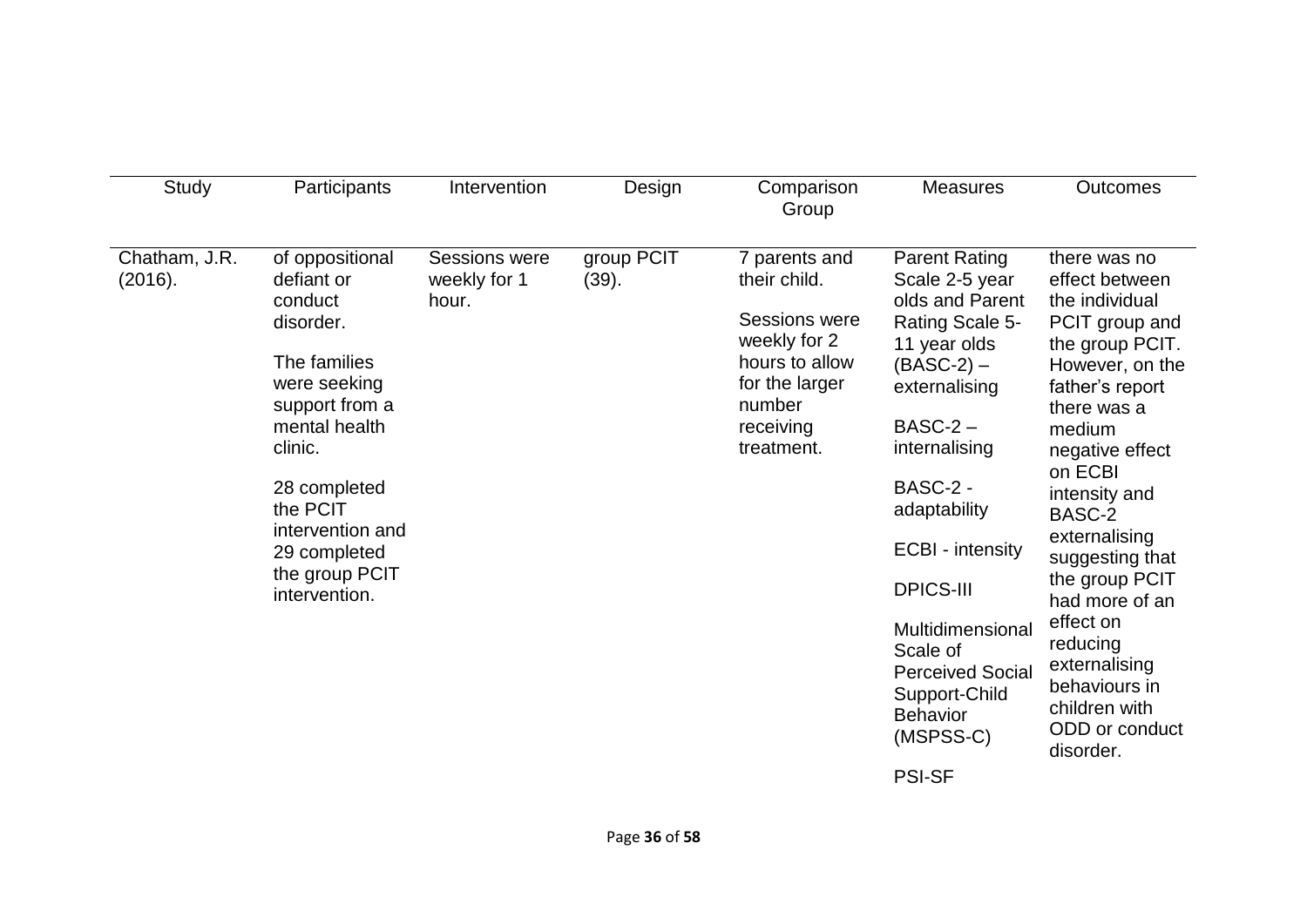| Study                                        | Participants                                                                                                                                                                                     | Intervention                                                                                                                                                               | Design                                                                        | Comparison<br>Group                                       | <b>Measures</b>                                                                                                                                                                                                                                                                | Outcomes                                                                                                                                                                                                                                                                             |
|----------------------------------------------|--------------------------------------------------------------------------------------------------------------------------------------------------------------------------------------------------|----------------------------------------------------------------------------------------------------------------------------------------------------------------------------|-------------------------------------------------------------------------------|-----------------------------------------------------------|--------------------------------------------------------------------------------------------------------------------------------------------------------------------------------------------------------------------------------------------------------------------------------|--------------------------------------------------------------------------------------------------------------------------------------------------------------------------------------------------------------------------------------------------------------------------------------|
| Matos, M.,                                   | 32 Puerto Rican                                                                                                                                                                                  | PCIT two                                                                                                                                                                   | <b>RCT</b> with two                                                           | 12 families were                                          | <b>TAI</b><br><b>Disruptive</b>                                                                                                                                                                                                                                                | <b>Mothers</b>                                                                                                                                                                                                                                                                       |
| Bauermeister,<br>J., & Bernal, G.<br>(2009). | families with<br>children aged 4-<br>6 years old with<br>a diagnosis of<br>ADHD and<br>significant<br>behavioural<br>problems.<br>One family<br>dropped out of<br>the PCIT group<br>immediately. | phases: CDI<br>and PDI.<br>Sessions were<br>weekly and<br>lasted 1.5 hours.<br>Intervention was<br>delivered in<br>Spanish<br>following<br>adapted<br>treatment<br>manual. | groups. PCIT<br>$(20)$ and a 3.5<br>month wait list<br>control group<br>(12). | allocated to a<br>3.5 month<br>waitlist control<br>group. | <b>Behaviour Scale</b><br>for Children -<br>Spanish (DBRS)<br><b>Hyperactivity</b><br>and Aggression<br>Subscales of the<br><b>Behavioral</b><br>Assessment<br>System for<br><b>Children-Parent</b><br><b>Rating Scale</b><br>(BASC-PRS)<br>ECBI - intensity<br>ECBI - problem | reported that<br>there was a<br>reduction in<br>hyperactivity<br>and there were<br>less aggressive<br>and defiant<br>behaviours.<br>Found<br>consistently<br>large effect<br>sizes across<br>BASC-PRS and<br><b>ECBI</b> scales for<br>the reduction in<br>disruptive<br>behaviours. |

Family **Experiences** Inventory (FEI)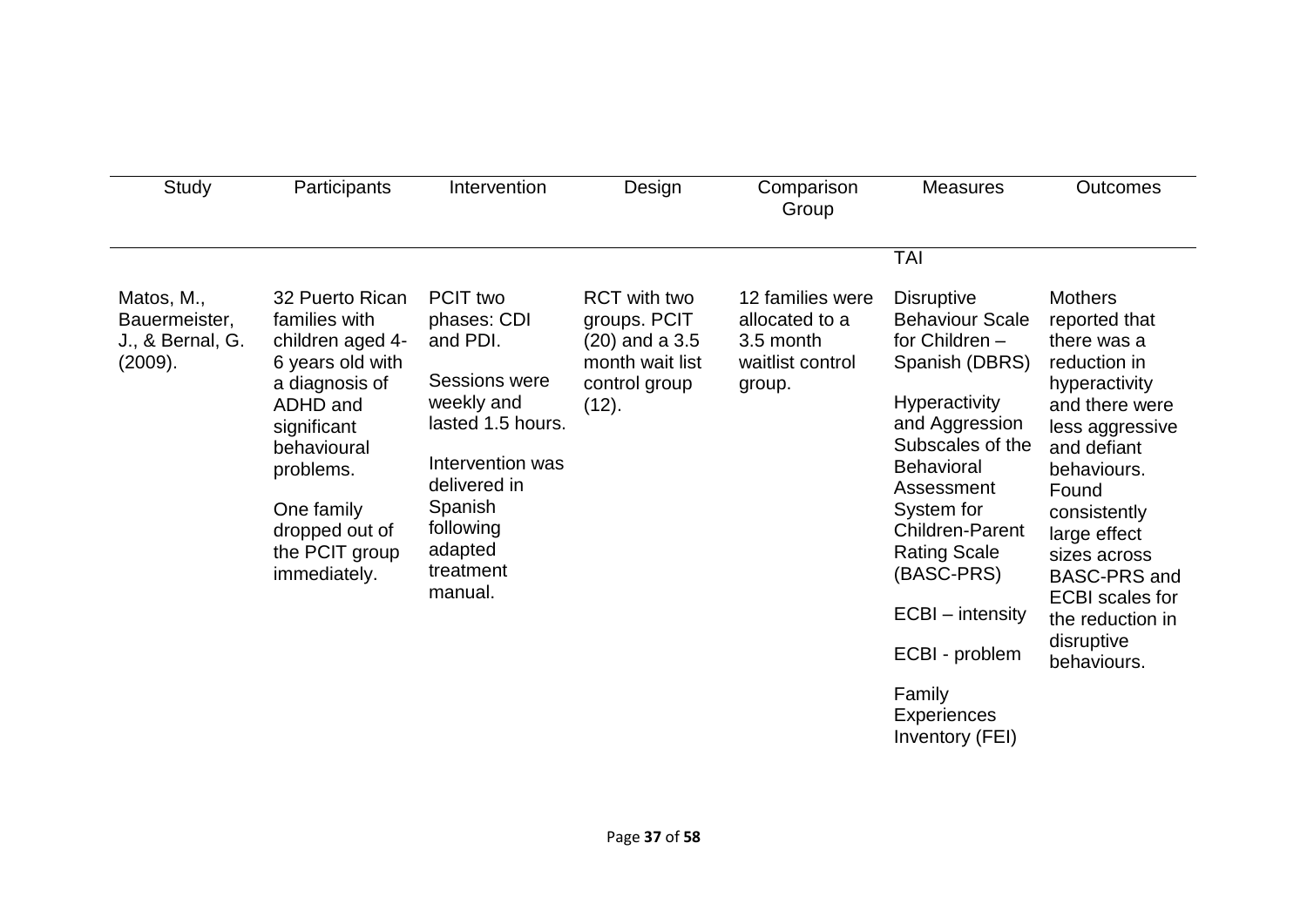| Study                                                                                                                      | Participants                                                        | Intervention                        | Design                                                                   | Comparison<br>Group                                             | <b>Measures</b>                                            | <b>Outcomes</b>                                                            |
|----------------------------------------------------------------------------------------------------------------------------|---------------------------------------------------------------------|-------------------------------------|--------------------------------------------------------------------------|-----------------------------------------------------------------|------------------------------------------------------------|----------------------------------------------------------------------------|
|                                                                                                                            |                                                                     |                                     |                                                                          |                                                                 | <b>Parent Practices</b><br>Inventory (PPI)                 |                                                                            |
|                                                                                                                            |                                                                     |                                     |                                                                          |                                                                 | <b>Beck</b><br>Depression<br>Inventory-<br>Spanish (BDI-S) |                                                                            |
|                                                                                                                            |                                                                     |                                     |                                                                          |                                                                 | Treatment<br><b>Evaluation Scale</b><br>(TES)              |                                                                            |
|                                                                                                                            |                                                                     |                                     |                                                                          |                                                                 | <b>TAI</b>                                                 |                                                                            |
| Bagner, D. M.,<br>Sheinkopf, S. J.,<br>Vohr, B. R., &<br>Lester, B. M.                                                     | 28 children aged<br>between 1.5 and<br>5 years old who<br>were born | PCIT two<br>phases: CDI<br>and PDI. | <b>RCT</b> with two<br>groups. PCIT<br>(14) immediate<br>treatment and a | 14 families were<br>allocated the<br>waitlist control<br>group. | $CBCL -$<br>attention<br>$CBCL -$                          | Found positive<br>effects from the<br><b>ECBI</b> intensity<br>measure and |
| <b>Sessions were</b><br>(2010).<br>prematurely and<br>weekly for 1<br>presented with<br>hour.<br>challenging<br>behaviour. | waitlist control<br>group $(14)$ .                                  |                                     | aggression<br>$CBCL -$<br>externalising                                  | <b>CBCL</b><br>externalising<br>measure<br>suggesting that      |                                                            |                                                                            |
|                                                                                                                            | 3 families<br>dropped out of                                        |                                     |                                                                          |                                                                 |                                                            | PCIT had a<br>positive effect<br>on reducing                               |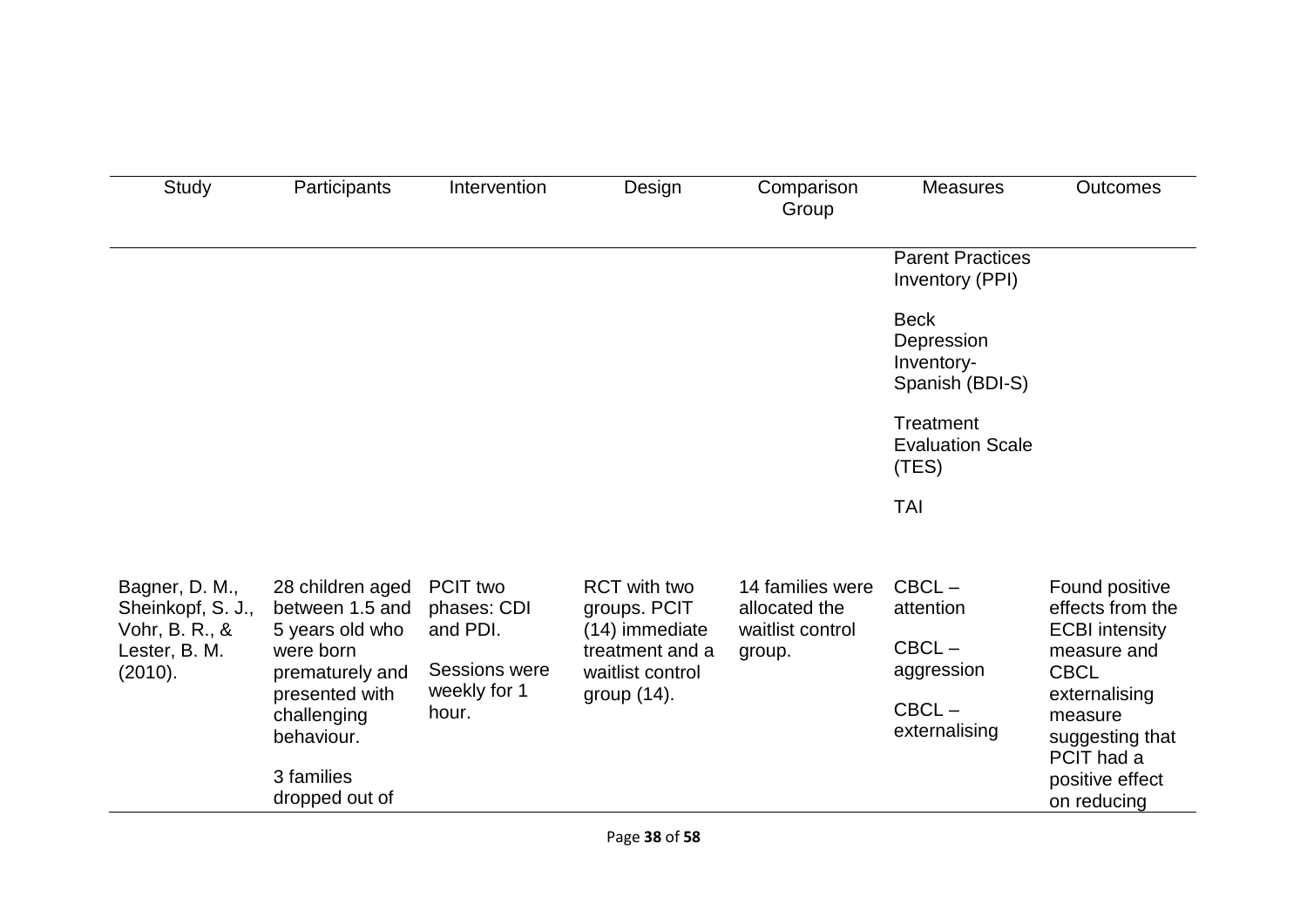| Study | Participants         | Intervention                     | Design | Comparison<br>Group | <b>Measures</b>        | <b>Outcomes</b>                |
|-------|----------------------|----------------------------------|--------|---------------------|------------------------|--------------------------------|
|       | the PCIT group       | Average length                   |        |                     | $CBCL -$               | externalising                  |
|       | during<br>treatment. | of treatment was<br>13 sessions. |        |                     | internalising          | disruptive<br>behaviours in    |
|       |                      |                                  |        |                     | ECBI - intensity       | children who                   |
|       |                      |                                  |        |                     | ECBI - problem         | were born<br>prematurely and   |
|       |                      |                                  |        |                     | <b>DPICS</b>           | had significant<br>behavioural |
|       |                      |                                  |        |                     | <b>PDI-SF</b>          | problems.                      |
|       |                      |                                  |        |                     | <b>Parenting Scale</b> |                                |
|       |                      |                                  |        |                     |                        |                                |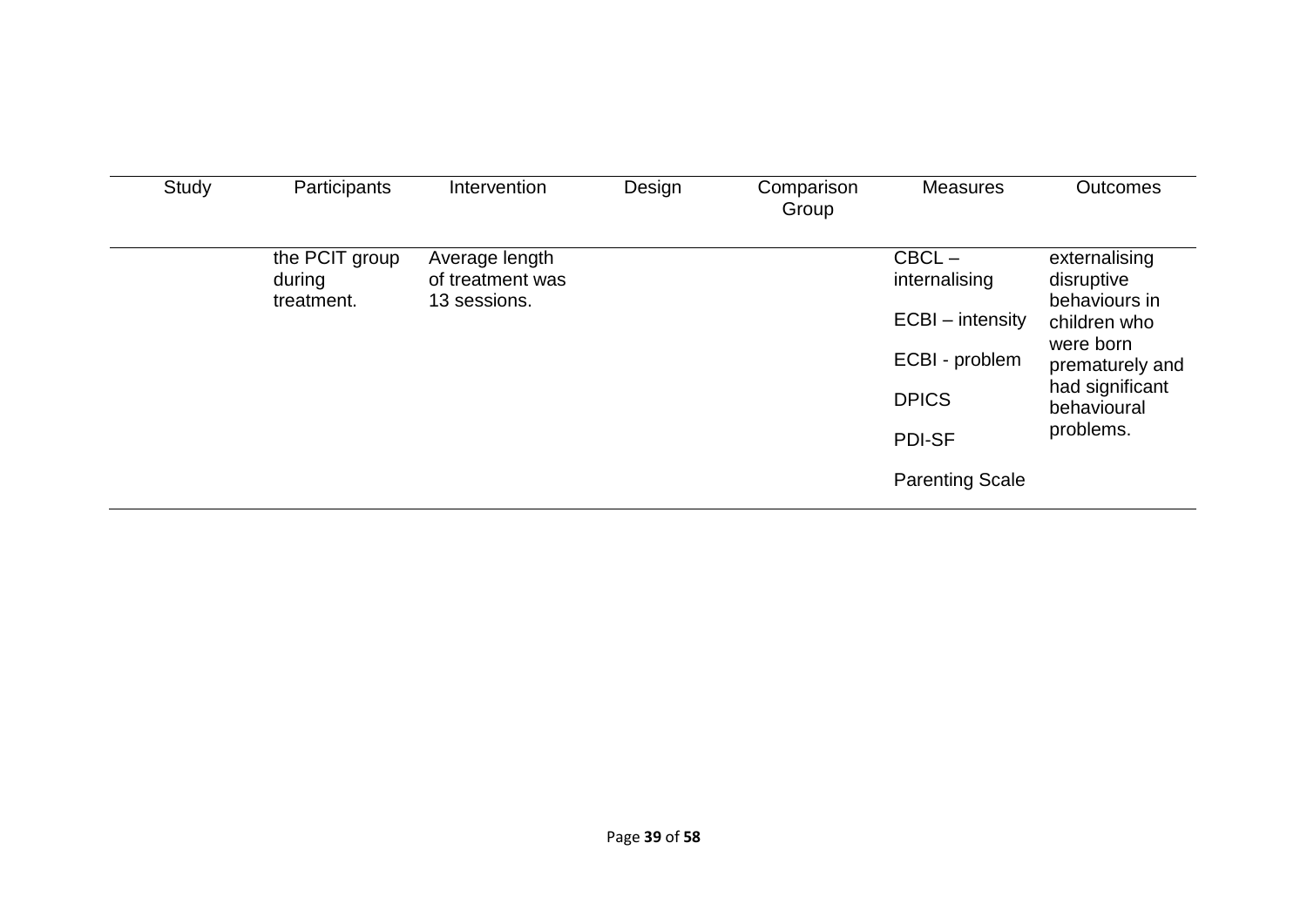# **Appendix 3: Coding Protocol**

[Adapted from the Procedural Manual of the Task Force on Evidence-Based Interventions in School Psychology, American Psychology Association, Kratochwill, T.R. (2003)]

#### **Coding Protocol**

Name of Coder: X Date: 05/02/2019

Full Study Reference in proper format:

Niec, L.N., Barnett, M.L., Prewett, M.S., & Shanley Chatham, J.R. (2016). Group Parent-Child Interaction Therapy: A Randomized Control Trial for the Treatment of Conduct Problems in Young Children. *Journal of Consulting and Clinical Psychology*, *84*(8), 682–698.

Intervention Name (description of study): Parent-Child Interaction Therapy

 $\Box$  Type of Publication:

| Book/Monograph |
|----------------|
|----------------|

 $\boxtimes$  Journal Article

| Book Chapter

 $\Box$  Other (specify):

#### **1. General Characteristics A. General Design Characteristics**

A1. Random assignment designs (if random assignment design, select one of the following)

 $\boxtimes$  Completely randomized design

 $\Box$  Randomized block design (between participants, e.g., matched classrooms)

 $\Box$  Randomized block design (within participants)

 $\Box$  Randomized hierarchical design (nested treatments

A2. Nonrandomized designs (if non-random assignment design, select one of the following)

Nonrandomized design

 $\Box$  Nonrandomized block design (between participants)

 $\Box$  Nonrandomized block design (within participants)

 $\Box$  Nonrandomized hierarchical design

◯ Optional coding for Quasi-experimental designs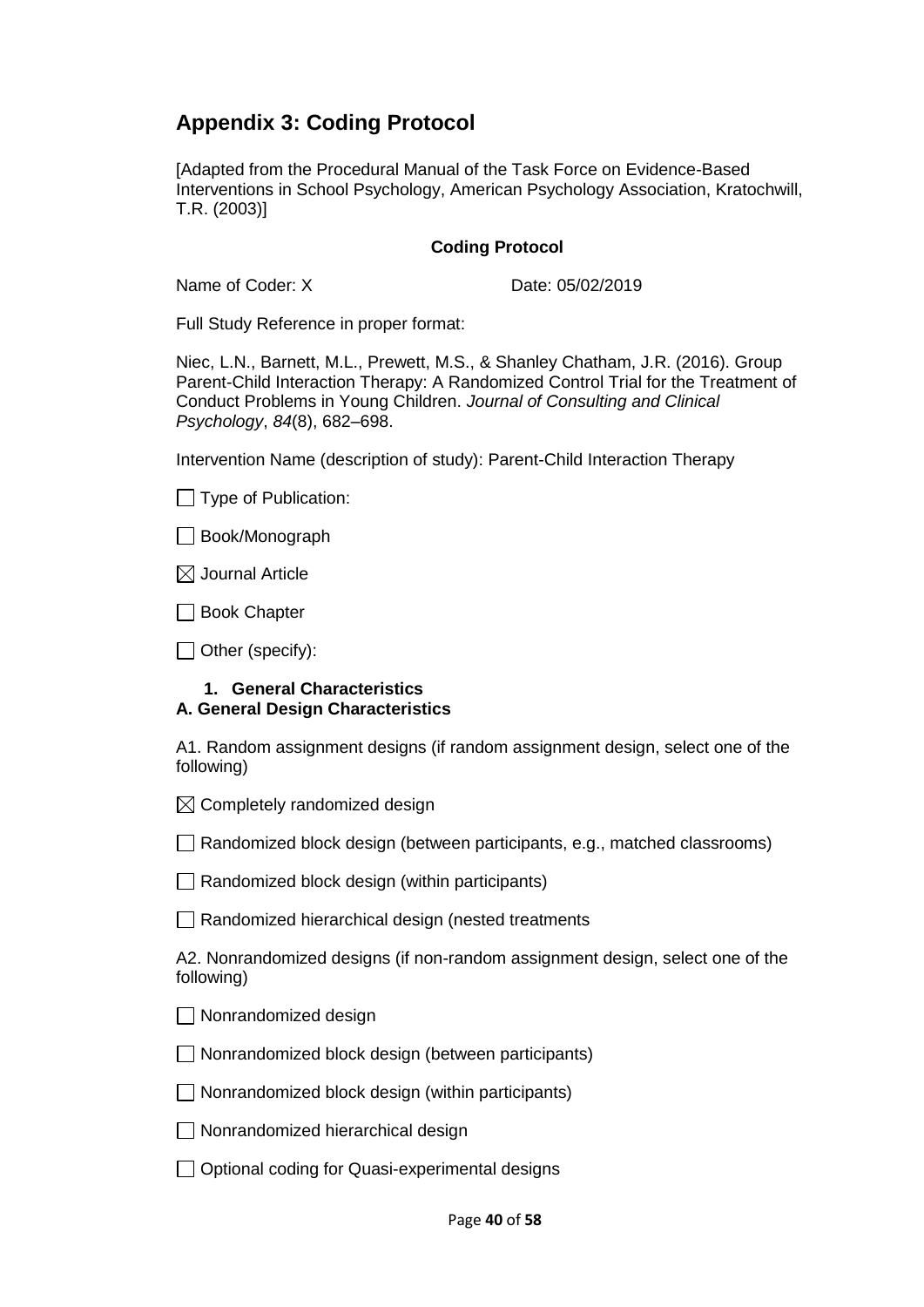A3. Overall confidence of judgment on how participants were assigned (select one of the following)

 $\Box$  Very low (little basis)

 $\Box$  Low (guess)

 $\boxtimes$  Moderate (weak inference)

 $\Box$  High (strong inference)

 $\Box$  Very high (explicitly stated)

 $\Box$  N/A

□ Unknown/unable to code

#### **B. Participants**

Total size of sample (start of study): 81

Intervention group sample size: 42

Control group sample size: 39

#### **C. Type of Program**

- □ Universal prevention program
- $\Box$  Selective prevention program
- $\Box$  Targeted prevention program
- $\boxtimes$  Intervention/Treatment

Unknown

- **D. Stage of Program**
- Model/demonstration programs
- $\Box$  Early stage programs
- $\boxtimes$  Established/institutionalized programs

Unknown

#### **E. Concurrent or Historical Intervention Exposure**

□ Current exposure

 $\Box$  Prior exposure

Unknown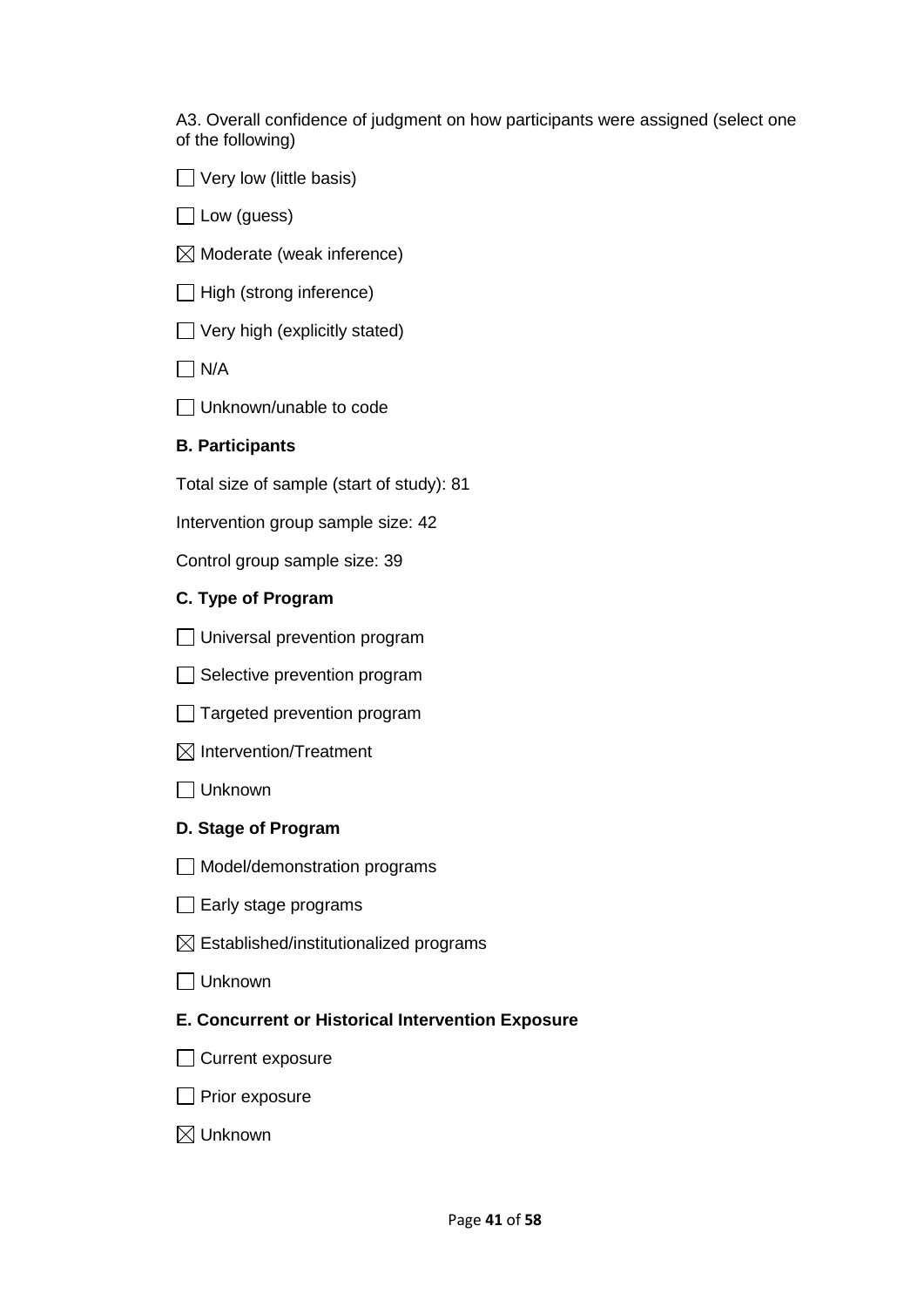II. Key Features for Coding Studies and Rating Level of Evidence/ Support

#### **A. Measurement (Estimating the quality of the measures used to establish effects)**

A1 The use of the outcome measures produce reliable scores for the majority of the primary outcomes

 $\nabla$ Yes

 $\Box$ No

Unknown/unable to code

A2 Multi-method (at least two assessment methods used)

 $\boxtimes$  Yes

 $\Box$  No

 $\Box$  N/A

Unknown/unable to code

A3 Multi-source (at least two sources used self-reports, teachers etc.)

 $\boxtimes$  Yes

 $\Box$  No

 $\Box$  N/A

Unknown/unable to code

A4. Validity of measures reported (select one of the following)

 $\Box$  Yes validated with specific target group

 $\boxtimes$  In part, validated for general population only

 $\Box$  No

□ Unknown/unable to code

#### **Overall Rating for measurement: 2**

**3= Strong Evidence 2=Promising Evidence 1=Weak Evidence 0=No Evidence**

#### **B. Comparison Group**

B1 Type of Comparison Group (Select one of the following)

 $\Box$  Typical contact

 $\Box$  Typical contact (other) specify: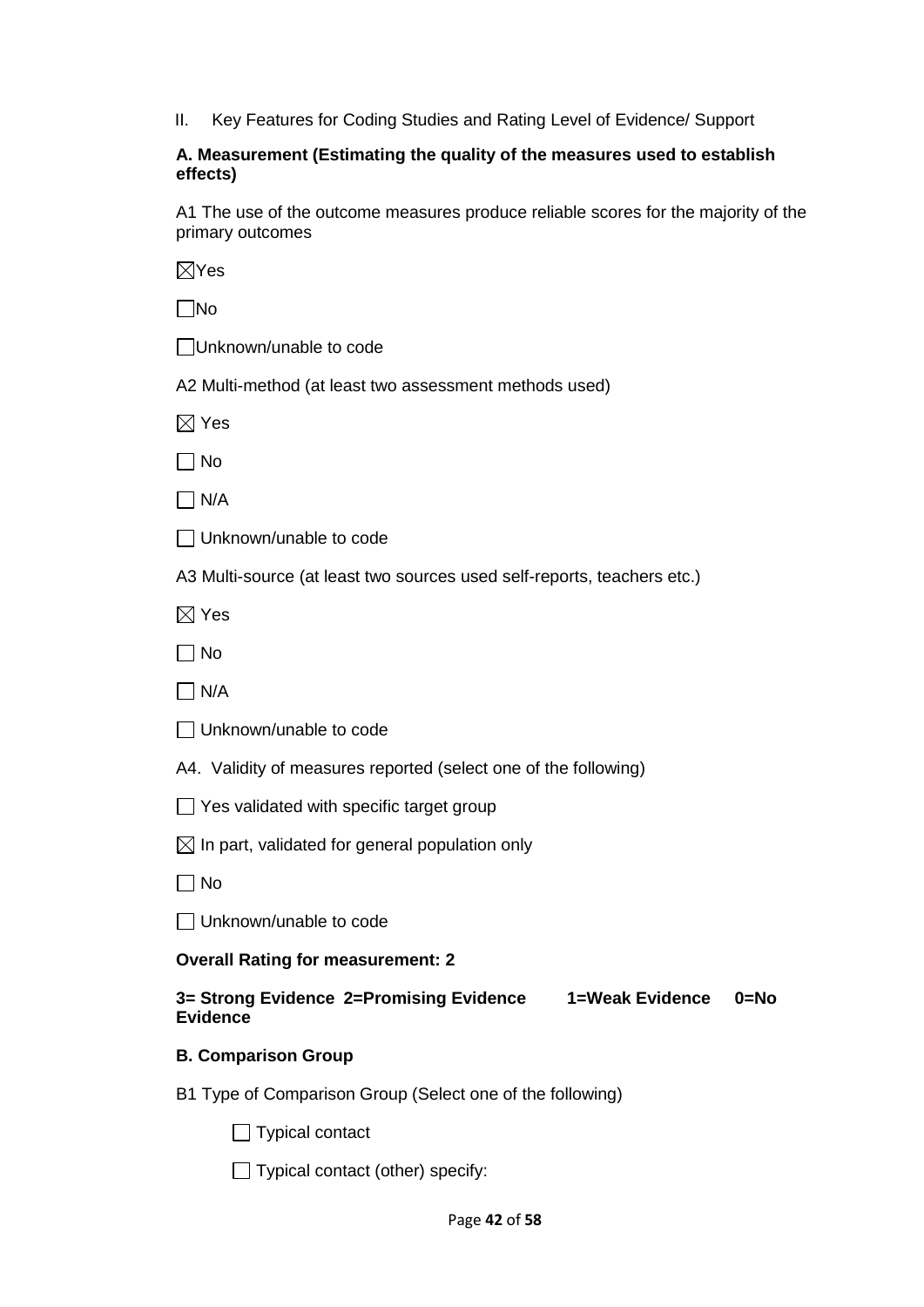| $\Box$ Attention placebo |
|--------------------------|
|--------------------------|

- $\Box$  Intervention element placebo
- $\boxtimes$  Alternative intervention
- $\Box$  Pharmacotherapy
- $\Box$  No intervention
- $\Box$  Wait list/delayed intervention
- Minimal contact
- $\Box$  Unable to identify type of comparison

B2 Overall confidence of judgment on type of comparison group

- $\Box$  Very low (little basis)
- $\Box$  Low (guess)
- □ Moderate (weak inference)
- $\Box$  High (strong inference)
- $\boxtimes$  Very high (explicitly stated)
- $\Box$  Unable to identify comparison group
- B3 Counterbalancing of change agent (participants who receive intervention from a single therapist/teacher etc. were counter-balanced across intervention)
	- $\boxtimes$  By change agent
	- $\Box$  Statistical (analyse includes a test for intervention)
	- $\Box$  Other
	- □ Not reported/None
- B4 Group equivalence established (select one of the following)
	- $\boxtimes$  Random assignment
	- $\Box$  Posthoc matched set
	- $\Box$  Statistical matching
	- $\Box$  Post hoc test for group equivalence
- B5 Equivalent mortality

 $\Box$  Low attrition (less than 20 % for post) – 26% (PCIT 26.3% and Group PCIT 25.6%)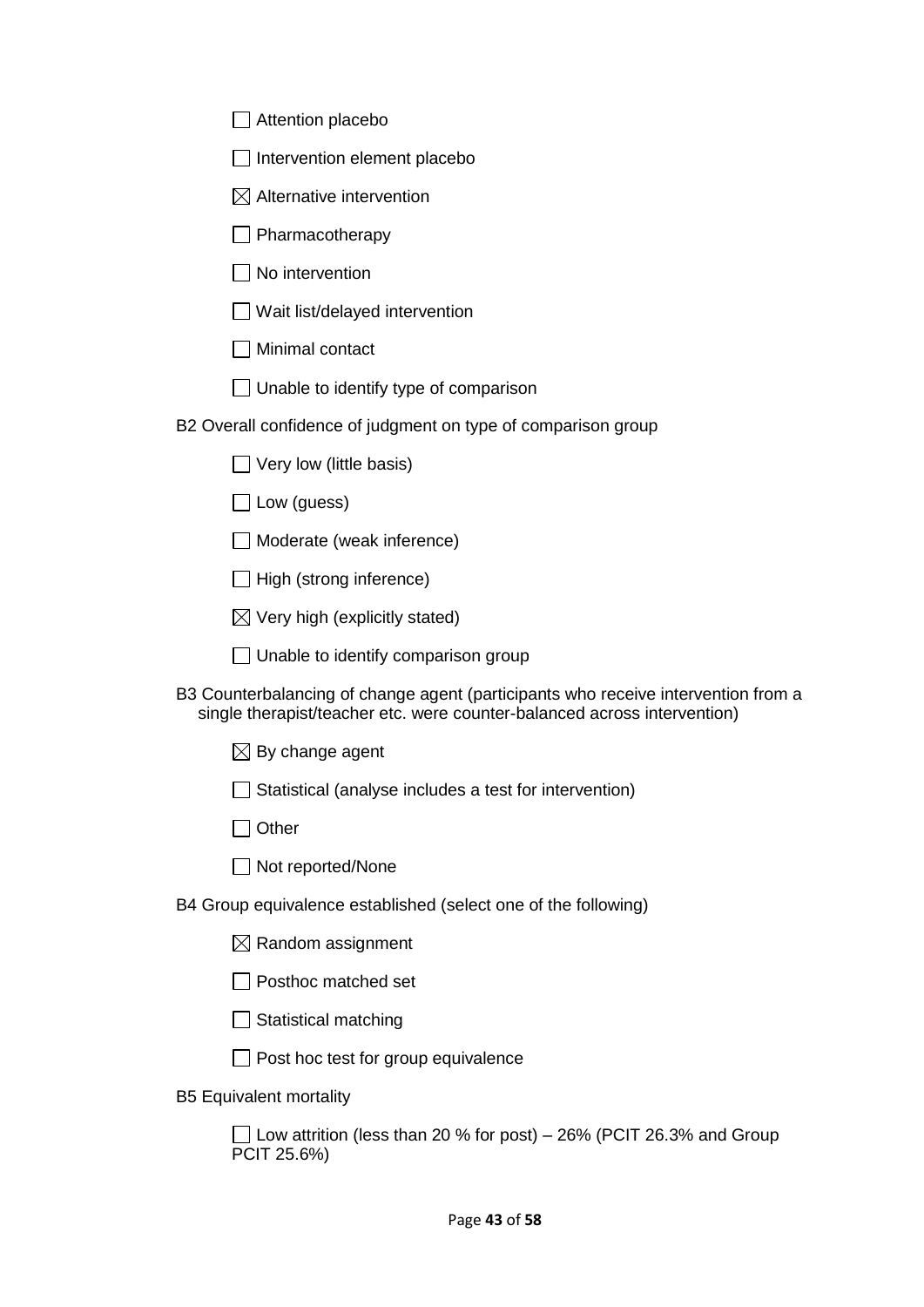$\Box$  Low attrition (less than 30% for follow-up) – 33% follow up

 $\boxtimes$  Intent to intervene analysis carried out?

Findings: Says this was conducted but doesn't report the results. The phi coefficient testing the association between treatment condition and attrition was not significant

#### **Overall rating for Comparison group: 2**

#### **3= Strong Evidence 2=Promising Evidence 1=Weak Evidence 0=No Evidence**

#### **F. Implementation Fidelity**

- F1. Evidence of Acceptable Adherence
	- $\boxtimes$  Ongoing supervision/consultation
	- $\boxtimes$  Coding intervention sessions/lessons or procedures

 $\Box$  Audio/video tape implementation (select F1.2.1 or F1.3.2):

 $F1.2.1 \Box$  Entire intervention

 $F1.3.2 \square$  Part of the intervention

F2. Manualization (select all that apply)

 $\boxtimes$ Written material involving a detailed account of the exact procedures and the sequence in which they are to be used

 $\boxtimes$  Formal training session that includes a detailed account of the exact procedures and the sequence in which they are to be used

Written material involving an overview of broad principles and a description of the intervention phases

 $\Box$  Formal or informal training session involving an overview of broad principles and a description of the intervention phases

F3. Adaptation procedures are specified (select one)  $\boxtimes$  yes  $\Box$  no  $\Box$ unknown

#### **Overall rating for Implementation Fidelity: 3**

**3= Strong Evidence 2=Promising Evidence 1=Weak Evidence 0=No Evidence**

#### **I. Follow Up Assessment**

Timing of follow up assessment: 6 months

Number of participants included in the follow up assessment: 30

Consistency of assessment method used: Yes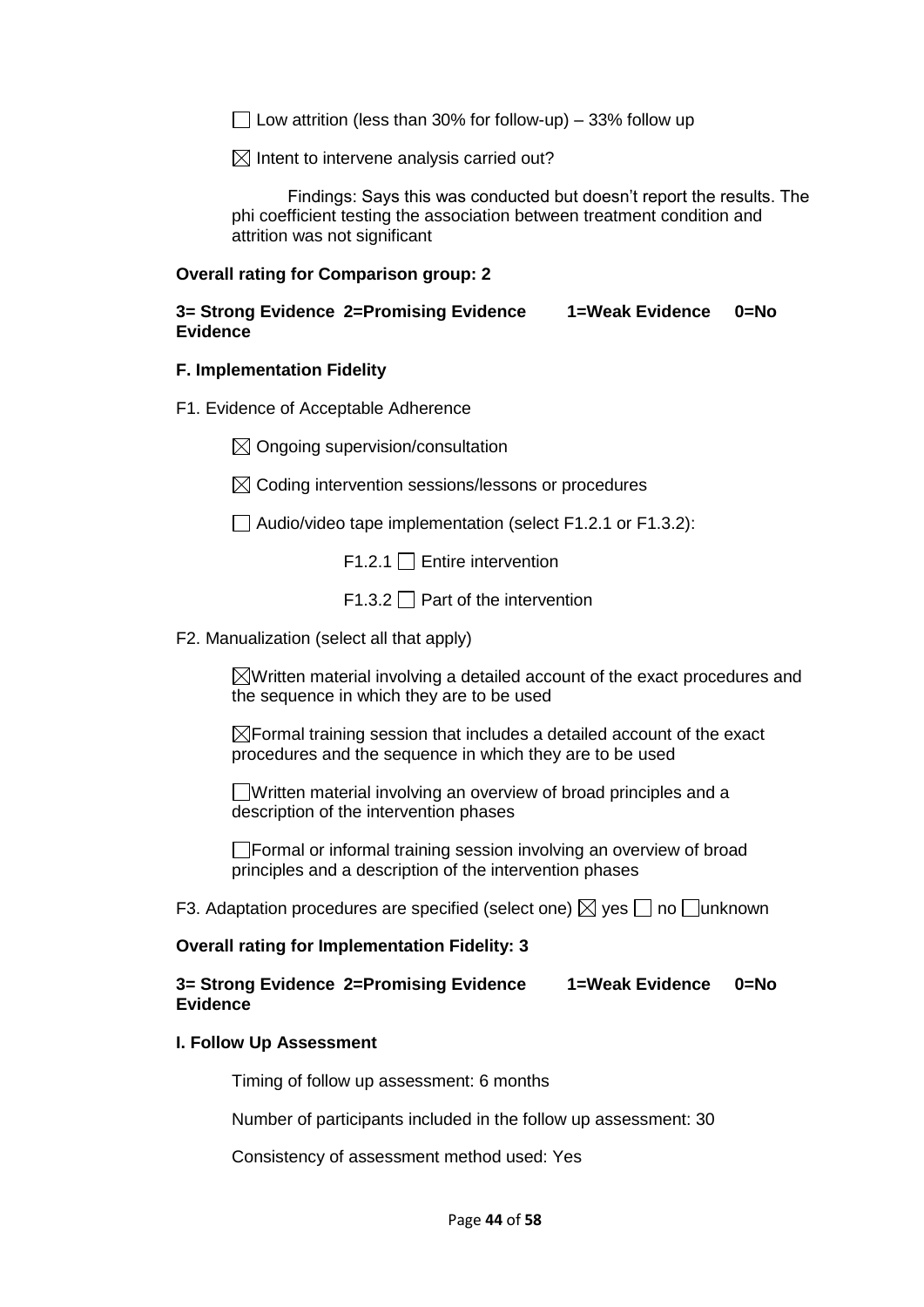**Overall rating for Follow Up Assessment: 1**

**3= Strong Evidence 2=Promising Evidence 1=Weak Evidence 0=No Evidence**

#### **III. Other Descriptive or Supplemental Criteria to Consider**

#### **A. External Validity Indicators**

Sampling procedures described in detail  $\boxtimes$  yes  $\Box$  no

Inclusion/exclusion criteria specified  $\boxtimes$  yes  $\Box$  no

Specified criteria related to concern  $\boxtimes$  yes  $\Box$  no

#### **Summary of Evidence**

| <b>Indicator</b>               | <b>Overall</b><br>evidence rating<br>$0 - 3$ | <b>Description of evidence</b><br><b>Strong</b><br><b>Promising</b><br><b>Weak</b><br><b>No/limited evidence</b><br>Or Descriptive ratings |
|--------------------------------|----------------------------------------------|--------------------------------------------------------------------------------------------------------------------------------------------|
| <b>General Characteristics</b> |                                              |                                                                                                                                            |
| Design                         |                                              | Completely randomized design                                                                                                               |
| Participants                   |                                              | 81                                                                                                                                         |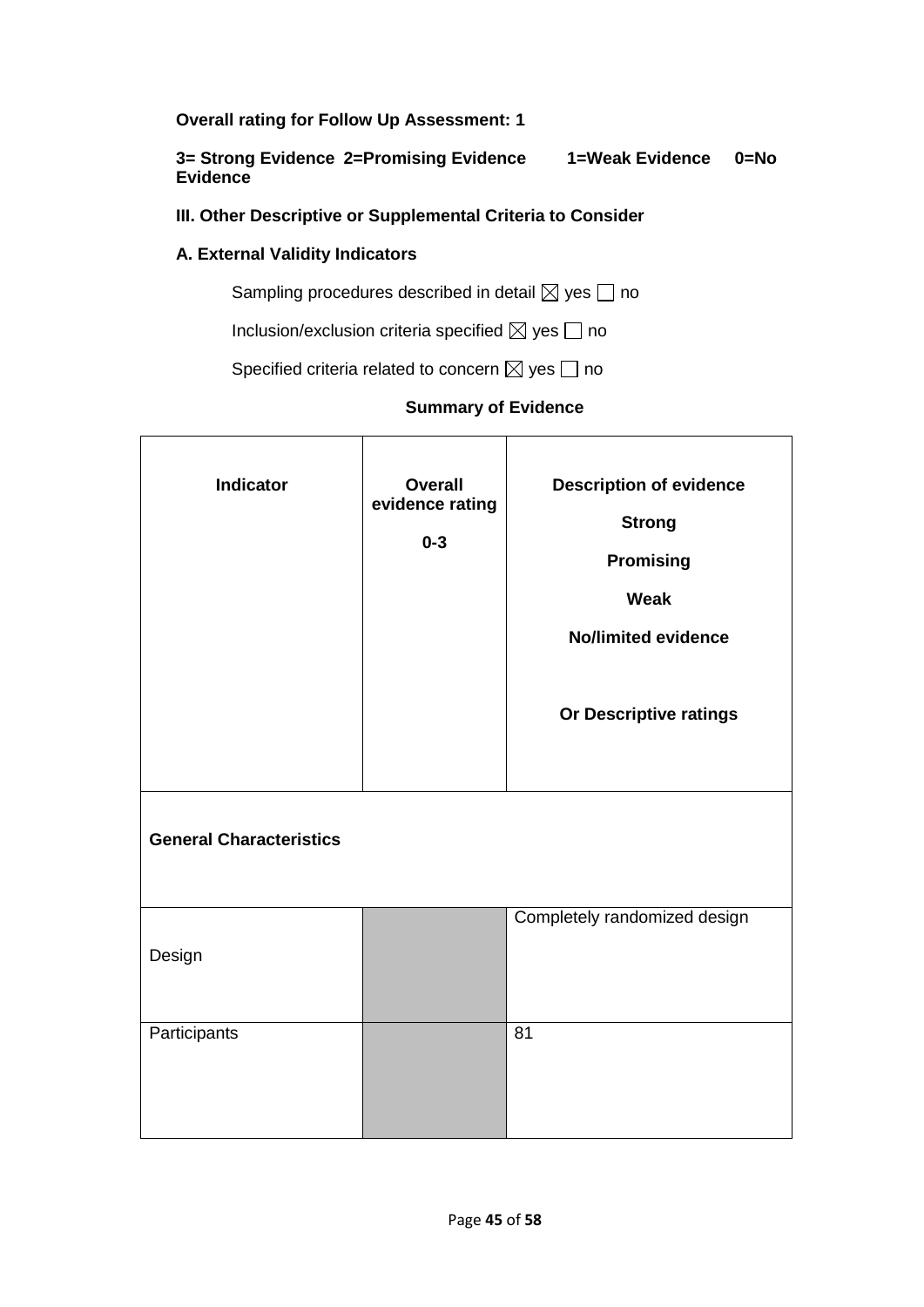| Type of programme                               |                | Intervention/treatment                                                                                                                                                                                                                               |
|-------------------------------------------------|----------------|------------------------------------------------------------------------------------------------------------------------------------------------------------------------------------------------------------------------------------------------------|
| Stage of programme                              |                | Established program                                                                                                                                                                                                                                  |
| Concurrent/ historical<br>intervention exposure |                | Unknown                                                                                                                                                                                                                                              |
| <b>Key features</b>                             |                |                                                                                                                                                                                                                                                      |
| Measurement                                     | $\overline{2}$ | Reliability is mostly good. It uses<br>multi-method and sources.                                                                                                                                                                                     |
| Comparison group                                | $\overline{2}$ | There was an alternative<br>intervention comparison group. The<br>same therapists worked with both<br>the individual and group PCIT as<br>they followed the same<br>procedures. High attrition at post<br>treatment (26%) and follow up<br>$(33%)$ . |
| <b>Implementation Fidelity</b>                  | 3              | Weekly supervision, coding of<br>intervention sessions showed it<br>was adhering to the intervention<br>protocol. Trainers had a written<br>manual with procedures and a<br>sequence and they had received<br>formal training.                       |
| Follow Up Assessment                            | $\mathbf 1$    | A 6 month follow up assessment<br>was conducted but there was a<br>high attrition rate.                                                                                                                                                              |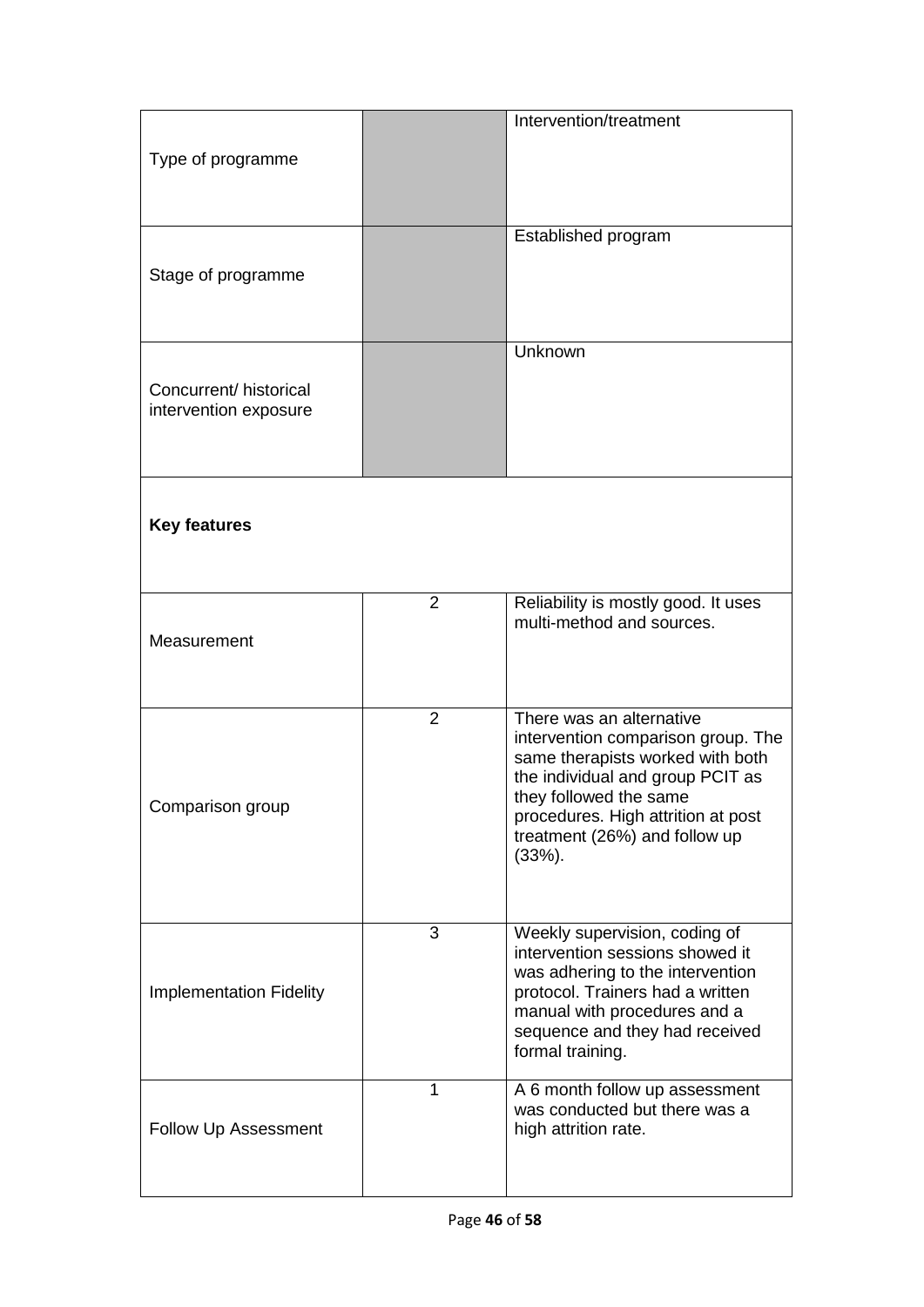| Other Descriptive or Supplemental Criteria to Consider |                                                                                                                                                                               |
|--------------------------------------------------------|-------------------------------------------------------------------------------------------------------------------------------------------------------------------------------|
| <b>External Validity</b>                               | The sampling procedures are<br>detailed. The inclusion and<br>exclusion criteria and the criteria of<br>entry into the study is in line with<br>the goal of the intervention. |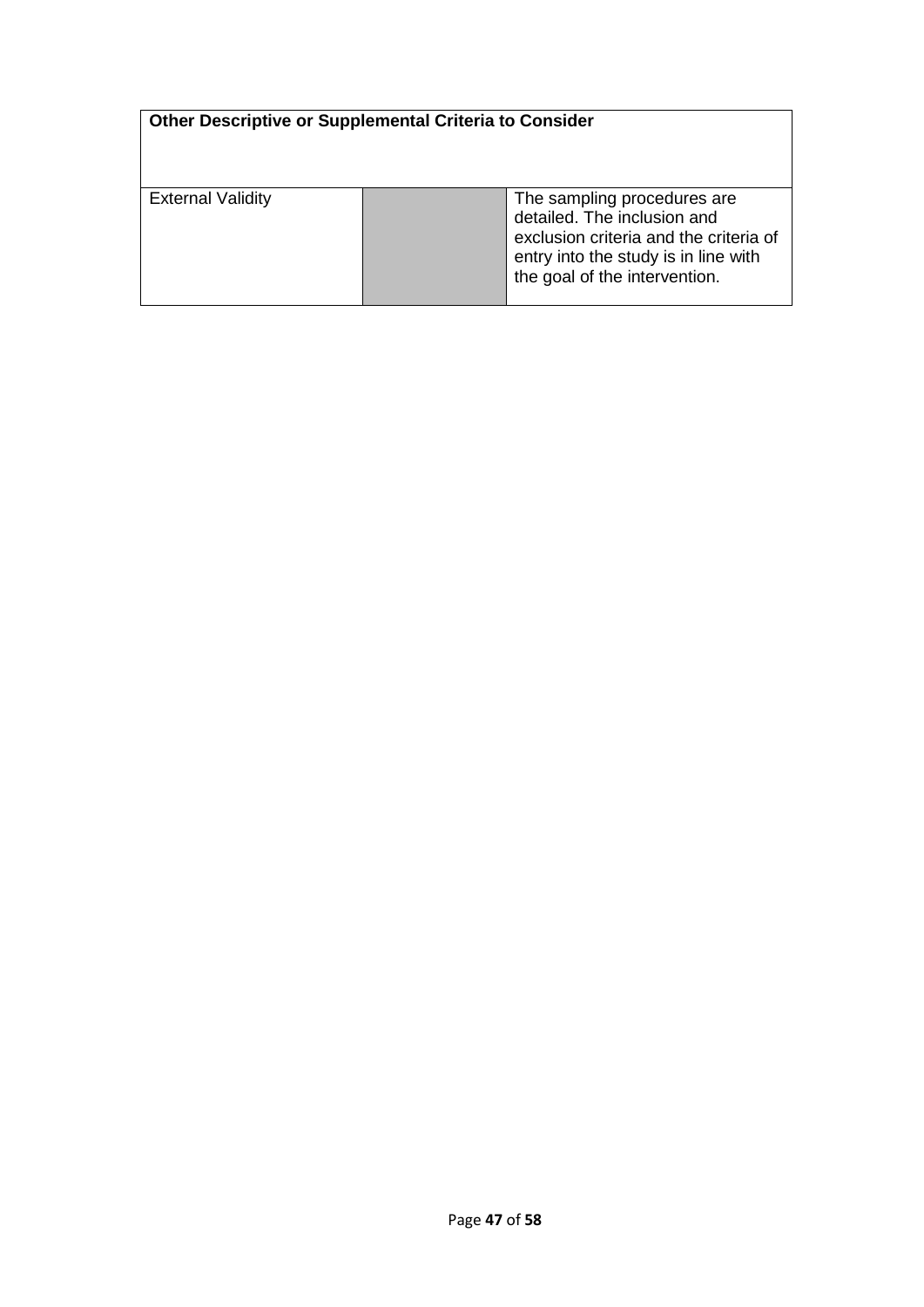# **Appendix 4: Weight of Evidence Criteria**

# Table 9

# *Amendments to the WoE A coding protocol*

| Sections not included in the coding<br>protocol                                                                                                               | Rationale                                                                                               |
|---------------------------------------------------------------------------------------------------------------------------------------------------------------|---------------------------------------------------------------------------------------------------------|
| I. B1 Appropriate unit of analysis,<br>B2 Familywise error rate controlled<br>and B3 Sufficiently large N                                                     | Discussed elsewhere in the review.                                                                      |
| I. B7 Coding and B8 Interactive<br>process                                                                                                                    | Not relevant to current review as<br>there are not qualitative research<br>methods.                     |
| II. C1 Appropriate Statistical<br>Analysis for primary outcomes                                                                                               | Discussed throughout review.<br>Findings and effect sizes are also<br>discussed.                        |
| II. C2 Percentage of primary<br>outcomes that are statistically<br>significant                                                                                | Discussed elsewhere in the review.                                                                      |
| II. C3 Evidence of appropriate<br>statistical analysis for secondary<br>outcome; C4 Percentage of<br>secondary outcomes that are<br>statistically significant | Not relevant to current review as it<br>focuses on the primary outcomes.                                |
| II. C5 Overall summary of questions<br>investigated                                                                                                           | Discussed elsewhere in the review.                                                                      |
| II. D Educational/clinical significance                                                                                                                       | Not relevant to current review, the<br>outcomes are discussed elsewhere<br>in the review.               |
| II. E Identifiable components                                                                                                                                 | Not relevant to current review as<br>using Parent-Child Interaction<br>Therapy as a whole intervention. |
| II. G Replication                                                                                                                                             | Not relevant to current review.                                                                         |
| II. H Site of Implementation                                                                                                                                  | Not relevant to current review.                                                                         |
| III. A1.2 Inclusion/exclusion criteria<br>similar to school practice                                                                                          | Not relevant to current review.                                                                         |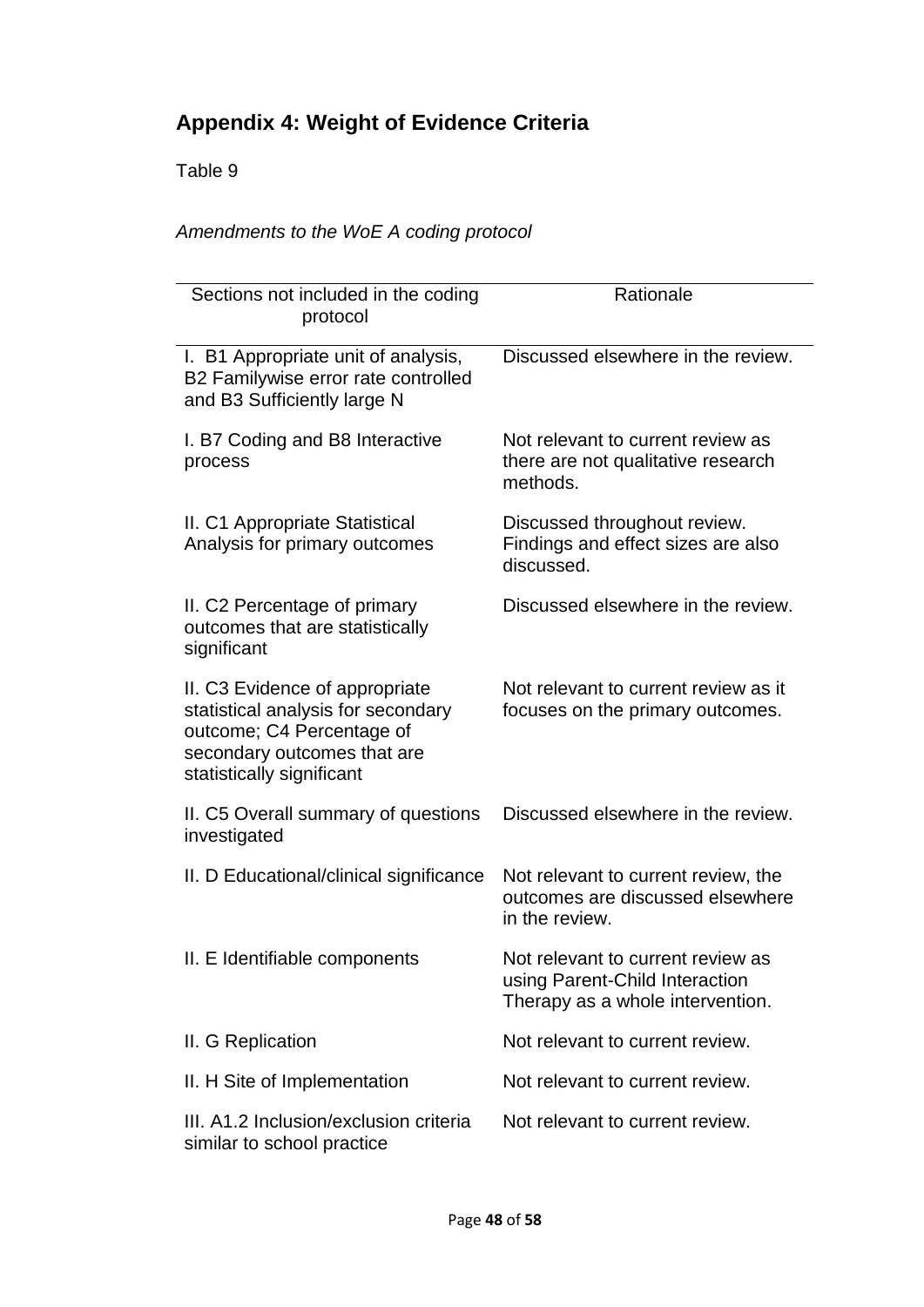| Sections not included in the coding<br>protocol                                                                                                                                                                   | Rationale                          |
|-------------------------------------------------------------------------------------------------------------------------------------------------------------------------------------------------------------------|------------------------------------|
| III. A2 Participant characteristics<br>specified for treatment and control<br>group; A3 Details are provided<br>regarding demographic variables;<br>A4 Receptivity/acceptance by target<br>participant population | Discussed elsewhere in the review. |
| III. A5 Generalization of effects                                                                                                                                                                                 | Discussed elsewhere in the review. |
| III. B Length of intervention                                                                                                                                                                                     | Discussed elsewhere in the review. |
| III. C Intensity of intervention                                                                                                                                                                                  | Discussed elsewhere in the review. |
| III. D Dosage/response                                                                                                                                                                                            | Not relevant to current review.    |
| III. E Program implementer                                                                                                                                                                                        | Discussed elsewhere in the review. |
| III. F Characteristics of the<br>intervener                                                                                                                                                                       | Discussed elsewhere in the review. |
| III. G Intervention style or orientation                                                                                                                                                                          | Discussed elsewhere in the review. |
| III. H Cost analysis data                                                                                                                                                                                         | Not relevant to current review.    |
| III. I Training and support resources                                                                                                                                                                             | Not relevant to current review.    |
| III. J Feasibility                                                                                                                                                                                                | Not relevant to current review.    |

*Criteria for WoE A Measures*

| Weighting           | <b>Description</b>                                                                                                                                                                                                                                                        |
|---------------------|---------------------------------------------------------------------------------------------------------------------------------------------------------------------------------------------------------------------------------------------------------------------------|
| Strong evidence (3) | Measures produce reliability<br>coefficient of .85 or higher for<br>majority of primary outcomes<br>Data collected using multiple<br>methods<br>Data collected from multiple<br>sources<br>Validity of measures reported<br>to assess primary outcomes<br>or measures are |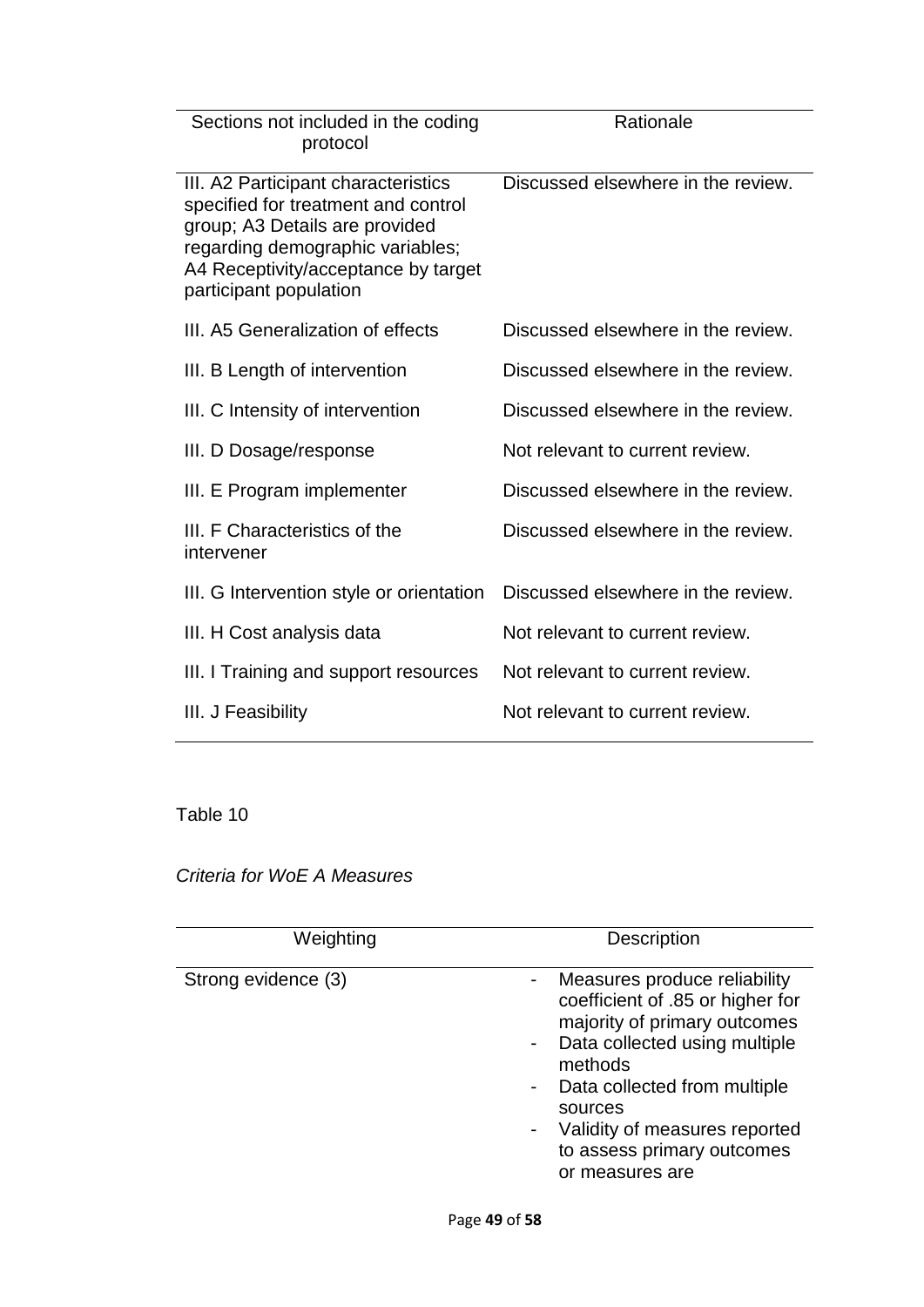| Weighting              | <b>Description</b>                                                                                                                                                                                                                     |
|------------------------|----------------------------------------------------------------------------------------------------------------------------------------------------------------------------------------------------------------------------------------|
|                        | standardised or norm<br>referenced                                                                                                                                                                                                     |
| Promising evidence (2) | Measures produce reliability<br>coefficient of .70<br>Data collected using multiple<br>methods and/or multiple<br>sources<br>If multiple primary outcome<br>measures used above criteria<br>must be met for 75% of<br>primary outcomes |
| Weak evidence (1)      | Measures produce reliability<br>coefficient of at least 0.50<br>If multiple primary outcome<br>measures used above criteria<br>must be met for at least 50%<br>of primary outcomes                                                     |
| No Evidence (0)        | Measures did not produce<br>reliability coefficient scores or<br>these were below 0.50<br>Data was not collected using<br>either multiple methods or<br>sources                                                                        |

# *Criteria for WoE A Comparison Group*

| Weighting           | <b>Description</b>                                                                                                                                                           |
|---------------------|------------------------------------------------------------------------------------------------------------------------------------------------------------------------------|
| Strong evidence (3) | One other `active` control<br>group<br>Group equivalence<br>established - through<br>random assignment to<br>conditions<br>- Evidence of counterbalancing<br>of change agent |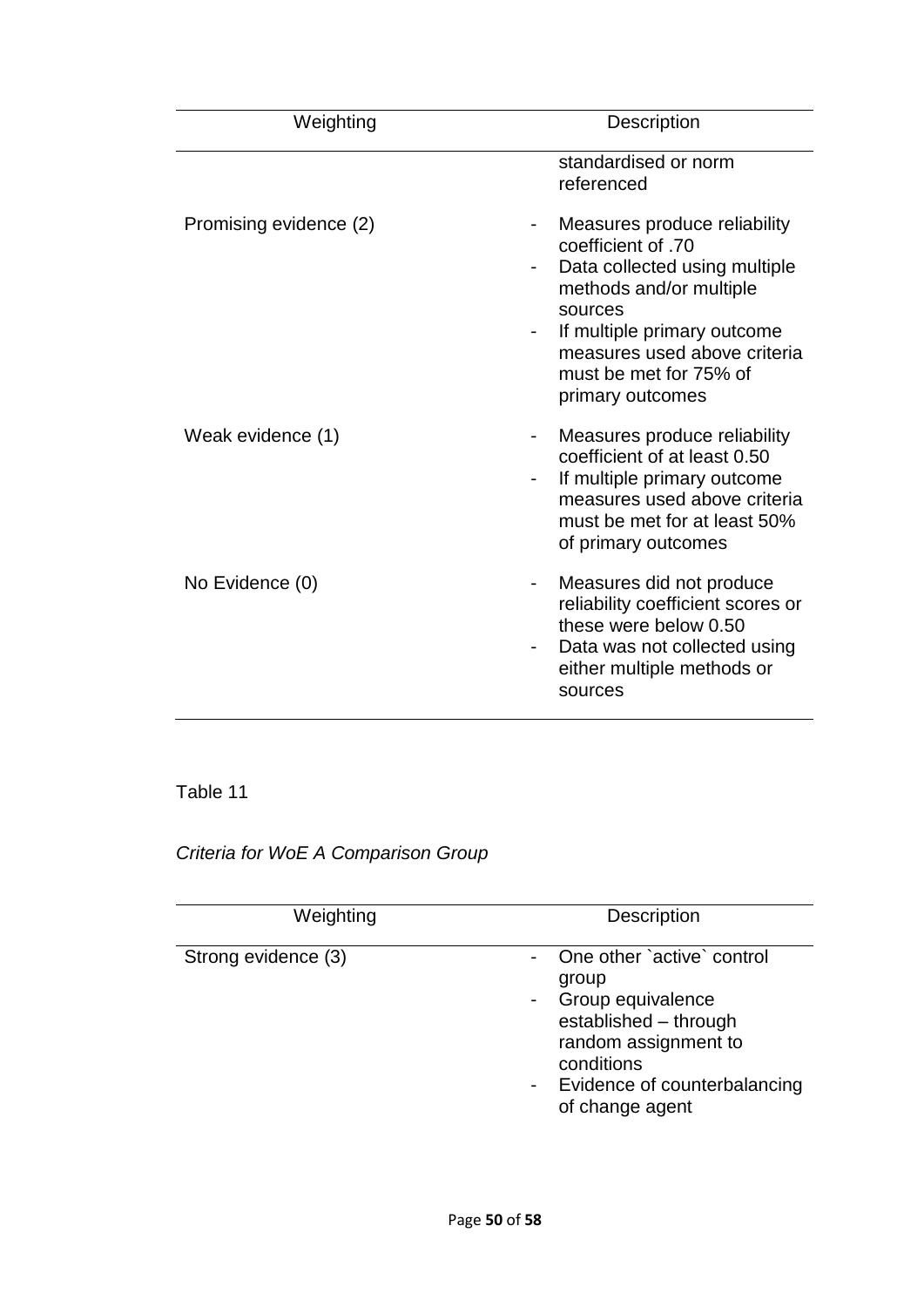| Weighting              | Description                                                                                                                                                         |
|------------------------|---------------------------------------------------------------------------------------------------------------------------------------------------------------------|
|                        | Equivalent mortality and low<br>attrition evidenced at follow<br><b>up</b>                                                                                          |
| Promising evidence (2) | One other `no intervention`<br>control group                                                                                                                        |
|                        | And 2 of the following:                                                                                                                                             |
|                        | Group equivalence<br>established<br>Evidence of counterbalancing<br>of change agent<br>Equivalent mortality (intent to<br>intervene analysis) with low<br>attrition |
| Weak evidence (1)      | A comparison group                                                                                                                                                  |
|                        | And 1 of the following:                                                                                                                                             |
|                        | Group equivalence<br>established<br>Evidence of counterbalancing<br>of change agent<br>Equivalent mortality (intent to<br>intervene analysis) with low<br>attrition |
| No Evidence (0)        | No group equivalence                                                                                                                                                |

*Criteria for WoE A Implementation Fidelity*

| Weighting           | <b>Description</b>                         |
|---------------------|--------------------------------------------|
| Strong evidence (3) | Strong evidence of<br>acceptable adherence |
|                     | And 2 of the following:                    |
|                     | Ongoing<br>supervision/consultation,       |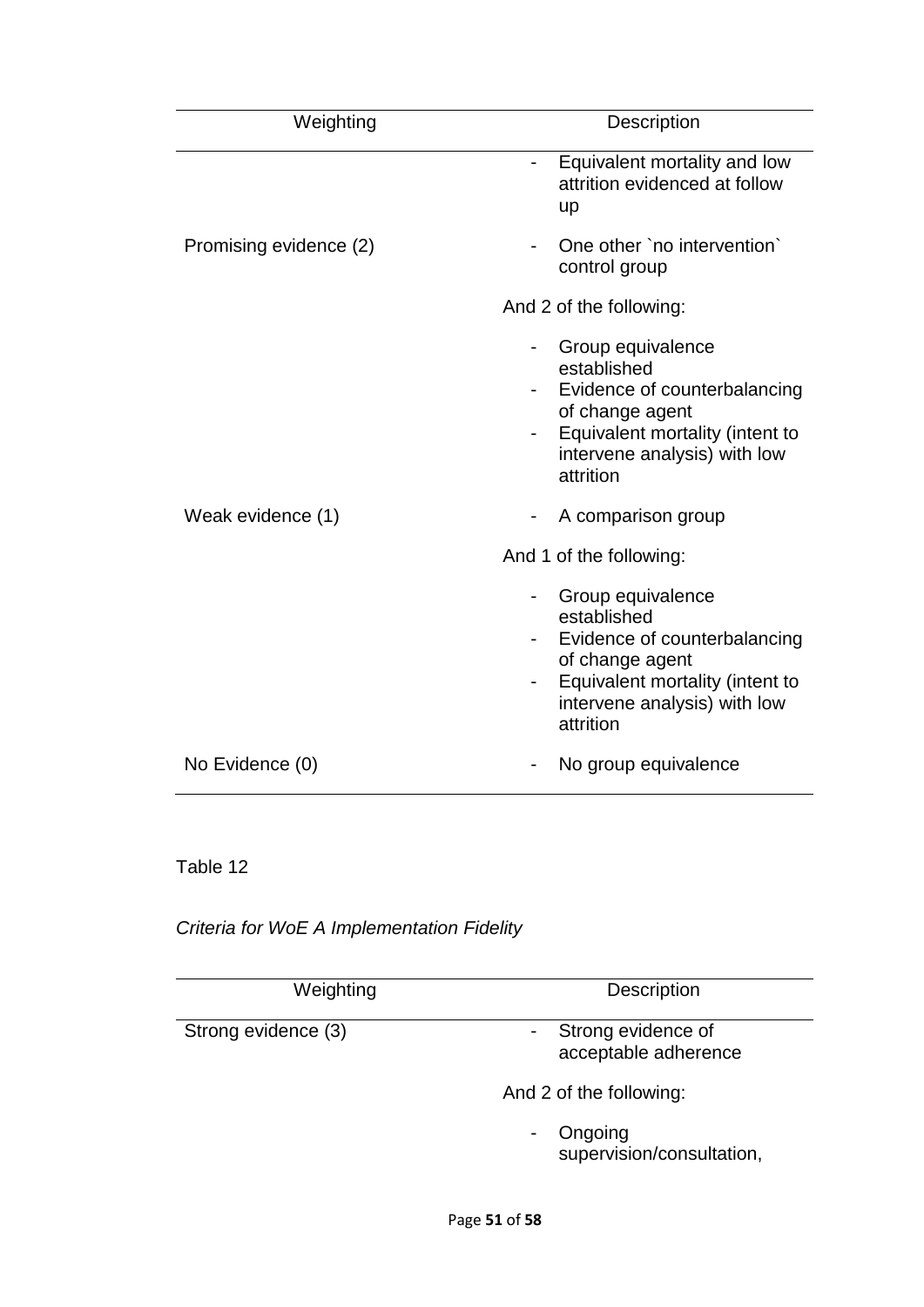| Weighting              | Description                                                                                                                                                                                                                                                                                                                                                                                        |
|------------------------|----------------------------------------------------------------------------------------------------------------------------------------------------------------------------------------------------------------------------------------------------------------------------------------------------------------------------------------------------------------------------------------------------|
|                        | coding sessions or<br>audio/video tapes<br>Use of a manual which<br>includes 1. Written material<br>with exact procedures and<br>the sequence, 2. Formal<br>training session with exact<br>procedures and sequence<br>If administered in<br>sessions/lessons then<br>information must be provided<br>for session to session/lesson<br>to lesson basis<br>Description of adaptation if it<br>occurs |
| Promising evidence (2) | Evidence of acceptable<br>adherence                                                                                                                                                                                                                                                                                                                                                                |
|                        | And 2 of the following:                                                                                                                                                                                                                                                                                                                                                                            |
|                        | Ongoing<br>supervision/consultation,<br>coding sessions or<br>audio/video tapes<br>Use of a manual which<br>includes 1. Written materials<br>with an overview of the<br>principles and intervention<br>phases, 2. Formal or informal<br>training session with an<br>overview of the principles and<br>intervention phases                                                                          |
| Weak evidence (1)      | Evidence of acceptable<br>۰<br>adherence measured<br>through:<br>Ongoing<br>supervision/consultation,<br>coding sessions or<br>audio/video tapes                                                                                                                                                                                                                                                   |
|                        | <b>OR</b>                                                                                                                                                                                                                                                                                                                                                                                          |
|                        | Use of a manual                                                                                                                                                                                                                                                                                                                                                                                    |
| No Evidence (0)        | No evidence of<br>implementation fidelity or                                                                                                                                                                                                                                                                                                                                                       |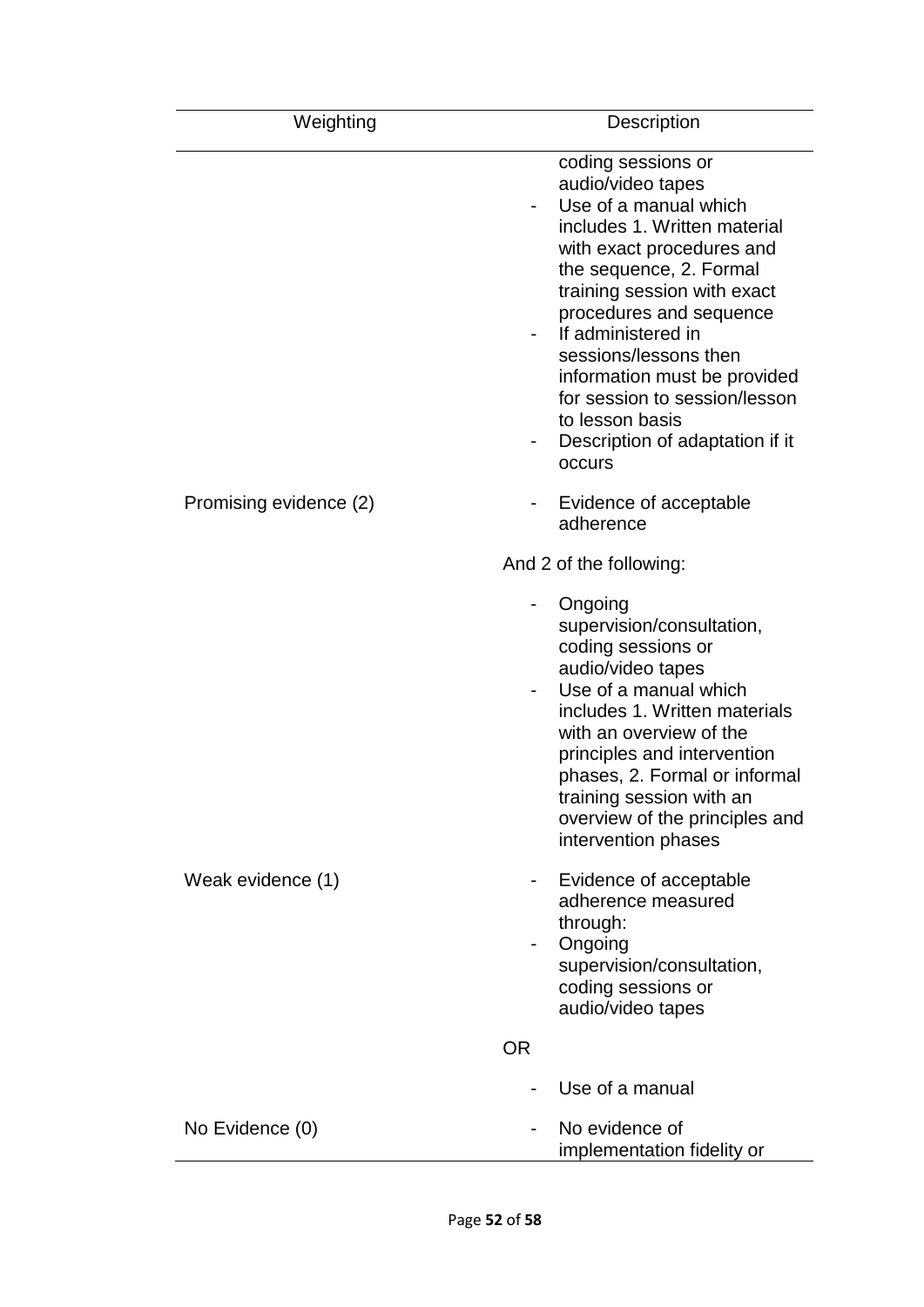Weighting Description

evidence of unacceptable adherence

### Table 13

### *Criteria for WoE A Follow Up Assessment*

| Weighting              | <b>Description</b>                                                                                                                                                                     |
|------------------------|----------------------------------------------------------------------------------------------------------------------------------------------------------------------------------------|
| Strong evidence (3)    | Must have follow up<br>-<br>assessments over multiple<br>intervals<br>Including all participants from<br>original sample using similar<br>measures used to analyse<br>primary outcomes |
| Promising evidence (2) | Must have follow up<br>assessments at least once<br>Including the majority of<br>participants from original<br>sample using similar<br>measures used to analyse<br>primary outcomes    |
| Weak evidence (1)      | Must have a follow up<br>assessment at least once<br>Including some participants<br>from original sample                                                                               |
| No Evidence (0)        | No follow up assessment                                                                                                                                                                |

Table 14

*Scores for WoE A*

| Study | $(0-3)$ | Measurement Comparison Implementation Follow up<br>Group $(0-3)$ Fidelity $(0-3)$ | Assessment<br>$(0-3)$ | Overall<br>score for<br>WoE A |
|-------|---------|-----------------------------------------------------------------------------------|-----------------------|-------------------------------|
|       |         |                                                                                   |                       |                               |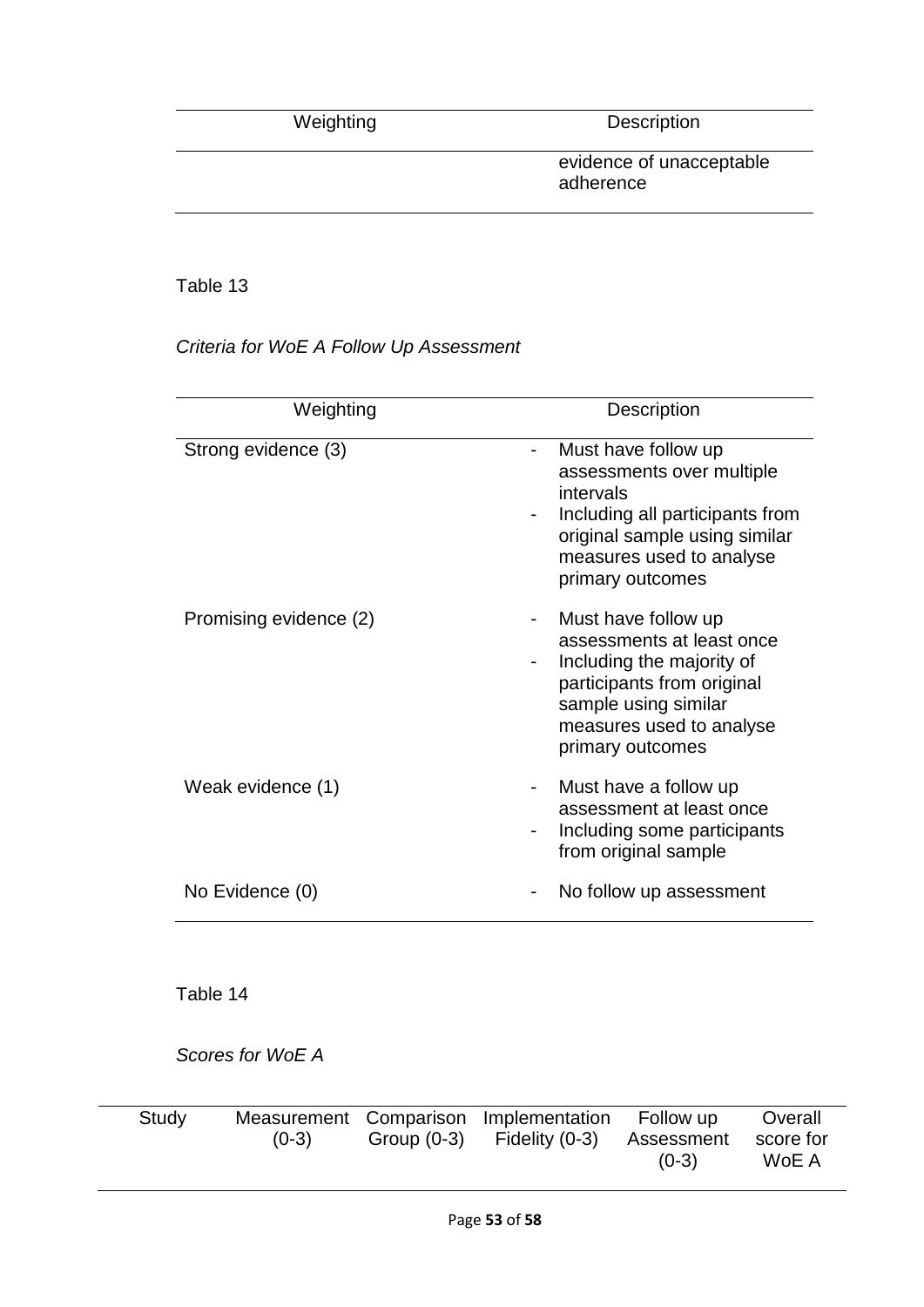| Bjørseth &<br>Wichstrøm, | $\overline{2}$ | $\overline{2}$ | $\overline{2}$ | $\overline{2}$ | $\overline{2}$<br>Medium |
|--------------------------|----------------|----------------|----------------|----------------|--------------------------|
| 2016.                    |                |                |                |                |                          |
| Bagner &<br>Eyberg,      | $\overline{2}$ | 1              | 3              | 0              | 1.5                      |
| 2007.                    |                |                |                |                | Medium                   |
| Niec et al.,<br>2016     | $\overline{2}$ | $\overline{2}$ | 3              | 1              | $\overline{2}$           |
|                          |                |                |                |                | Medium                   |
| Matos et al.,<br>2009    | $\overline{2}$ | $\overline{2}$ | $\overline{2}$ | 1              | 1.75                     |
|                          |                |                |                |                | Medium                   |
| Bagner et al.,<br>2010   | $\overline{2}$ | $\overline{2}$ | 2              | $\overline{2}$ | $\overline{2}$           |
|                          |                |                |                |                | Medium                   |

Weak  $0 - 1.4$  Medium  $1.5 - 2.4$  Strong  $2.5 - 3$ 

WoE B looks at the methodological relevance of the study to the review question and how suitable it is in answering the question (Gough, 2007). Therefore, WoE B will appraise how appropriate the research design is for evaluating the effectiveness of Parent-Child Interaction Therapy at reducing disruptive externalising behaviours in young children. WoE B is based on the evidence hierarchies (Guyatt et al., 1995) which originated from evidence based medicine.

Table 15

*Criteria of WoE B*

| Weighting  | Criteria for WoE B                                                                                                                                                                                  |
|------------|-----------------------------------------------------------------------------------------------------------------------------------------------------------------------------------------------------|
| High $(3)$ | The study must have an `active control` group<br>- Participants should be randomly assigned to a<br>group with equivalences reported<br>- Pre and post measures must be available for all<br>groups |
|            | Page 54 of 58                                                                                                                                                                                       |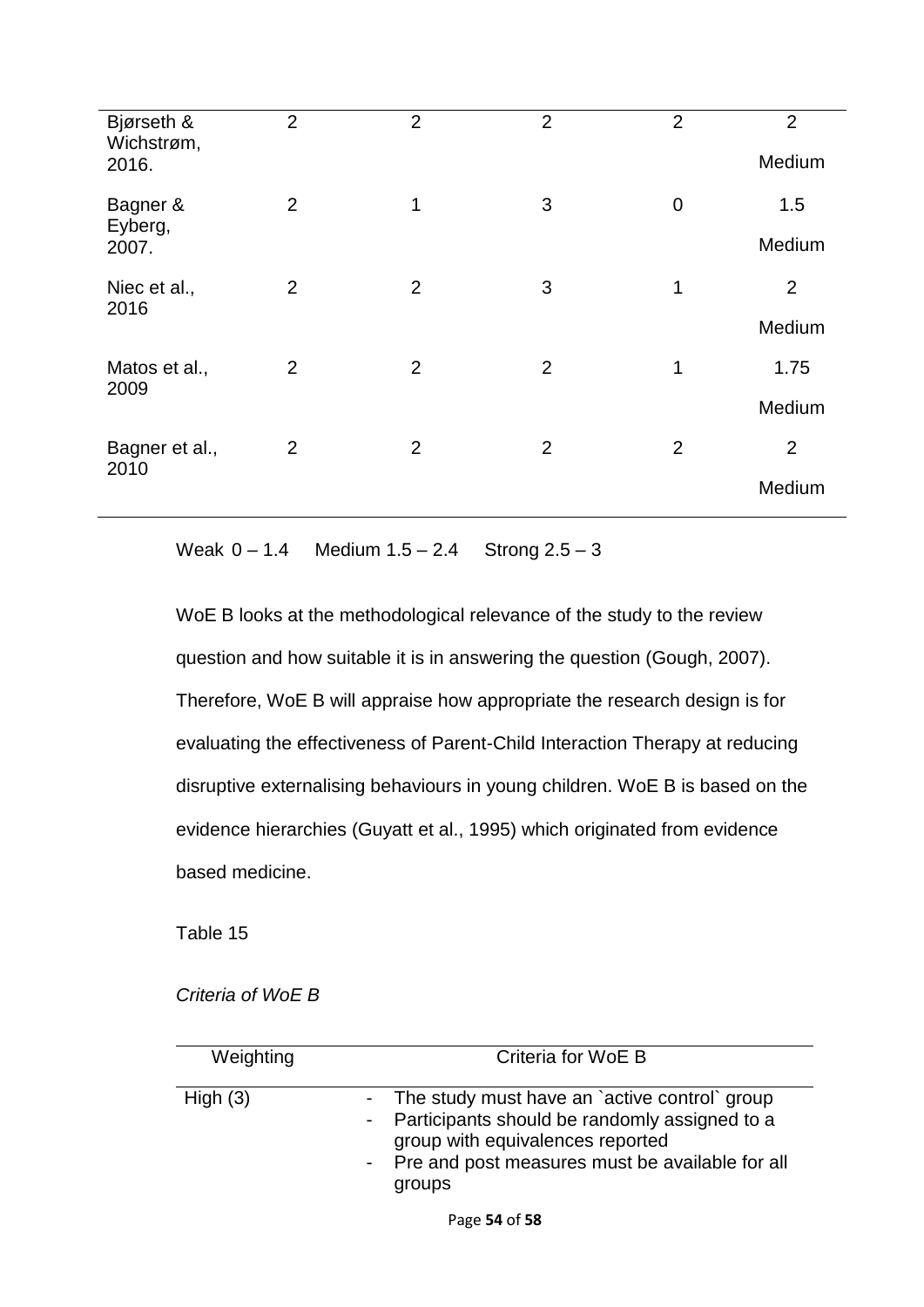| Weighting  | Criteria for WoE B                                                                                                                                                                                                                                                    |  |  |
|------------|-----------------------------------------------------------------------------------------------------------------------------------------------------------------------------------------------------------------------------------------------------------------------|--|--|
|            | Measures must report findings from more than<br>one source<br>There should be two follow up assessments                                                                                                                                                               |  |  |
| Medium (2) | The study must have an `no intervention` or<br>waitlist` control group<br>Participants should be randomly assigned to a<br>group with equivalences reported<br>Pre and post measures must be available for<br>both groups<br>There should be one follow up assessment |  |  |
| Low $(1)$  | The study does not include a control group<br>Pre and post measures should be available for<br>the intervention group                                                                                                                                                 |  |  |
| Zero $(0)$ | The study does not meet the criteria outlined<br>above                                                                                                                                                                                                                |  |  |

*Scores for WoE B*

| Study                       | Overall score for WoE B |
|-----------------------------|-------------------------|
| Bjørseth & Wichstrøm, 2016. | $\overline{2}$          |
|                             | Medium                  |
| Bagner & Eyberg, 2007.      | 1                       |
|                             | Low                     |
| Niec et al., 2016           | $\overline{2}$          |
|                             | Medium                  |
| Matos et al., 2009          | $\overline{2}$          |
|                             | Medium                  |
| Bagner et al., 2010         | $\overline{2}$          |
|                             | Medium                  |
|                             |                         |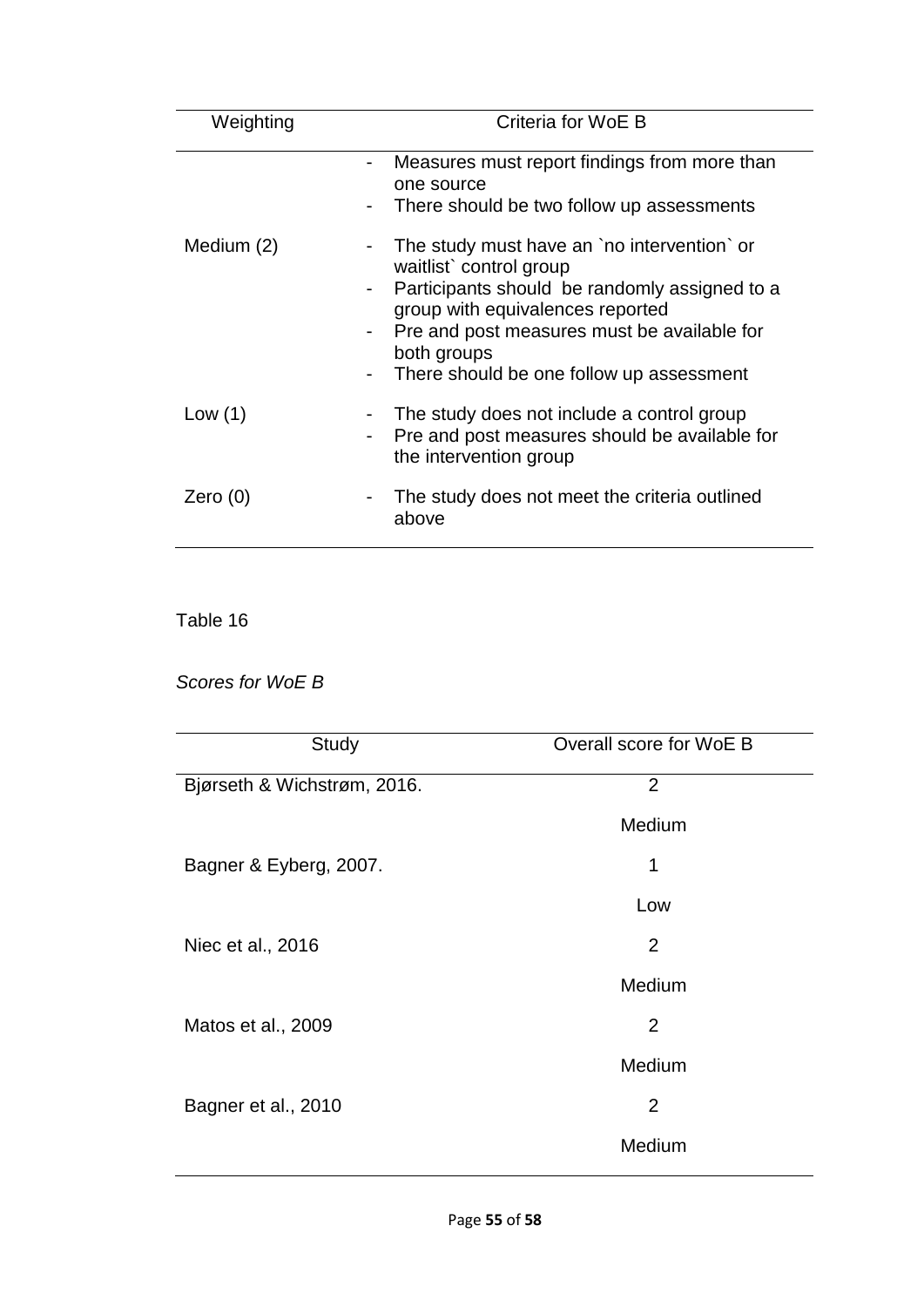WoE C looks at the topic relevance of the study and how suitable it is for

answering the review question (Gough, 2007).

Table 17

*Criteria of WoE C*

| Weighting     | Criteria for WoE                                                                                                                                                                                                                                                                                                                                                                                                                                                                                                                                 |  |  |  |
|---------------|--------------------------------------------------------------------------------------------------------------------------------------------------------------------------------------------------------------------------------------------------------------------------------------------------------------------------------------------------------------------------------------------------------------------------------------------------------------------------------------------------------------------------------------------------|--|--|--|
|               |                                                                                                                                                                                                                                                                                                                                                                                                                                                                                                                                                  |  |  |  |
| High(3)       | The study must use the original version of Parent-Child<br>Interaction Therapy with no adaptations (other than<br>translation)<br>The study provides evidence that the primary outcome<br>measures have a high reliability of $r = .85$ or higher<br>and measure children's externalising behaviours<br>The intervention must be delivered by someone who<br>has been trained in Parent-Child Interaction Therapy<br>and is following the manual<br>Demographics of the sample are documented (age,<br>gender, ethnicity, socio-economic status) |  |  |  |
| Medium<br>(2) | The study must use Parent-Child Interaction Therapy<br>The study provides evidence that the primary outcome<br>measures had a reliability of $r = .70$ or higher and must<br>measure children's externalising behaviour<br>The intervention must be delivered by someone who is<br>$\qquad \qquad \blacksquare$<br>trained in Parent-Child Interaction Therapy or is<br>following the manual<br>Some demographics of the sample are documented                                                                                                   |  |  |  |
| Low(1)        | The study uses an adapted version of Parent-Child<br><b>Interaction Therapy</b><br>The study provides evidence that the primary outcome<br>$\qquad \qquad \blacksquare$<br>measures had a reliability of $r = .50$ and must use<br>outcome measures which measure children's<br>externalising behaviour<br>It isn't clear if the person delivering the intervention<br>-<br>has received training or is following the manual                                                                                                                     |  |  |  |
| Zero $(0)$    | The study does not meet any of the criteria outlined<br>above                                                                                                                                                                                                                                                                                                                                                                                                                                                                                    |  |  |  |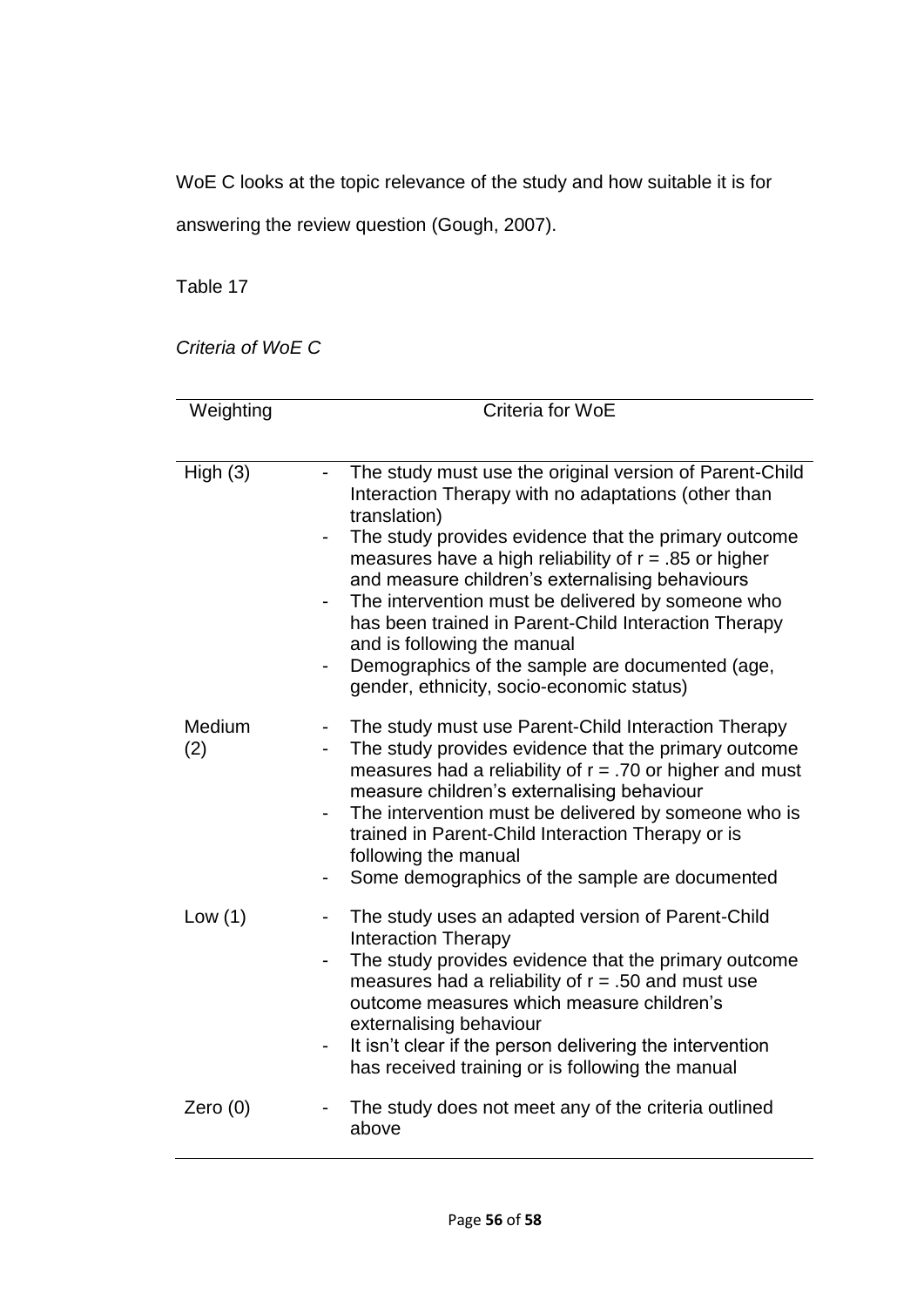### *Scores for WoE C*

| Study                       | Overall Score for WoE C |
|-----------------------------|-------------------------|
| Bjørseth & Wichstrøm, 2016. | 3                       |
|                             | High                    |
| Bagner & Eyberg, 2007.      | $\overline{2}$          |
|                             | Medium                  |
| Niec et al., 2016           | 1                       |
|                             | Low                     |
| Matos et al., 2009          | 1                       |
|                             | Low                     |
| Bagner et al., 2010         | $\overline{2}$          |
|                             | Medium                  |

# Table 19

# *Overall WoE ratings (WoE D)*

| Study                             | WoE A | WoE B | WoE C          | WoE D          |
|-----------------------------------|-------|-------|----------------|----------------|
| Bjørseth &<br>Wichstrøm,<br>2016. | 2     | 2     | 3              | 2.33<br>Medium |
|                                   |       |       |                |                |
| Bagner &<br>Eyberg,               | 1.5   | 1     | $\overline{2}$ | 1.5            |
| 2007.                             |       |       |                | Medium         |
| Niec et al.,<br>2016              | 2     | 2     | 1              | 1.66           |
|                                   |       |       |                | Medium         |